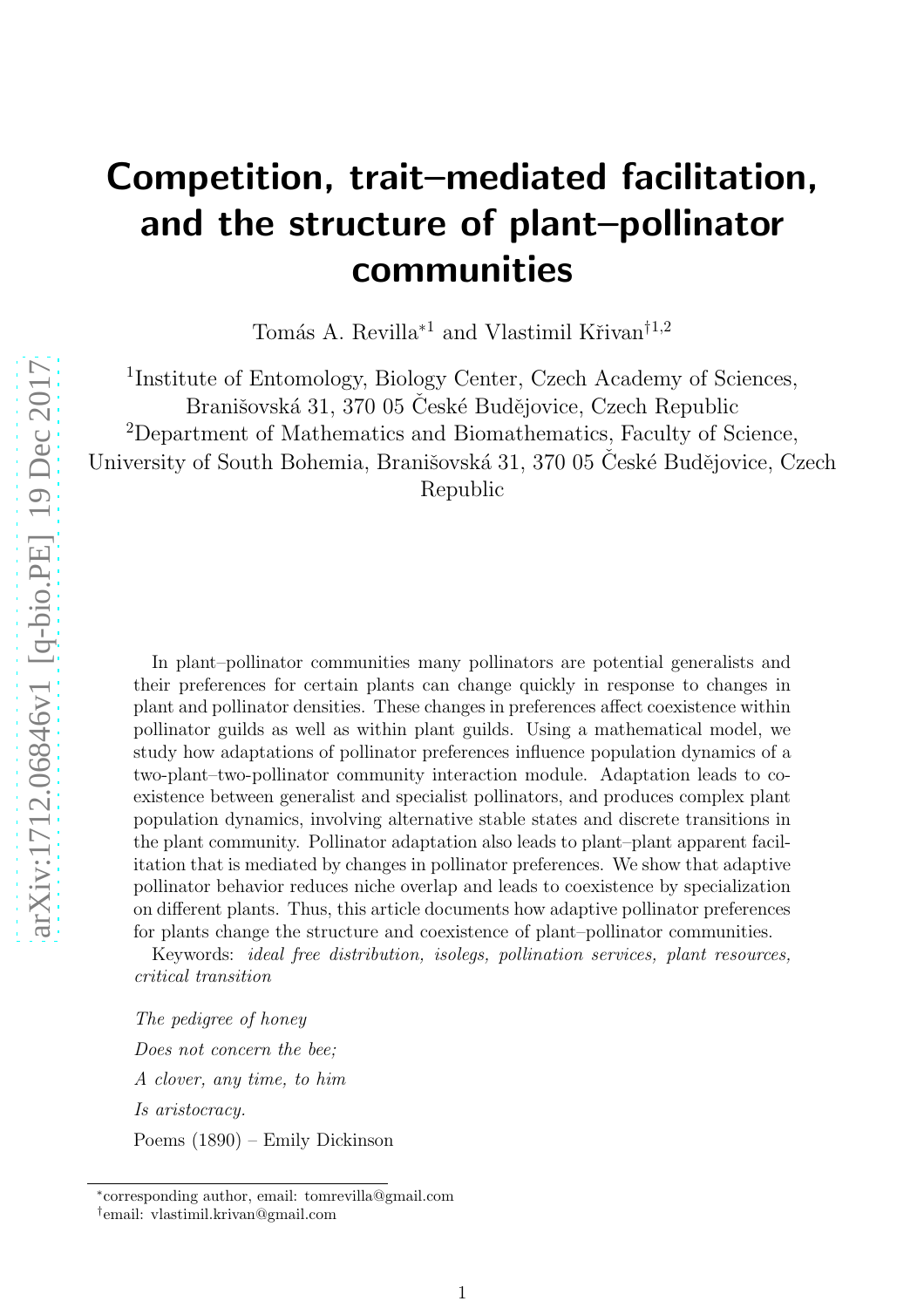## 1. Introduction

Many mutualistic interactions feature direct resource-for-resource (e.g., plant–mycorrhizae, lichens), or resource-for-service (e.g., pollination, seed dispersal) exchanges between species, but this fact was not explicitly considered by the first models of mutualism based on the Lotka–Volterra equations [\(Gause and Witt](#page-22-0), [1935;](#page-22-0) [Vandermeer and Boucher](#page-23-0), [1978](#page-23-0)). As a result, positive feedbacks between mutualists predicted infinite population growth. Later models considered negative density dependence at high population densities [\(Boucher](#page-21-0), [1988;](#page-21-0) [Hernandez](#page-22-1), [1998](#page-22-1); [Gerla and Mooij, 2014\)](#page-22-2) that stabilizes population dynamics. Increased awareness about the consumer–resource aspects of mutualisms [\(Holland and DeAngelis](#page-22-3), [2010\)](#page-22-3) provides some mechanistic underpinnings for density dependence (e.g., mutualistic benefits saturate, just like plant growth saturates with nutrients or predator feeding saturates with prey). More recently, differentiation between non-living mutualistic resources (e.g., mineral nutrients, nectar, fruits) and their living providers (e.g., fungi, plant) led to several mechanistic models [\(Benadi et al.](#page-21-1), [2012](#page-21-1); [Valdovinos et al.](#page-23-1), [2013](#page-23-1); [Revilla, 2015\)](#page-23-2). These are very relevant for studies of plant–animal mutualisms, like pollination and seed dispersal, for two reasons. First, competition between animals for nectar or fruits can be treated using concepts from consumer–resource theory [\(Grover](#page-22-4), [1997](#page-22-4)). Second, competition between plants for pollination or seed dispersal can result from plants influencing the preferences of animals, according to optimal foraging theory [\(Pyke](#page-23-3), [2016\)](#page-23-3).

In an earlier work (Revilla and Křivan, 2016) we analyzed coexistence conditions for two plants competing for a single pollinator. If the pollinator is a generalist, plants can facilitate each other by making the pollinator more abundant. Facilitation is an example of an indirect density-mediated interaction (sensu [Bolker et al., 2003](#page-21-2)) between the two plants. However, if pollinators have adaptive preferences, a positive feedback between plant abundance and pollinator preferences predicts exclusion of the rare plant, which gets less pollination as pollinators specialize on the common plant. In other words, when pollinator preferences respond to plant densities, plants will experience competition for pollination services (in addition to competition for other factors such as nutrients, light or space) because an increase in pollination of one plant exerts a negative effect on the other plants that gets less pollination. In Revilla and Křivan [\(2016\)](#page-23-4) we found that plant coexistence depends on the balance between plant facilitation via increasing abundance of the common pollinator, and competition for pollinator preferences, which adapt in response to the relative abundance of plant resources. Pollinator preferences were described by the ideal free distribution (IFD; [Fretwell and Lucas, 1969\)](#page-21-3) that predicts pollinator distribution between the two plants in such a way that neither of the two plants provides pollinators with a higher payoff. For a single pollinator, the IFD is also an evolutionarily stable strategy (ESS, Křivan et al., 2008), i.e., once adopted by all individuals no mutant with a different strategy can invade the resident population [\(Maynard Smith and Price, 1973](#page-22-6)).

In many real life settings however, plants compete for pollination services provided by several pollinator species, which in turn compete for plant resources. Pollinator preferences for plants respond not only to plant abundances, but also to inter- and intra-specific competition between pollinators. Simulations of large plant–pollinator communities indicate that plant coexistence is promoted when generalist pollinators specialize to reduce competition for resources, i.e., to decrease niche overlap [\(Valdovinos et al., 2013,](#page-23-1) [2016\)](#page-23-5). This is the classic competitive exclusion principle which states that  $n$  competing species (i.e., pollinators) cannot coexist at a population equilibrium if they are limited by less than n limiting factors (i.e., plants) [\(Levin, 1970\)](#page-22-7).

In this article we study a mutualistic–competitive interaction module consisting of two plants and two pollinators where pollinators behave as adaptive foragers that maximize their fitness depending on plant resource quality and abundance. This means that depending on plant and pollinator densities, pollinators switch between generalism and specialism. These behavioral changes also change the topology of the interaction network. Thus, we focus on two questions: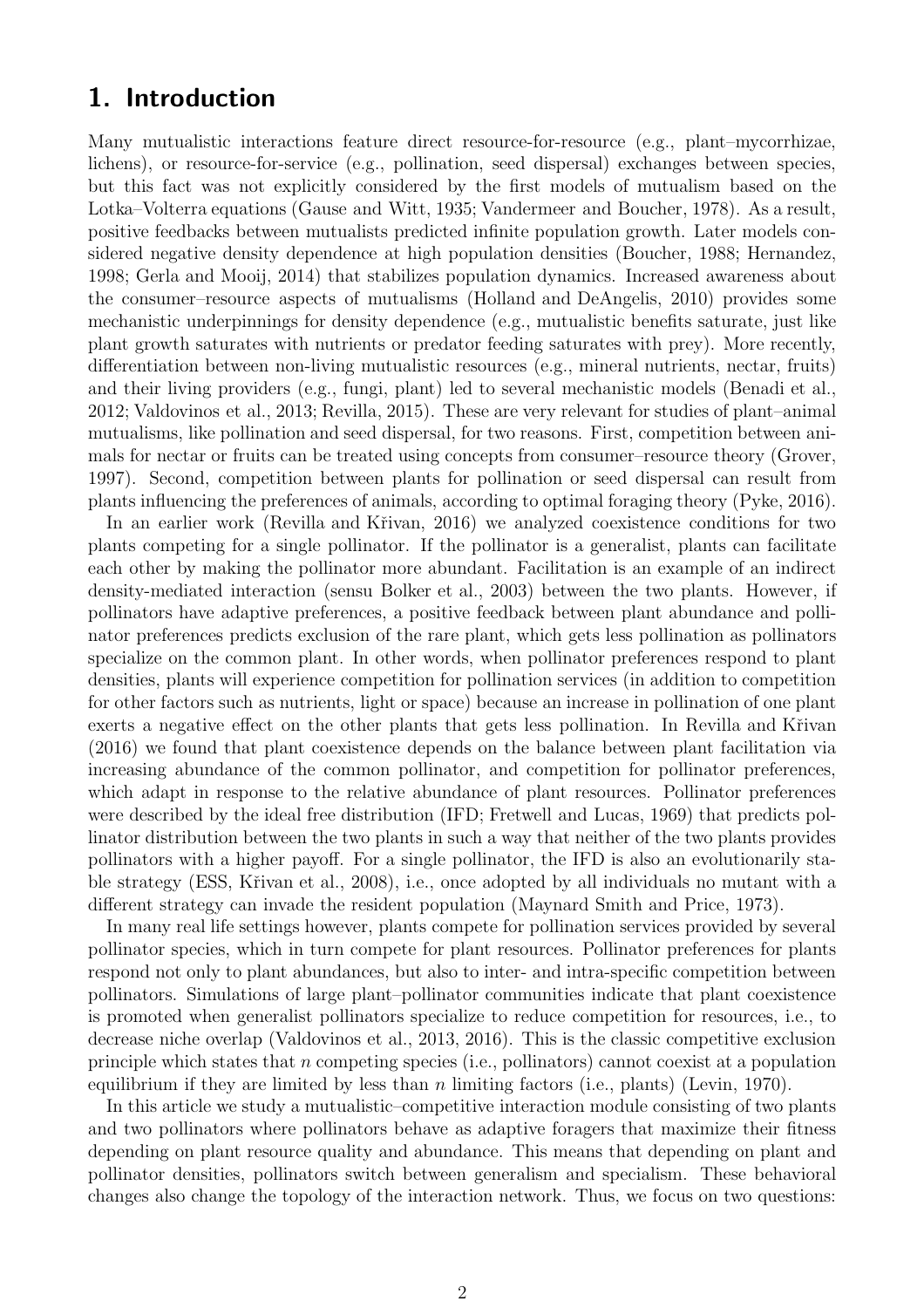Under what conditions the two plants and two pollinators can coexist at an equilibrium, and what are the corresponding community network configurations.

To gain insight, we study separately plant population dynamics at fixed pollinator densities, and pollinator population dynamics at fixed plant densities, respectively. In both cases we compare population dynamics for inflexible pollinators with those for adaptive pollinators. Under fixed pollinator preferences (section [2\)](#page-2-0), stable coexistence of plants, or pollinators, is possible at a unique equilibrium. It is also possible that at this population equilibrium both pollinators are generalists. Both these predictions change when pollinator preferences for plants are adaptive (section [3\)](#page-5-0). First, when pollinator densities are fixed, plants can coexist at alternative stable states characterized by different interaction topologies given by pollinator strategy. However, there is no plant stable coexistence when both pollinators are generalists. Second, when plant densities are fixed, pollinators can coexist at an equilibrium only if they specialize on different plants (section [3.3\)](#page-15-0). We show how these conclusions can explain some recent experimental and simulated results, as well as predict the effects of pollinator adaptation in real communities.

# <span id="page-2-0"></span>2. Population dynamics when pollinator preferences for plants are fixed

Consider two plant populations P1 and P2 interacting with two pollinator populations A1 and A2. Mutualism is mediated by resources R1 and R2 produced by plants P1 and P2, respectively. We assume that pollination is concomitant with pollinator resource consumption. Since resources like nectar or pollen have much faster turnover dynamics (hours, days) than plants and pollinators (weeks, months), we assume they attain a quasi-steady-state at current plant and animal densities [\(Revilla, 2015](#page-23-2)). As a result, population dynamics follow the Revilla and Křivan (2016) model for a single pollinator, extended for two pollinators

<span id="page-2-5"></span><span id="page-2-1"></span>
$$
\frac{dP_1}{dt} = \left(\frac{a_1(r_{11}u_1b_{11}A_1 + r_{12}v_1b_{12}A_2)}{w_1 + u_1b_{11}A_1 + v_1b_{12}A_2}\left(1 - \frac{P_1 + c_2P_2}{K_1}\right) - m_1\right)P_1\tag{1a}
$$

$$
\frac{dP_2}{dt} = \left(\frac{a_2(r_{21}u_2b_{21}A_1 + r_{22}v_2b_{22}A_2)}{w_2 + u_2b_{21}A_1 + v_2b_{22}A_2}\left(1 - \frac{P_2 + c_1P_1}{K_2}\right) - m_2\right)P_2\tag{1b}
$$

<span id="page-2-3"></span><span id="page-2-2"></span>
$$
\frac{dA_1}{dt} = \left(\frac{a_1e_{11}u_1b_{11}P_1}{w_1 + u_1b_{11}A_1 + v_1b_{12}A_2} + \frac{a_2e_{21}u_2b_{21}P_2}{w_2 + u_2b_{21}A_1 + v_2b_{22}A_2} - d_1\right)A_1\tag{1c}
$$

<span id="page-2-4"></span>
$$
\frac{dA_2}{dt} = \left(\frac{a_1e_{12}v_1b_{12}P_1}{w_1 + u_1b_{11}A_1 + v_1b_{12}A_2} + \frac{a_2e_{22}v_2b_{22}P_2}{w_2 + u_2b_{21}A_1 + v_2b_{22}A_2} - d_2\right)A_2,\tag{1d}
$$

where  $P_i$   $(i = 1, 2)$  is plant Pi population density, and  $A_i$   $(j = 1, 2)$  is pollinator Aj population density. Here  $a_i$  is a plant resource production rate,  $w_i$  is its spontaneous decay rate, and  $b_{ij}$  is a pollinator specific consumption rate. In the plant equations [\(1a](#page-2-1)[,1b\)](#page-2-2), pollinator consumption rates translate into seed production rates with efficiency  $r_{ij}$ . Plant growth is reduced by intraspecific competition, with carrying capacity  $K_i$ , and by inter-specific competition, where  $c_i$ is the relative effect of plant  $i$  on the other plant. In the absence of pollinators, plants die with per-capita rates  $m_i$ , so plants are obligate mutualists. In the pollinator equations [\(1c](#page-2-3)[,1d\)](#page-2-4), consumption translates into growth with efficiency ratios  $e_{ij}$ . Without plants, pollinators die with per-capita rates  $d_j$ , so pollinators are obligate mutualists too.

Pollinator A1 (A2) preferences are  $u_1$  ( $v_1$ ) for plant P1 and  $u_2 = 1 - u_1$  ( $v_2 = 1 - v_1$ ) for plant P2. Preferences can be interpreted as fractions of foraging time that individual pollinators spend on plant P1 or P2, or the proportion of a pollinator population which is visiting P1 or P2 at a given time. Preferences allows us to categorize pollinators as generalists or specialists. For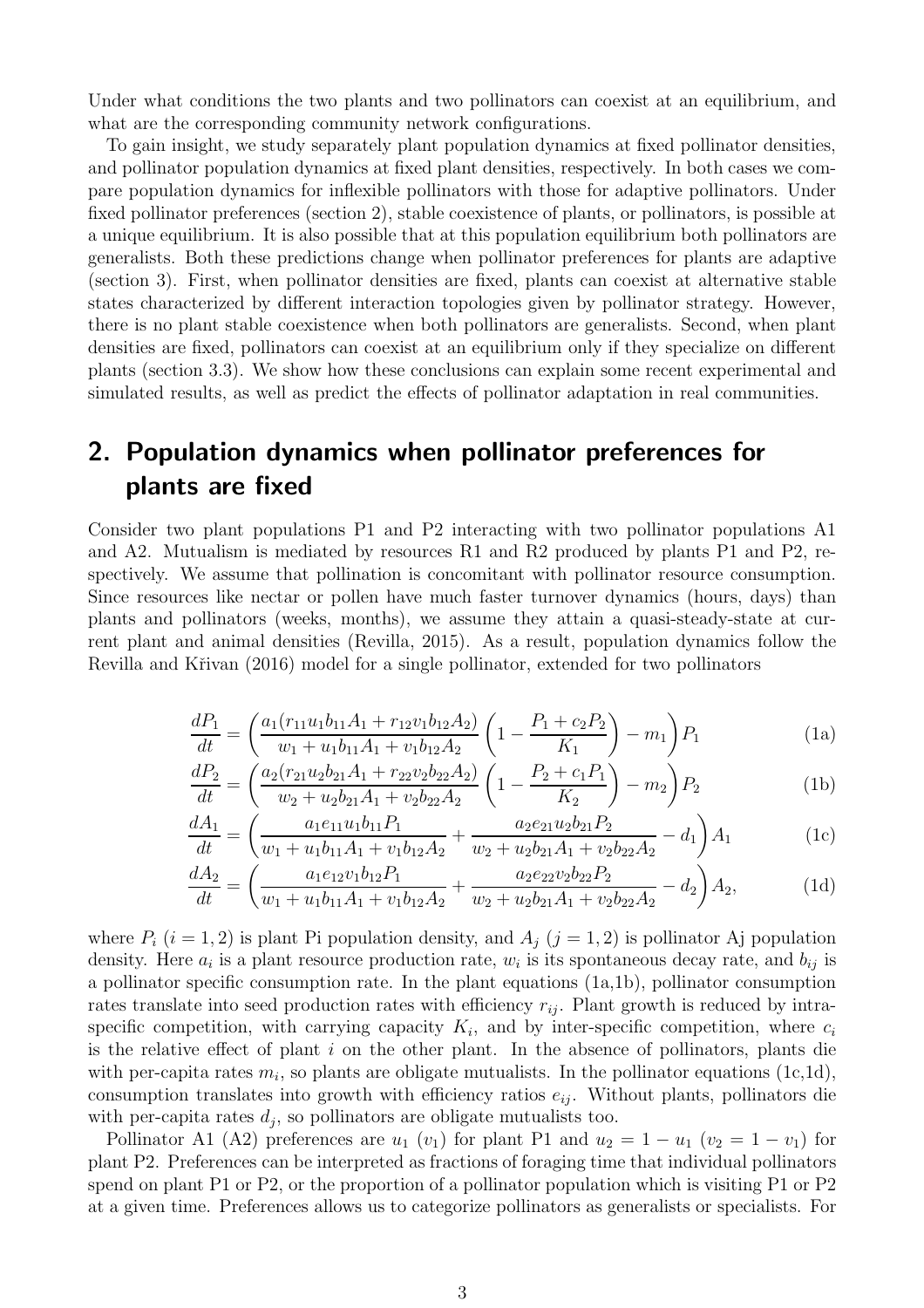example, if  $(u_1, u_2) = (3/4, 1/4)$  and  $(v_1, v_2) = (0, 1)$ , then A1 is a generalist (biased towards P1) and A2 is a P2 specialist. In this section we assume that pollinator preferences for plants are fixed and we derive conditions for plant stable coexistence that are compared in section [3](#page-5-0) with the case where pollinator preferences are adaptive. Unfortunately, the many variables and parameters of model [\(1\)](#page-2-5) do not allow us to analyze it at this generality. In order to gain insights, we assume that either plants or pollinators are kept at fixed densities and employing isocline analysis [\(Case, 2000](#page-21-4)) we characterize coexistence between plants [\(1a,](#page-2-1)[1b\)](#page-2-2), or between pollinators [\(1c,](#page-2-3)[1d\)](#page-2-4).

#### <span id="page-3-3"></span>2.1. Plant coexistence

First, we consider plant-only dynamics. Let us consider a community consisting of a single plant Pi  $(i = 1, 2)$  and two pollinators. At fixed pollinator densities  $A_1$  and  $A_2$ , the necessary condition for plant Pi to survive is that its pollinator-dependent per-capita birth rate is higher than its mortality rate, i.e.,

<span id="page-3-0"></span>
$$
r_i = \frac{a_i(r_{i1}u_i b_{i1}A_1 + r_{i2}v_i b_{i2}A_2)}{w_i + u_i b_{i1}A_1 + v_i b_{i2}A_2} > m_i,
$$
\n(2)

in which case the plant will attain its pollinator-dependent carrying capacity

<span id="page-3-1"></span>
$$
H_i = K_i \left( 1 - \frac{m_i}{r_i} \right). \tag{3}
$$

Inequality [\(2\)](#page-3-0) shows that if both pollinators have low preferences for plant Pi (i.e., both  $u_i$ and  $v_i$  are small), the plant cannot achieve a positive growth rate and cannot invade when rare. To invade, a plant must be attractive enough for at least one of the two pollinators.

Provided that [\(2\)](#page-3-0) holds for both plants, the plant sub-system [\(1a](#page-2-1)[,1b\)](#page-2-2) is the Lotka-Volterra competition model. Plant coexistence depends on inter-specific competition coefficients  $(c_1, c_2)$ , and the carrying capacities given by [\(3\)](#page-3-1). Figure [1](#page-31-0) shows all generic qualitative plant isocline configurations and their outcomes for plant coexistence. Panel (a) shows the non-competitive case  $(c_1 = c_2 = 0)$  where both plants attain their pollinator-dependent carrying capacities  $H_i$ . Under direct competition  $(c_1, c_2 > 0)$  plant equilibrium densities at coexistence are lower than  $H_i$  (panels b, c). If

<span id="page-3-2"></span>
$$
c_1 < \frac{H_2}{H_1}
$$
 and  $c_2 < \frac{H_1}{H_2}$ , (4)

isoclines intersect in the positive quadrant at the globally stable equilibrium (panel b)

$$
(P_1, P_2) = \left(\frac{H_1 - c_2 H_2}{1 - c_1 c_2}, \frac{H_2 - c_1 H_1}{1 - c_1 c_2}\right).
$$

If opposite inequalities hold in  $(4)$ , the coexistence equilibrium is unstable (panel c), with one plant outcompeting the other plant depending on the initial conditions. If the isoclines do not intersect in the first quadrant the species with the highest (i.e., the one which is above the other) isocline always wins (i.e., plant P1 in panel d). The height of a plant's isocline depends on its carrying capacity  $H_i$ . Given that  $H_i$  increases with  $u_i$  and  $v_i$  (since  $r_i$  in [\(2\)](#page-3-0) increases with  $u_i$  and  $v_i$ ), the more preferred a plant is, the more numerous will it be under conditions of stable coexistence, or more likely it will exclude the other plant.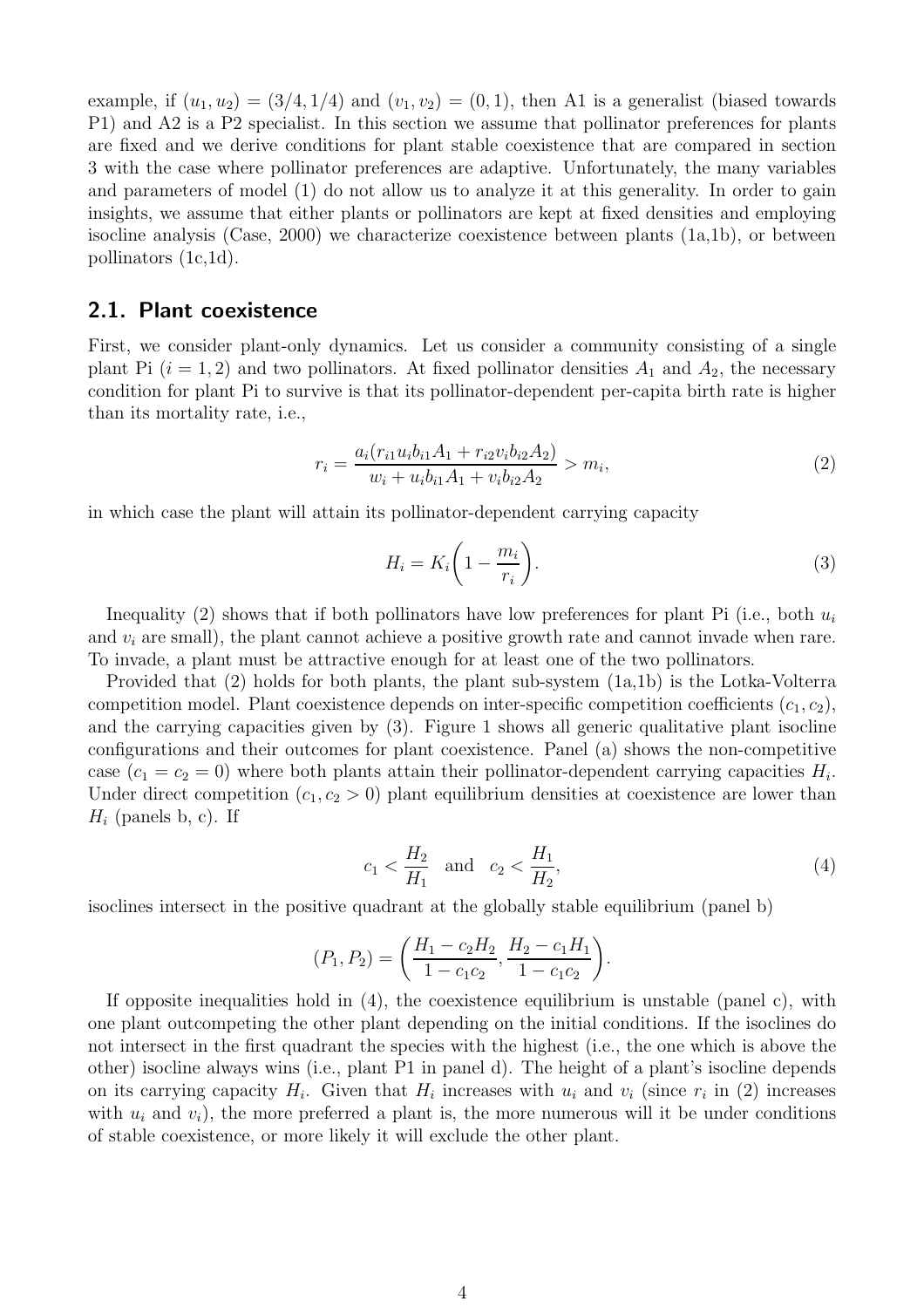

Figure 1: Qualitative configurations of plant isoclines (P1 in black and P2 in gray) when pollinator preferences for plants and densities are fixed. Filled (open) circles represent stable (unstable) equilibria. Circles on the axes correspond to pollinator-dependent carrying capacities  $H_i$  given by [\(3\)](#page-3-1).

#### 2.2. Pollinator coexistence

Second, we consider pollinator-only dynamics. For fixed plant densities  $P_i$   $(i = 1, 2)$ , the pollinator sub-system [\(1c](#page-2-3)[,1d\)](#page-2-4) is the resource competition model of [Schoener \(1978\)](#page-23-6). Appendix [A](#page-24-0) shows that there are three qualitatively different pollinator equilibria. The equilibrium where both pollinators are extinct  $(A_1, A_2) = (0, 0)$  is unstable if one or both pollinators is viable. Viability conditions for pollinator A1 and A2 are, respectively,

<span id="page-4-1"></span>
$$
a_1 P_1 e_{11} u_1 b_{11} w_2 + a_2 P_2 e_{21} u_2 b_{21} w_1 > d_1 w_1 w_2 \tag{5a}
$$

<span id="page-4-2"></span>
$$
a_1 P_1 e_{12} v_1 b_{12} w_2 + a_2 P_2 e_{22} v_2 b_{22} w_1 > d_2 w_1 w_2.
$$
\n
$$
(5b)
$$

If neither of the above inequalities holds, both pollinators go extinct. If only one inequality holds then the corresponding pollinator is viable, and for each viable pollinator there is a corresponding single species equilibrium  $(A_1, 0)$  or  $(0, A_2)$ . As we see, pollinator viability implies minimum resource requirements [\(Grover, 1997](#page-22-4)).

Appendix [A](#page-24-0) shows that there can be at most one pollinator coexistence equilibrium  $(\hat{A}_1, \hat{A}_2)$ . Such an equilibrium is locally asymptotically stable (Appendix [A\)](#page-24-0) if

<span id="page-4-0"></span>
$$
(u_1b_{11}v_2b_{22} - v_1b_{12}u_2b_{21})(e_{11}u_1b_{11}e_{22}v_2b_{22} - e_{12}v_1b_{12}e_{21}u_2b_{21}) > 0.
$$
\n(6)

The interpretation of condition  $(6)$  is similar to that given by León and Tumpson (1975) for two consumers competing for two substitutable resources: *"... the competitors coexist if at equilibrium each of them removes at a higher rate that resource which contributes more to its own rate of growth.*" To see why this is so, let us assume that plant P1 is better for the growth of A1  $(e_{11} > e_{21})$  and P2 is better for the growth of A2  $(e_{22} > e_{12})$ . Then, if pollinator A1 interacts comparatively more strongly with plant P1 than with P2  $(u_1b_{11} > u_2b_{21})$ , and pollinator A2 interacts comparatively more strongly with plant P2 than with P1 ( $v_2b_{22} > v_1b_{12}$ ), inequality [\(6\)](#page-4-0) holds.

Provided both pollinators are viable [\(5a](#page-4-1) and [5b](#page-4-2) hold), Figure [2](#page-5-1) shows all generic pollinator isocline configurations corresponding to different interaction topologies (except symmetries). The top row of this figure is analogous to Figure [1](#page-31-0) for plants. Panel (a) shows the case where pollinators specialize on different plants  $(u_1 = 1, v_1 = 0)$ . The A1 isocline is vertical, the A2 isocline is horizontal, and their intersection corresponds to stable pollinator coexistence since pollinators do not compete. Panels (b,c,d) display isoclines for two generalist pollinators (i.e.,  $0 < u_1 < 1, 0 < v_1 < 1$ , i.e., both pollinators share both plants. Notice that the isoclines of generalist pollinators are curved and intersect both axes. In (b) an isocline intersection exists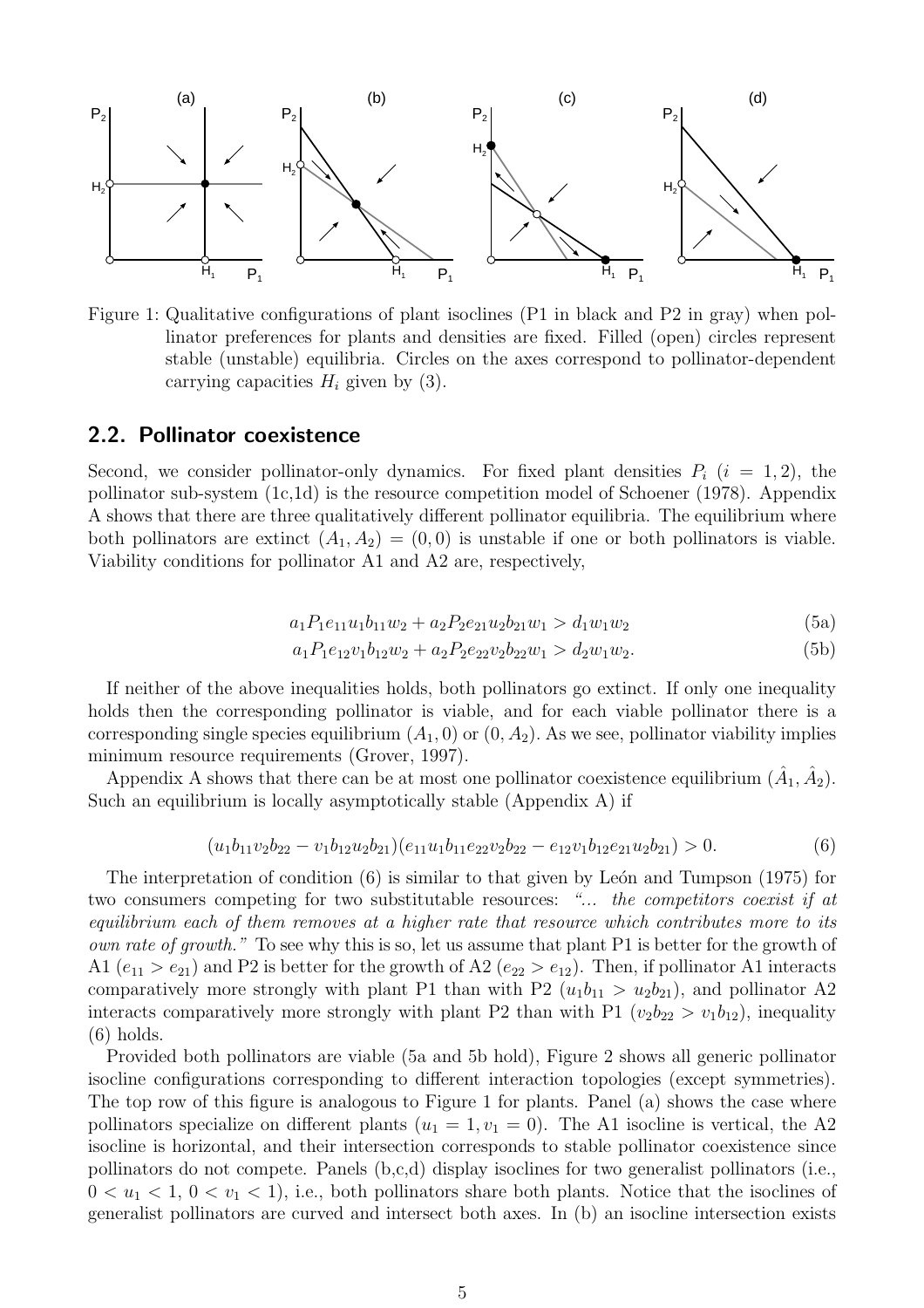

<span id="page-5-1"></span>Figure 2: Pollinator isocline configurations (A1 in black and A2 in gray) and qualitative dynamics (arrows), at fixed pollinator preferences. Filled (open) circles represent stable (unstable) equilibria. Isocline shapes depend on interaction topology (inset graphs).

and the equilibrium between generalists is globally stable because [\(6\)](#page-4-0) holds. In (c) an isocline intersection exists but the corresponding equilibrium between generalists is unstable because [\(6\)](#page-4-0) does not hold and either A1 or A2 wins the competition depending on the initial conditions. In panel (d) the isoclines do not intersect and the pollinator with the highest isocline always wins. In other words condition [\(6\)](#page-4-0) is irrelevant for coexistence in this case. This outcome happens if e.g., A1 has a much lower mortality and/or higher conversion efficiencies than A2. This case is like the case of competitive dominance between plants (Figure [1d](#page-31-0)), except that for the plants the isoclines are linear.

Panels (e,f) display isoclines when pollinator A1 is a generalist and A2 is a P2 specialist (i.e.,  $0 < u_1 < 1, v_1 = 0$ ). Like in panels (b,c,d) the isocline of the generalist is curved, but the specialist isocline is linear. Under these condition, condition [\(6\)](#page-4-0) is trivially satisfied (because  $v_1 = 0$ ). Thus, if both isoclines intersect, the corresponding coexistence equilibrium is always globally stable like in panel (e), and if they do not intersect the species with the highest isocline always wins (e.g., A1 in panel (f)). In other words, competition between a generalist and a specialist pollinator does not admit the bi-stable case (i.e., panel c).

Finally, in panel (g) both pollinators specialize on plant P1, (e.g.,  $u_1 = v_1 = 1$ ). In this case both pollinators have parallel linearly decreasing isoclines, and the pollinator with the higher isocline (i.e., A1 in this case) excludes the other pollinator. This case is like the case of competitive dominance between plants (Figure [1d](#page-31-0)), except that for the plants the isoclines are not required to be parallel.

# <span id="page-5-0"></span>3. Population dynamics when pollinator preferences for plants are adaptive

In this section we assume that pollinator preferences adaptively change as plant and pollinator densities change. First (section [3.1\)](#page-6-0), we use a game theoretic approach (Křivan et al., 2008) to derive optimal pollinator preferences at given plant and pollinator densities. Second (section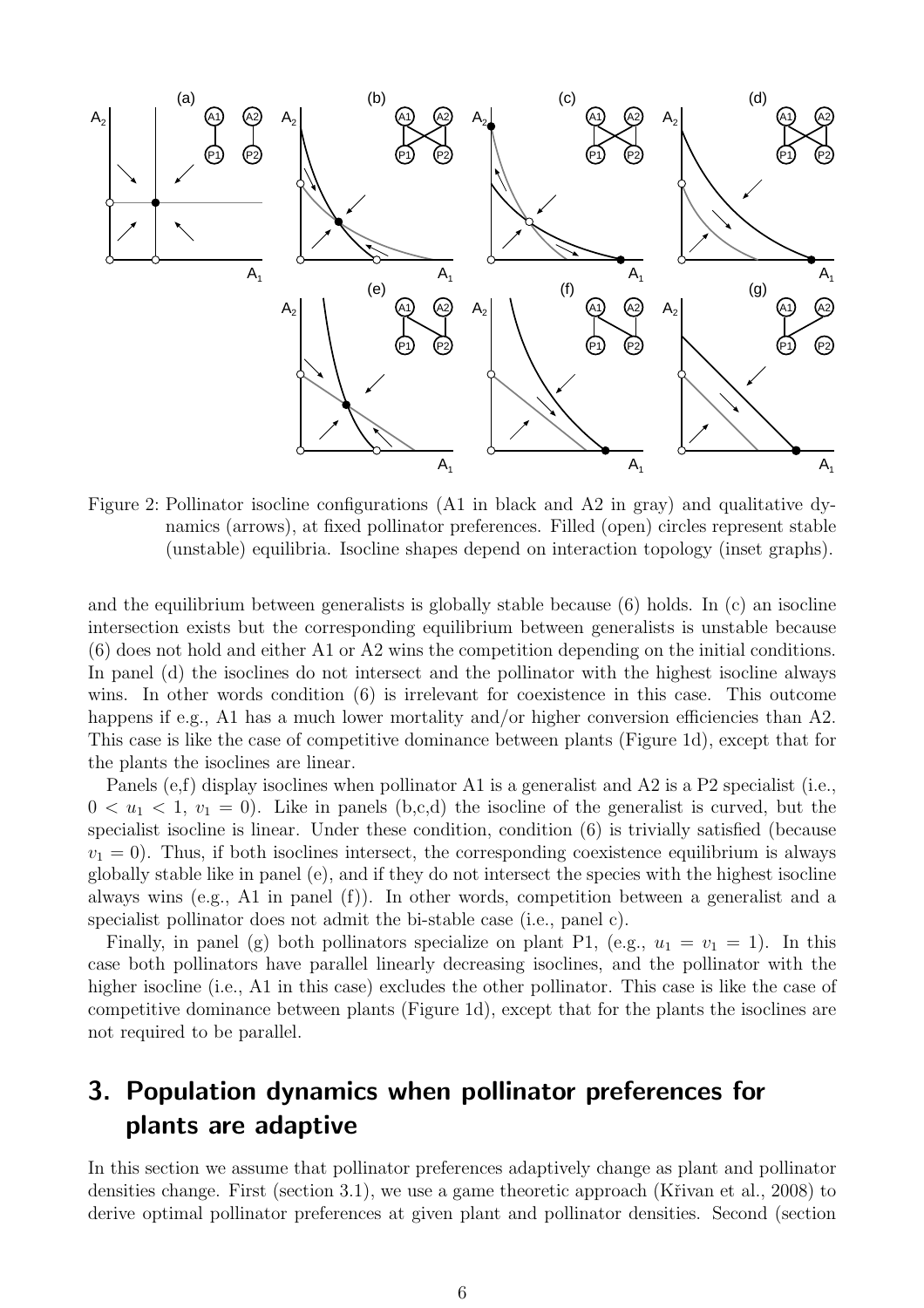[3.2\)](#page-7-0), we analyze competition between plants at fixed pollinator densities. Third (section [3.3\)](#page-15-0), we analyze competition between pollinators at fixed plant densities.

#### <span id="page-6-0"></span>3.1. Optimal pollinator preferences

Let us consider a mutant pollinator A1 with preference  $\tilde{u}_1 \in [0, 1]$  for the first plant and a mutant pollinator A2 with preference  $\tilde{v}_1 \in [0, 1]$  in a resident population of pollinators with average preferences  $u_1$  and  $v_1$ , respectively. The payoff a pollinator obtains when pollinating plant  $i$   $(i = 1, 2)$  is given by the per-capita pollinator birth rate. For example, from [\(1c\)](#page-2-3) the payoff of a pollinator A1 when pollinating plant P2 is  $\frac{a_2e_{21}b_{21}P_2}{w_2+w_2b_{21}A_1+w_2b_{22}A_2}$ . As the resident pollinator distribution between the two plants is the same as are their preferences we see that payoffs depend on the distribution of pollinators between the two plants. Fitnesses of A1 and A2 mutants are defined as their mean payoffs

$$
F_1(\tilde{u}_1; u_1, v_1) = \frac{a_1 e_{11} b_{11} P_1}{w_1 + u_1 b_{11} A_1 + v_1 b_{12} A_2} \tilde{u}_1 + \frac{a_2 e_{21} b_{21} P_2}{w_2 + u_2 b_{21} A_1 + v_2 b_{22} A_2} \tilde{u}_2,
$$
(7a)

$$
F_2(\tilde{v}_1; u_1, v_1) = \frac{a_1 e_{12} b_{12} P_1}{w_1 + u_1 b_{11} A_1 + v_1 b_{12} A_2} \tilde{v}_1 + \frac{a_2 e_{22} b_{22} P_2}{w_2 + u_2 b_{21} A_1 + v_2 b_{22} A_2} \tilde{v}_2.
$$
(7b)

Throughout the rest of this article we assume that pollinator A1 grows comparatively faster on plant P1 than on P2, and that pollinator A2 grows comparatively faster on plant P2 than on P1, i.e.,

<span id="page-6-5"></span><span id="page-6-4"></span><span id="page-6-3"></span>
$$
(e_{11}b_{11})(e_{22}b_{22}) > (e_{21}b_{21})(e_{12}b_{12}). \tag{8}
$$

<span id="page-6-1"></span>We want to find pollinator preferences for plants that are evolutionarily stable [\(Hofbauer and Sigmund](#page-22-9), [1998](#page-22-9)). Interestingly, Appendix [B](#page-25-0) shows that there is no evolutionarily stable preference/strategy where both pollinator species behave as generalists (i.e., preference  $(u_1, v_1)$  where  $0 < u_1 < 1$ and  $0 < v_1 < 1$ . In other words, the interaction topology in Figure [2b](#page-5-1),c,d does not exist when pollinators preferences are adaptive. In fact either both species are specialists, or one species is a generalist and the other specializes on the plant that makes it grow faster. Table [1](#page-7-1) lists all possible ESSs as a function of plant and pollinator population densities. Transitions between ESSs in plant phase space occur along four lines  $P_2 = Q_i P_1$   $(i = a, b, c, d)$ , called isolegs [\(Rosenzweig](#page-23-7), [1981](#page-23-7); [Pimm and Rosenzweig](#page-22-10), [1981;](#page-22-10) Křivan and Sirot, [2002\)](#page-22-11), where

$$
Q_a(A_1, A_2) = \frac{a_1 b_{11} e_{11} (w_2 + b_{21} A_1 + b_{22} A_2)}{a_2 b_{21} e_{21} w_1},
$$
\n(9a)

<span id="page-6-7"></span>
$$
Q_b(A_1, A_2) = \frac{a_1 b_{11} e_{11}(w_2 + b_{22} A_2)}{a_2 b_{21} e_{21}(w_1 + b_{11} A_1)},
$$
\n(9b)

<span id="page-6-8"></span>
$$
Q_c(A_1, A_2) = \frac{a_1 b_{12} e_{12} (w_2 + b_{22} A_2)}{a_2 b_{22} e_{22} (w_1 + b_{11} A_1)},
$$
\n(9c)

<span id="page-6-6"></span>
$$
Q_d(A_1, A_2) = \frac{a_1 b_{12} e_{12} w_2}{a_2 b_{22} e_{22} (w_1 + b_{11} A_1 + b_{12} A_2)}.
$$
\n(9d)

<span id="page-6-2"></span>At fixed pollinator densities isolegs delineate five regions (denoted as I-V in Table [1\)](#page-7-1) in the first quadrant of the  $P_1P_2$  plane where pollinators behave as specialists or generalists. Appendix [B](#page-25-0) shows that when pollinator A1 is a generalist and A2 specializes on P2 (region II in Table [1\)](#page-7-1), the ESS of A1 is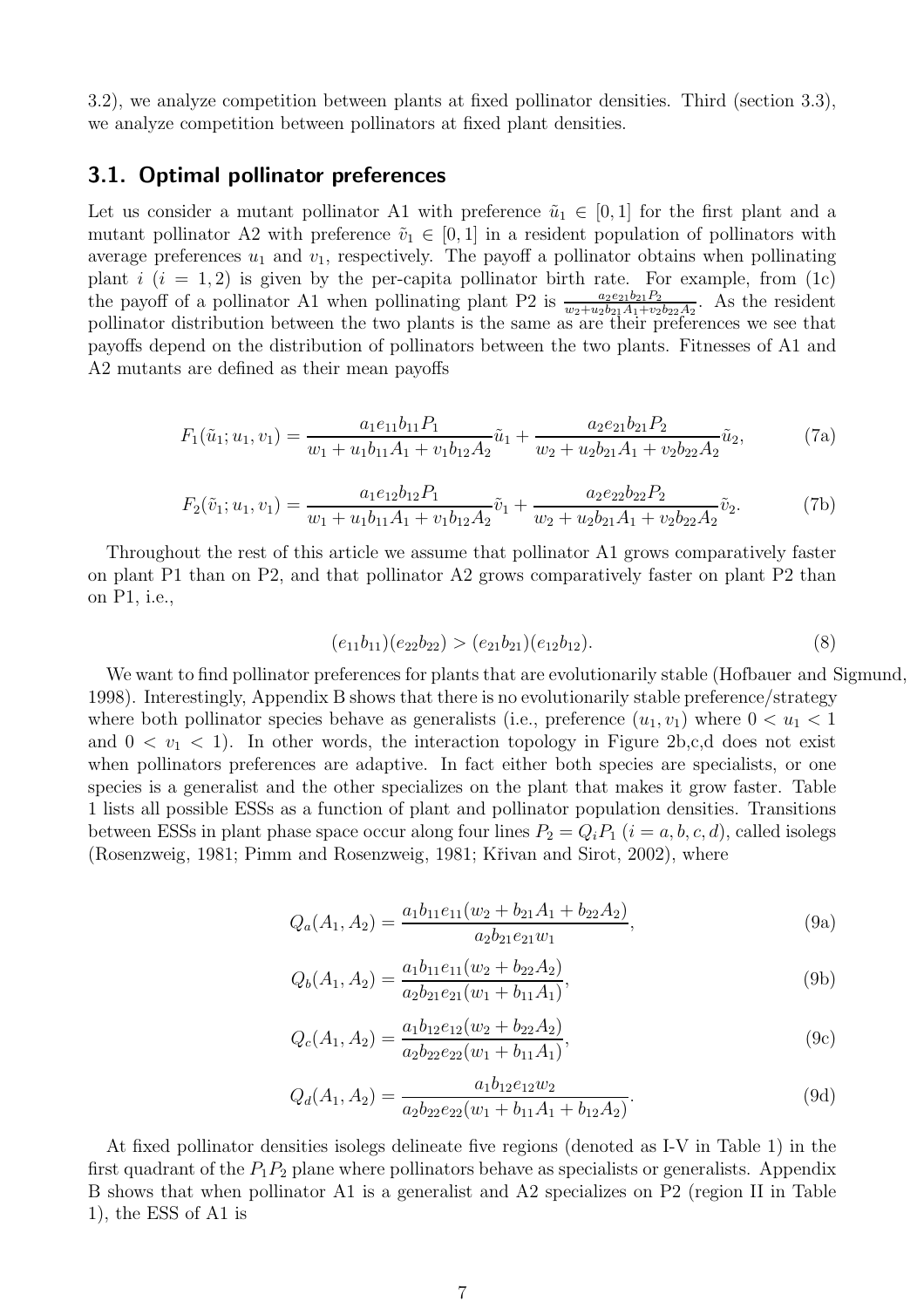| Region         | Conditions                                  | $ESS (u_1, v_1)$ | Description                                |
|----------------|---------------------------------------------|------------------|--------------------------------------------|
|                | $Q_a(A_1, A_2)P_1 < P_2$                    | (0, 0)           | A1 $\&$ A2 specialize on P2                |
| $\mathbf{\Pi}$ | $Q_b(A_1, A_2)P_1 < P_2 < Q_a(A_1, A_2)P_1$ | $(u_1^*,0)$      | A1 generalist, A2 specializes on P2        |
| Ш              | $Q_c(A_1, A_2)P_1 < P_2 < Q_b(A_1, A_2)P_1$ | (1,0)            | A1 specializes on P1, A2 specializes on P2 |
| IV             | $Q_d(A_1, A_2)P_1 < P_2 < Q_c(A_1, A_2)P_1$ | $(1, v_1^*)$     | A1 specializes on P1, A2 generalist        |
|                | $P_2 < Q_d(A_1, A_2)P_1$                    | (1,1)            | A1 $\&$ A2 specialize on P1                |

<span id="page-7-1"></span>Table 1: Dependence of evolutionarily stable pollinator preferences on plant  $(P_1, P_2)$  and pollinator densities  $(A_1, A_2)$ . Thresholds  $Q_i$   $(i = a, b, c, d)$  are given by [\(9\)](#page-6-1) and  $u_1^*$  and  $v_1^*$ 1 by [\(10\)](#page-6-2).

<span id="page-7-4"></span>
$$
u_1^* = \frac{e_{11}b_{11}a_1P_1(w_2 + b_{21}A_1 + b_{22}A_2) - e_{21}b_{21}a_2P_2w_1}{b_{11}b_{21}(e_{11}a_1P_1 + e_{21}a_2P_2)A_1},
$$
\n(10a)

and when A2 is a generalist and A1 specializes on P1 (region IV in Table [1\)](#page-7-1), the ESS of A2 is

$$
v_1^* = \frac{e_{12}b_{12}a_1P_1(w_2 + b_{22}A_2) - e_{22}b_{22}a_2P_2(w_1 + b_{11}A_1)}{b_{12}b_{22}(e_{12}a_1P_1 + e_{22}a_2P_2)A_2}.
$$
 (10b)

In the next section we use isolegs and isoclines to study plant–plant competition.

#### <span id="page-7-0"></span>3.2. Plants compete for pollinator preferences

Here we use isocline analysis to study the dynamics of the plant sub-system at fixed pollinator densities  $A_1$  and  $A_2$ , when pollinators are adaptive. Unlike in the case with fixed preferences, pollinator isolegs partition the  $P_1P_2$  plane into five regions listed in Table [1.](#page-7-1) Isolegs  $P_2$  =  $Q_iP_1$  (i = a, b, c, d; see [\(9\)](#page-6-1)) are rays passing through the origin (dashed lines in Figures [3](#page-10-0) and [5\)](#page-13-0). Inequality [\(8\)](#page-6-3) implies that the slopes of isolegs satisfy  $Q_d < Q_c < Q_b < Q_a$  and, consequently, regions I, II, III, IV and V are ordered in a clockwise sequence (Figure [3\)](#page-10-0). As a result of this partition of the positive quadrant, plant isoclines are defined piece-wise, and they are considerably more complex when compared to the situation where pollinators have fixed preferences (cf. Figure [3](#page-10-0) vs. Figure [1\)](#page-31-0). Plant isoclines in regions I, III, and V are easy to describe analytically (Appendix [C\)](#page-27-0). However, in regions II and IV, plant isoclines are highly non-linear and although they can be calculated using some computer algebra software (e.g., Mathematica), the resulting expressions are too complex and they are not useful for further mathematical analysis.

In what follows we will assume that each plant monoculture is viable, i.e., for P1

<span id="page-7-2"></span>
$$
\frac{a_1(r_{11}b_{11}A_1 + r_{12}b_{12}A_2)}{w_1 + b_{11}A_1 + b_{12}A_2} > m_1,
$$
\n(11a)

and for P2

<span id="page-7-3"></span>
$$
\frac{a_2(r_{21}b_{21}A_1 + r_{22}b_{22}A_2)}{w_2 + b_{21}A_1 + b_{22}A_2} > m_2.
$$
\n(11b)

This means that each plant equilibrates with pollinator densities when alone (section [2.1\)](#page-3-3). Then plant isoclines have the following general properties:

1. Isoclines consist of four connected segments, as shown by e.g., Figure [3a](#page-10-0). The isocline of plant P1 (P2) intersects the  $P_1$  ( $P_2$ ) axis at the origin and at its pollinator-dependent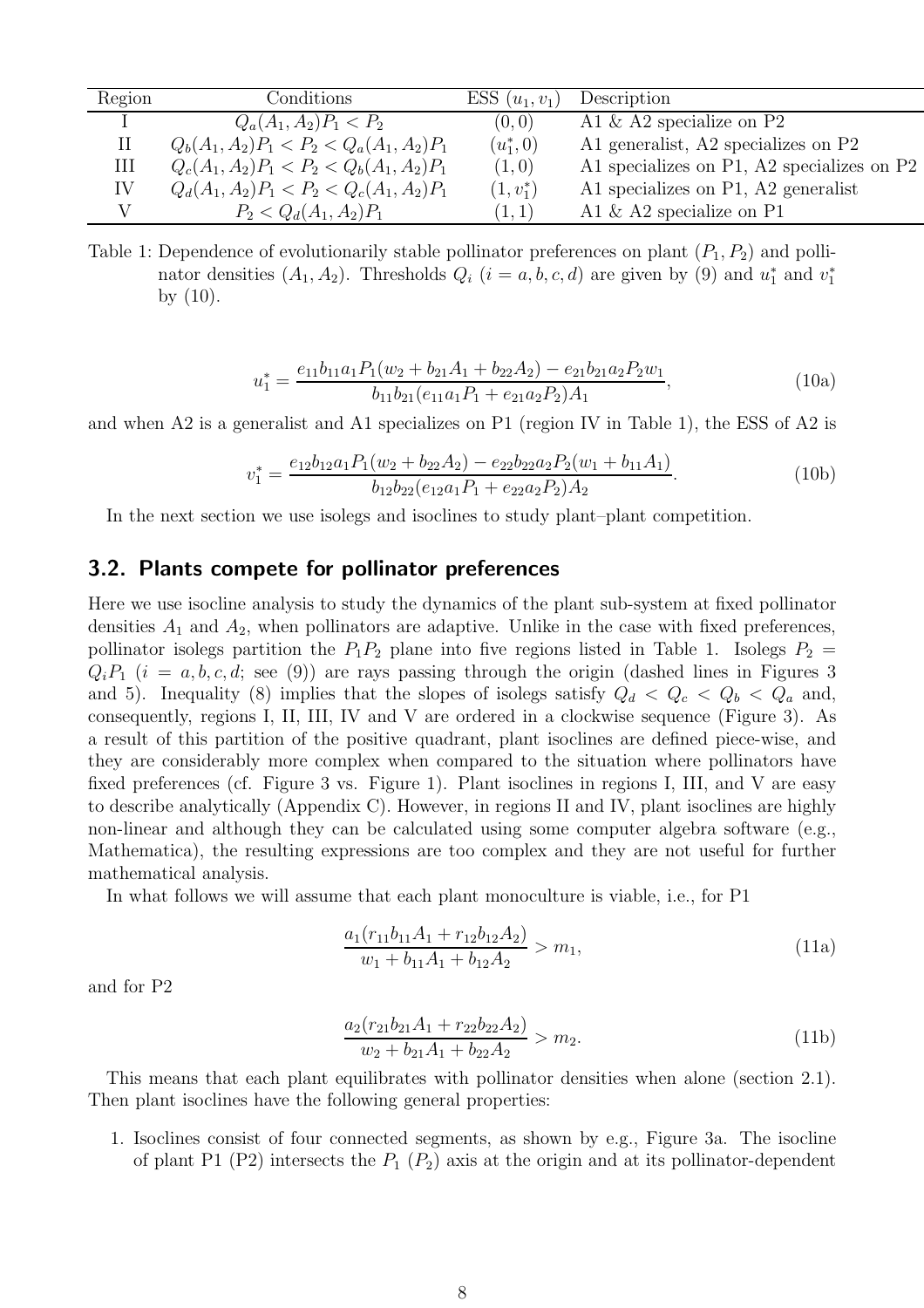carrying capacity in region  $V(I)$ . These boundary equilibria

<span id="page-8-0"></span>
$$
(P_1, P_2) = \left( K_1 \left( 1 - \frac{m_1(w_1 + b_{11}A_1 + b_{12}A_2)}{a_1(r_{11}b_{11}A_1 + r_{12}b_{12}A_2)} \right), 0 \right)
$$
(12a)

and

<span id="page-8-1"></span>
$$
(P_1, P_2) = \left(0, K_2 \left(1 - \frac{m_2(w_2 + b_{21}A_1 + b_{22}A_2)}{a_2(r_{12}b_{21}A_1 + r_{22}b_{22}A_2)}\right)\right),
$$
\n(12b)

are shown as filled circles on the axes of Figures [3](#page-10-0) and [5.](#page-13-0) Appendix [C](#page-27-0) shows that provided these boundary equilibria exist (i.e., they are positive), they are locally asymptotically stable.

- 2. The isoclines are linear in regions I, III and V, in which both pollinators are specialists. Within these regions,  $u_1$  and  $v_1$  remain fixed at 0 or 1. If  $c_2 = 0$  ( $c_1 = 0$ ) the isocline of plant P1 (P2) is vertical (horizontal), as shown in Figure [3](#page-10-0) (cf., Figure [1a](#page-31-0)). If  $c_2 > 0$  $(c_1 > 0)$  the isocline of plant P1 (P2) is negatively sloped within these regions, as shown in Figure [5](#page-13-0) (cf., Figure [1b](#page-31-0),c,d).
- 3. The isoclines are non-linear in regions II and IV, in which one pollinator is generalist and the other specialist. The segment of the plant P1 (P2) isocline which is in region II (IV) passes through the origin.
- 4. The isocline of plant P1 (P2) does not cross region I (V). This is because in region I (V), plant P2 (P1) has two pollinators, but P1 (P2) has none and goes extinct in this region.
- 5. The population density of plant P1 (P2) increases in the region below (to the left) its isocline, and decreases in the region above (to the right).

While there can be at most one interior plant equilibrium when pollinator preferences for plants are fixed (section [2.1\)](#page-3-3), there can be multiple interior equilibria when preferences are adaptive, because isoclines intersect in multiple points.

In the rest of this section we consider two particular scenarios that illustrate the complexities of plant population dynamics under adaptive pollinator preferences:

- *Scenario I: Plant population dynamics along the gradient in pollinator A1 density*. In this scenario the density of pollinator A2 is kept fixed and both pollinators are equally good for each plant  $(r_{11} = r_{12}, r_{21} = r_{22})$ . Plants do not compete for factors external to pollination  $(c_1 = c_2 = 0)$ .
- S*cenario II: Plant population dynamics along the gradient in plant inter-specific competition for external factors*. In this scenario we assume that plant inter-specific competition is symmetric and we set  $c = c_1 = c_2$ . We also assume that A1 (A2) is the best pollinator of plant P1 (P2)  $(r_{11} > r_{12}, r_{22} > r_{21}).$

Both scenarios are parameterized so that plant boundary equilibria [\(12a\)](#page-8-0) and [\(12b\)](#page-8-1) exist, i.e., pollinator densities are high enough so that each plant can achieve a positive growth rate when alone.

The main purpose of scenario I is to explore how relative changes in pollinator densities influence plant community composition. An important motivation is the growing interest in the consequences of alien pollinator invasions [\(Traveset and Richardson, 2006\)](#page-23-8), and the management of pollinator populations [\(Geslin et al., 2017\)](#page-22-12). To focus solely on plant competition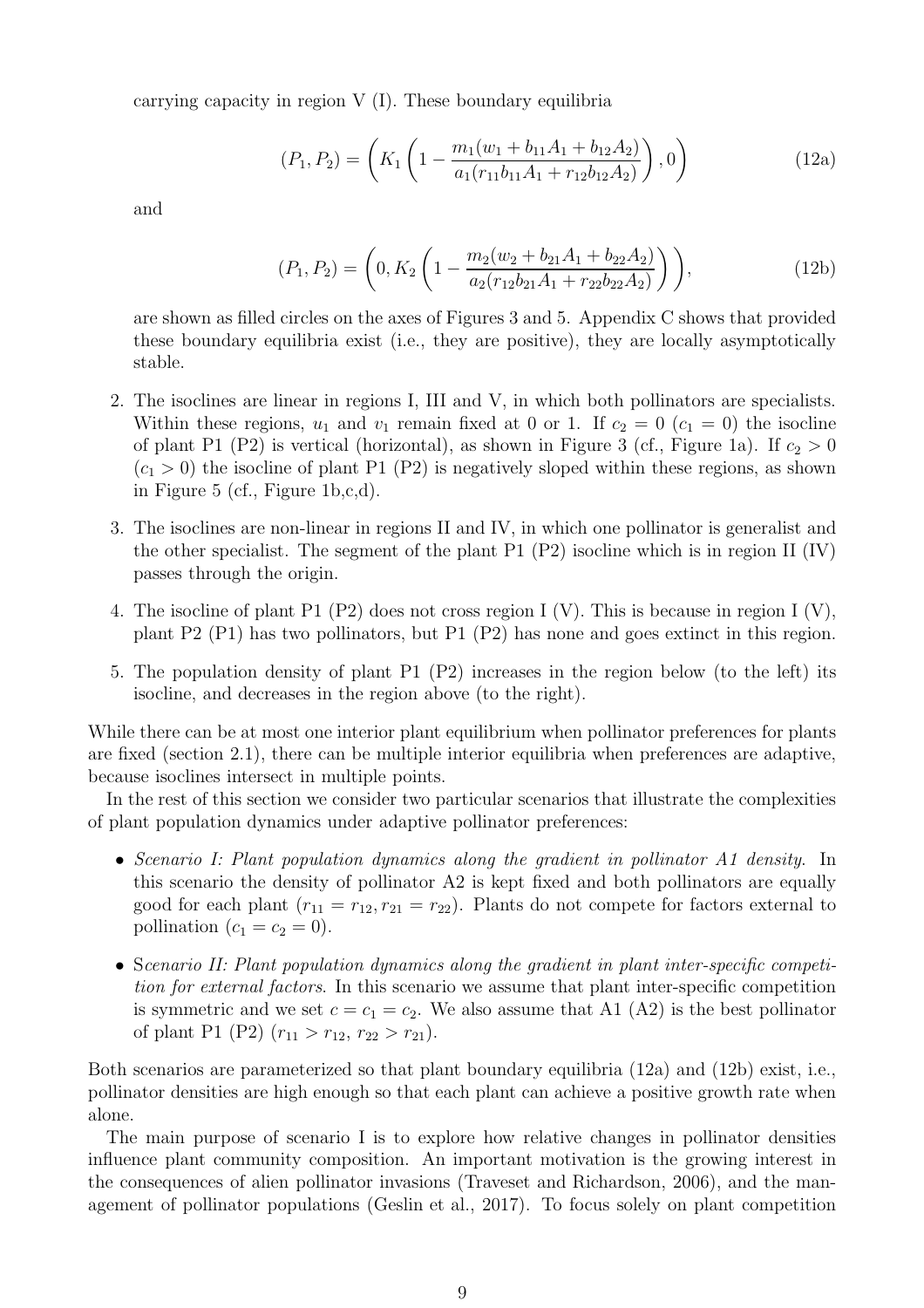for pollination services, we remove the effect of competition for other factors (by setting competition coefficients equal to zero).

In Scenario II we explore how competition for external factors (e.g., space, nutrients) influences competition between plants for pollinator preferences. Because of condition [\(8\)](#page-6-3), this scenario also assumes that P1  $(P2)$  and A1  $(A2)$  are better for one another. Such matching can be due to matching in plant and pollinator morphologies [\(Fontaine et al.](#page-21-5), [2005\)](#page-21-5).

#### 3.2.1. Scenario I. Effects of changes in pollinator composition: Alternative plant stable states

Figure [3](#page-10-0) illustrates plant population dynamics for scenario I. Panel (a) shows the situation where pollinator A1 density is the same as pollinator A2 density. Plant isoclines intersect in region IV, and the vector field indicates that the corresponding equilibrium is unstable. Thus, there is bi-stability: depending on initial conditions either plant P1 or P2 is excluded, and the plant community becomes a monoculture. As density of pollinator A1 increases (panel b), the single plant equilibria [\(12a\)](#page-8-0) and [\(12b\)](#page-8-1) increase too. As a result, there are three isocline intersections in regions II, III and IV. The equilibrium in region III is stable (because [\(4\)](#page-3-2) holds, see Appendix [C\)](#page-27-0) and the equilibria in regions II and IV are unstable. Again, plant coexistence depends on initial conditions: if one plant is initially too rare plant population dynamics will converge to a monoculture of the other plant, but if the two plants are initially abundant enough, stable coexistence follows. At the coexistence equilibrium pollinators specialize on different plants (see Table [1\)](#page-7-1). In panel (c) pollinator A1 is more abundant than pollinator A2, and two additional equilibria occur in region II, one stable and the other unstable. Thus, there are two stable coexistence equilibria now (one in region II and the other in region III). At the stable equilibrium that is in region II, pollinator A1 is a generalist and A2 is a plant P2 specialist. As in panel (b), at the equilibrium that lies in region III, pollinators specialize on different plants. Finally, in panel (d), further increase in pollinator A1 leads to a single coexistence equilibrium in region II where A1 is a generalist and A2 plant P2 specialist.

Overall, the main effect of increasing pollinator A1 density with respect to A2, is the reduction of region III where both pollinators specialize on different plants, in favor of region II where A1 is a generalist and A2 a specialist. Here we see (Figure [4\)](#page-11-0) that along the gradient in  $A_1$  density, the topology of the interaction web changes. When population density of A1 is low, both pollinators specialize on different plants. As population density of A1 increases, A1 becomes a generalist. We also observe that plant P2 experiences *hysteresis*: the stable equilibrium in region III jumps to the stable equilibrium in region II at  $A_1 \approx 11.7$  as pollinator density  $A_1$  increases, but the stable equilibrium moving along branch II jumps back to the stable equilibrium moving along branch III at  $A_1 \approx 8.7$  when pollinator density  $A_1$  decreases. Another important consequence of pollinator A1 increase is that region I (V), in which P1 (P2) always decreases, become smaller. This makes easier for plants to invade one another and achieve coexistence.

In summary, scenario I shows that: (i) adaptive foraging preferences can lead to alternative plant coexistence stable states and (ii) continuous changes in pollinator composition (i.e.,  $A_1$ :  $A_2$  ratio) produce discontinuous changes in plant–pollinator interaction structure.

#### 3.2.2. Scenario II. Effects of plant competition for external factors: Trait-mediated apparent facilitation

Plant dynamics for scenario II are illustrated in Figure [5.](#page-13-0) The isolegs (dashed lines, [\(9\)](#page-6-1)) and boundary equilibria [\(12a\)](#page-8-0) and [\(12b\)](#page-8-1) do not change across panels (a–d), because they are independent of the competition coefficient  $c = c_1 = c_2$ . Within regions I, III and V the isoclines are linear while in regions II and IV they are non-linear.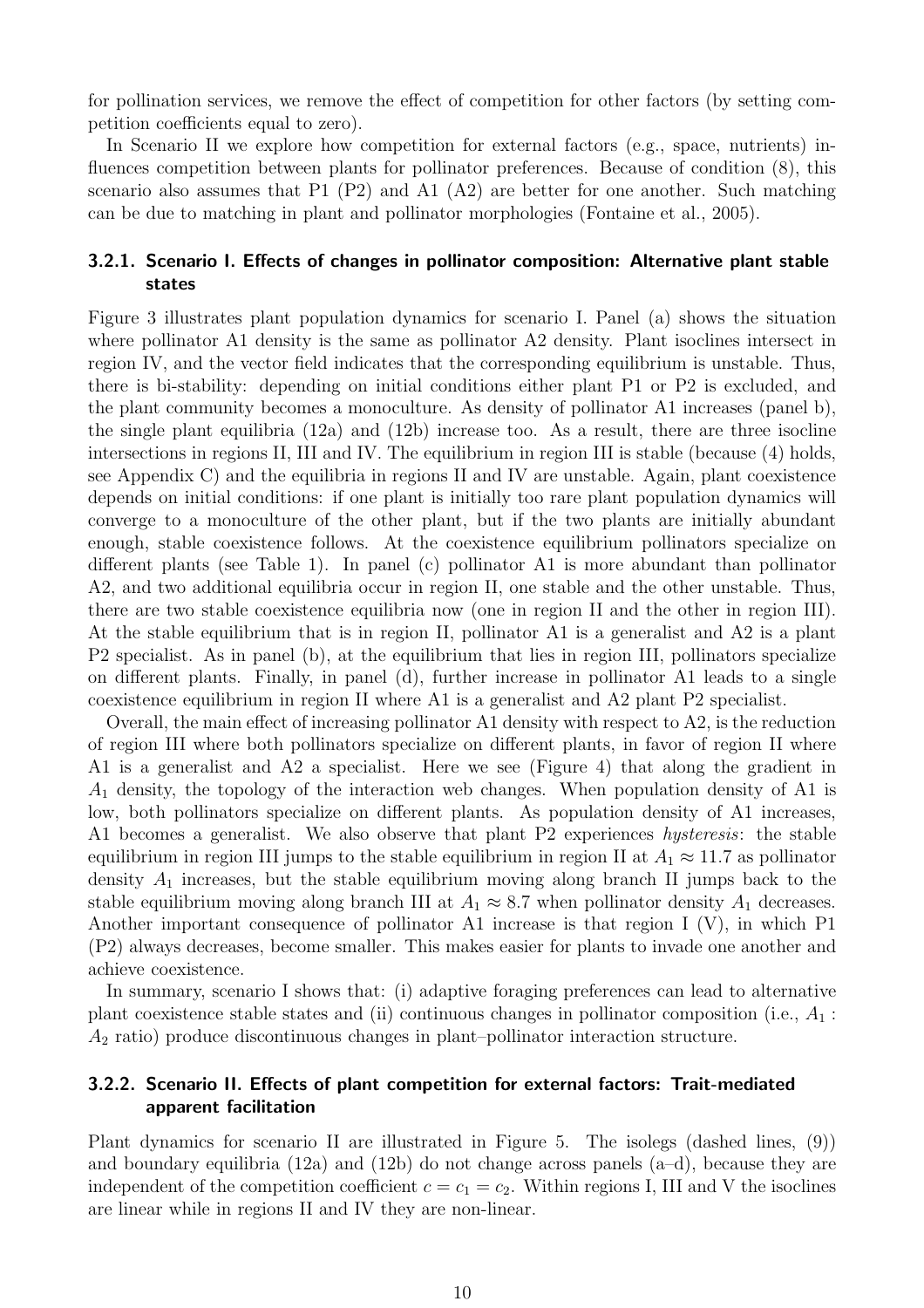

<span id="page-10-0"></span>Figure 3: Isoclines of plants P1 (black) and P2 (gray), isolegs (dashed lines), and vector field of plant population dynamics (arrows), under adaptive pollinator preferences and increasing pollinator A1 density  $(A_1, \text{scenario I})$ . Filled (open) circles represent stable (unstable) equilibria. Regions of pollinator preference are defined in Table [1,](#page-7-1) and corresponding interaction topologies are indicated at the bottom. Parameters:  $r_{ij} =$ 0.1,  $m_1 = 0.01$ ,  $m_2 = 0.0075$ ,  $c_i = 0$ ,  $a_i = 0.4$ ,  $w_i = 0.25$ ,  $b_{ij} = 0.1$ ,  $e_{11} = e_{22} = 0.2$ ,  $e_{21} = e_{12} = 0.1, K_i = 50, A_2 = 1.$  Note: parts of the isoclines are not shown in (c,d), but these parts do not intersect at any equilibrium.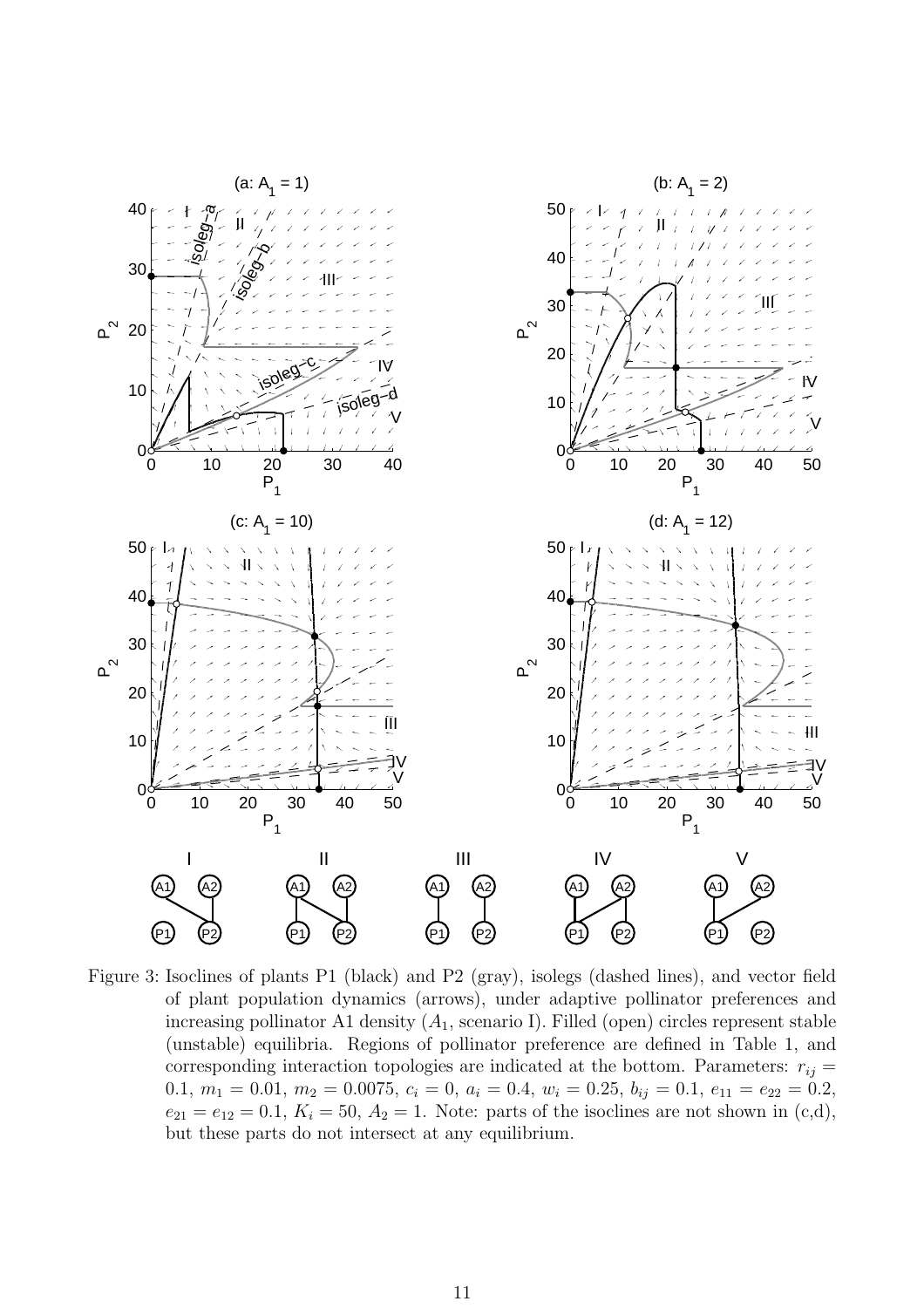

<span id="page-11-0"></span>Figure 4: Bifurcation plot for plant P2 in scenario I. Thin solid lines represent stable equilibria with one plant extinct. Thick solid lines represent stable coexistence equilibria, next to corresponding interaction topology. Dashed lines represent unstable equilibria. Roman numerals (I to V) indicate the location of equilibria within preference regions given by the ESS (Table [1\)](#page-7-1). Labels along the top of the plot correspond to panels in Figure [3.](#page-10-0)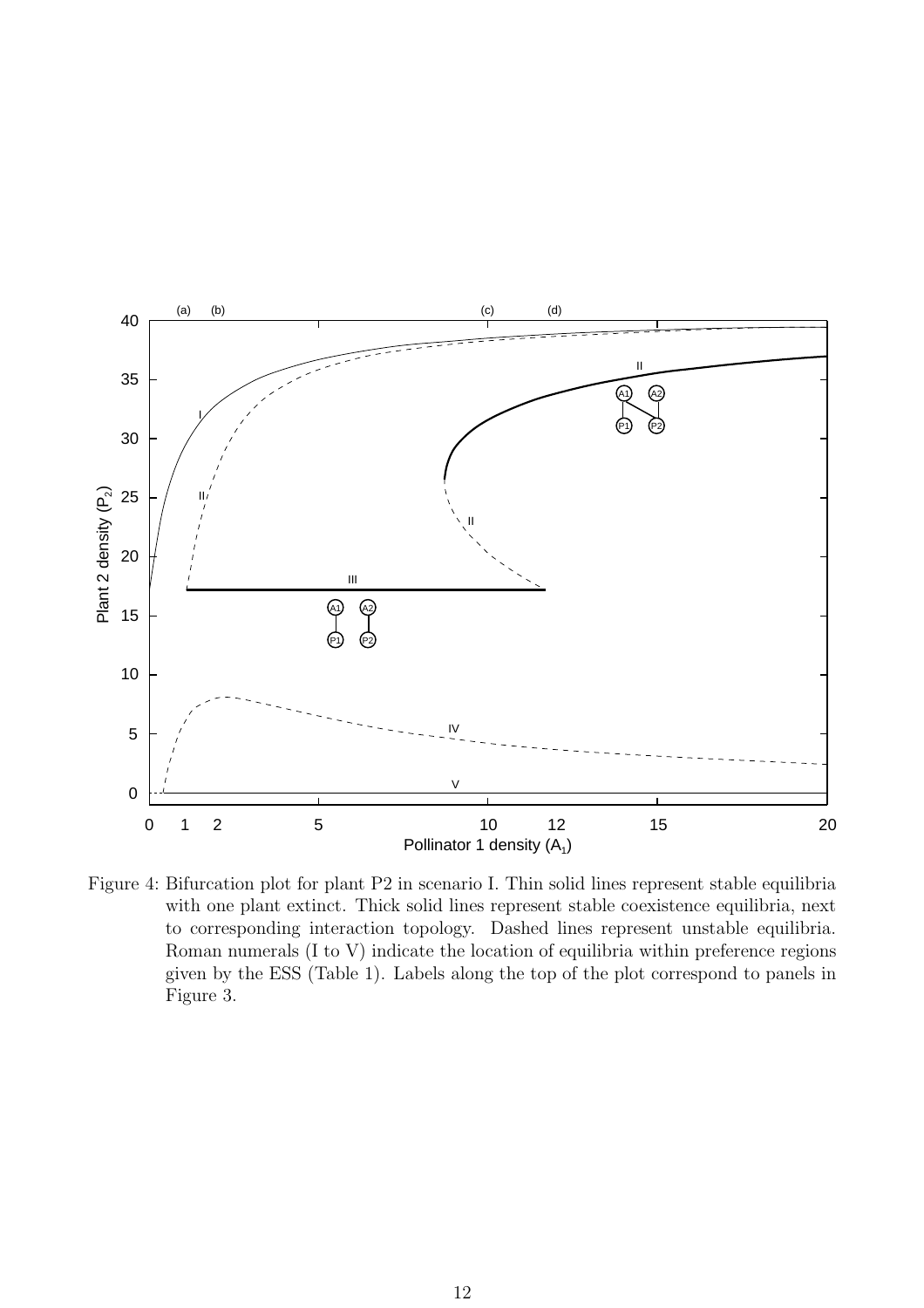When plant inter-specific competition is low (Figure [5a](#page-13-0)), plant population dynamics are qualitatively similar to panels (b,d) in Figure [3](#page-10-0) of scenario I, i.e., plants can coexist at a stable equilibrium. However, there is an important qualitative difference here: At the coexistence equilibrium both plants attain higher density when compared with their monoculture densities (boundary equilibria). In other words, when inter-specific plant competition is weak, we observe mutual plant facilitation. Let us consider the plant P1 boundary equilibrium in region V. In this region P1 is pollinated by both pollinators. However, when A2 is a poor pollinator for P1 (i.e.,  $r_{11} > r_{12}$  as assumed in Figure [5\)](#page-13-0), P1 can achieve a higher birth rate when it is pollinated by A1 only. So, if there is an invasion of plant P2 from outside which moves the plant densities in region III, pollinator A1 specializes on plant P1 and plant P2 is pollinated by its best pollinator A2 only. Consequently, the P1 population equilibrium increases above its monoculture level. Appendix [C](#page-27-0) shows that the necessary condition for this facilitation of plant P1 by the presence of P2 to happen is that  $r_{11}/r_{12} > 1 + w_1/(b_{11}A_1)$ , which means that pollinator A1 density must be high enough. In addition, such a facilitation can happen only when inter-specific competition between plants is not too high. We remark that this facilitation is not the usual one (Revilla and Křivan, [2016](#page-23-4)) where an increase in one plant density increases the pollinator density which, in turn, increases the other plant density. This mechanism cannot operate in the current model that assumes pollinator population densities are fixed. The facilitation that we observe here is due to changes in pollinator preferences, where by increasing plant P2 density, pollinator A2 switches from pollinating plant P1 to pollinating P2, which leads to an increase of P1 population density. To distinguish this mechanism from density mediated facilitation caused by increase in pollinator density, we call this mechanism indirect trait-mediated facilitation (sensu [Bolker et al., 2003](#page-21-2)).

As inter-specific competition increases, plant equilibrium population densities in region III will be decreasing below those they achieve in a monoculture (boundary equilibria). When plant inter-specific competition is strong so that  $c > 1$ , the equilibrium in region III becomes unstable (i.e., [\(4\)](#page-3-2) does not hold, see also Appendix [C\)](#page-27-0), but plants can still coexist at alternative stable states. In Figure [5b](#page-13-0), the local dynamics around the unstable equilibrium in region III is like in Figure [1c](#page-31-0), where perturbations cause either plant P1 to displace P2 or vice versa. Like in scenario I, we have two alternative stable states at which both plants coexist. The most abundant plant in each state is the one pollinated by both pollinators. Further increase of the competition coefficient eliminates all equilibria in region IV, but the stable equilibrium in region II remains, with pollinator A1 a generalist and A2 specialized on P2 (Figure [5c](#page-13-0)). Finally, if competition is too strong there are no equilibria in regions II and IV and we have mutual exclusion (Figure [5d](#page-13-0)) where, depending on the initial conditions, one plant outcompetes the other plant (cf. Figure [1c](#page-31-0)).

Figure [6](#page-14-0) shows the corresponding bifurcation plot for scenario II. As competition for extrinsic factors (i.e., not for pollination) gets stronger, both plant equilibrium densities tend to decrease, even in the region of alternative stable states  $(1 \leq c \leq 1.3)$  where P1 can be either abundant (stable IV branch) or rare (stable II branch). There is only a small region where plant P1 increases with competition  $(0.9 \le c \le 1)$ , i.e., where the combined effects of exploitative competition and competition for pollination (i.e., trait-mediated plant facilitation) is more favorable for P1 than for P2 (which decreases, not shown). Notice that in comparison to Figure [4](#page-11-0) which shows transitions between two stable interaction topologies, Figure [6](#page-14-0) shows transitions between three stable interaction topologies.

In summary, scenario II shows that: (i) adaptive foraging preferences can result in indirect trait-mediated plant–plant facilitation, by matching plants with their best pollinators; (ii) continuous changes in competition for factors external to pollination can produce discontinuous changes in interaction structure and coexistence for plants competing for pollination services; and (iii) plants can coexist even when inter-specific competition is stronger than intra-specific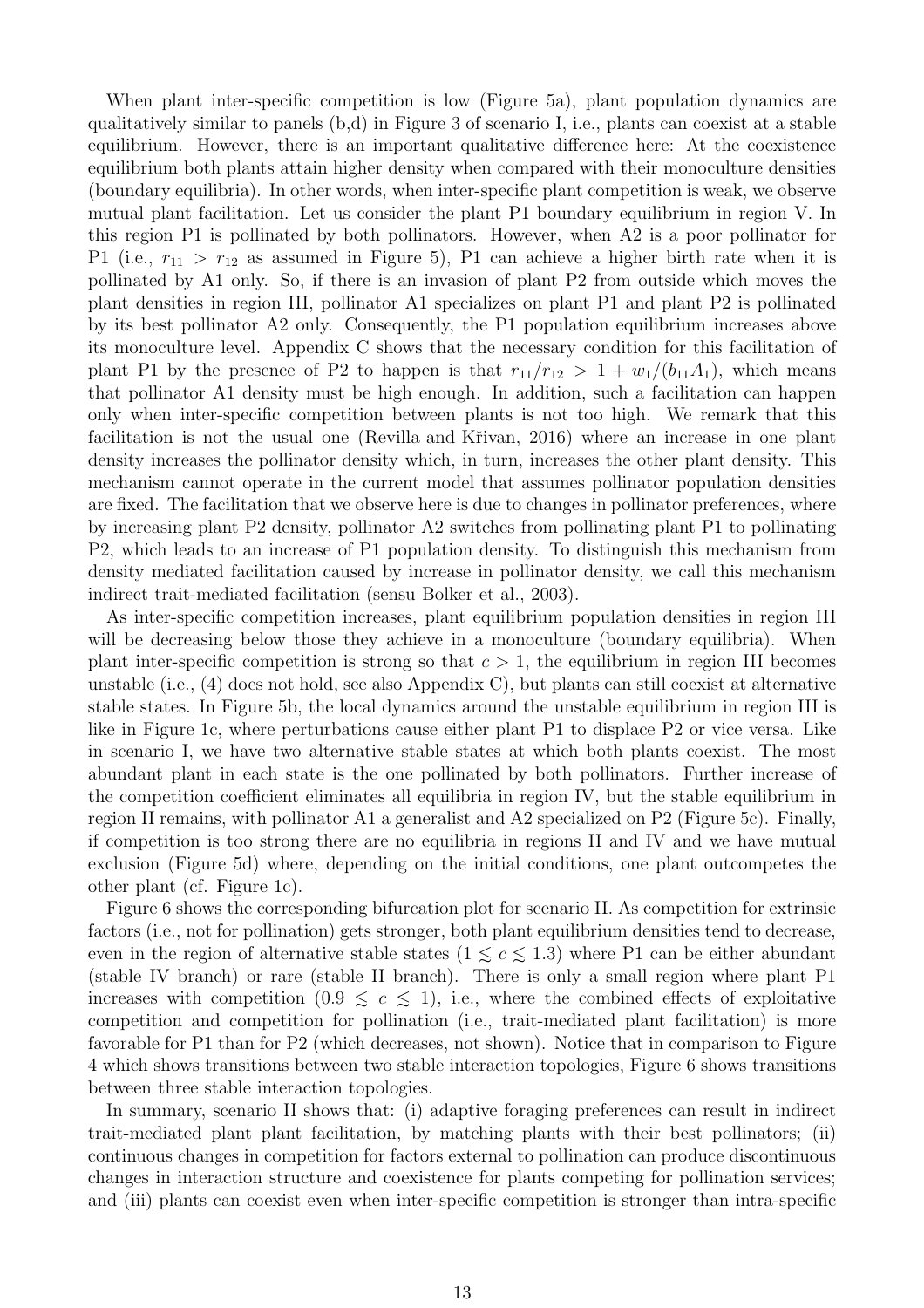

<span id="page-13-0"></span>Figure 5: Isoclines of plants P1 (black) and P2 (gray), isolegs (dashed lines), and vector field of plant population dynamics (arrows), under adaptive pollinator preferences and with increasing plant competition  $(c_i, \text{ scenario II})$ . Filled (open) circles represent stable (unstable) equilibria. Regions of pollinator preference are defined in Table [1,](#page-7-1) and corresponding interaction topologies are indicated at the bottom. Parameters:  $r_{11} =$  $r_{22} = 0.5, r_{12} = r_{21} = 0.1, m_i = 0.02, a_i = 0.1, w_i = 0.1, b_{ij} = 0.1, e_{11} = e_{22} = 0.2,$  $e_{21} = e_{12} = 0.1, K_i = 50, A_1 = 11, A_2 = 10.$  Note: parts of the isoclines are not shown in (a), but these parts do not intersect at any equilibrium.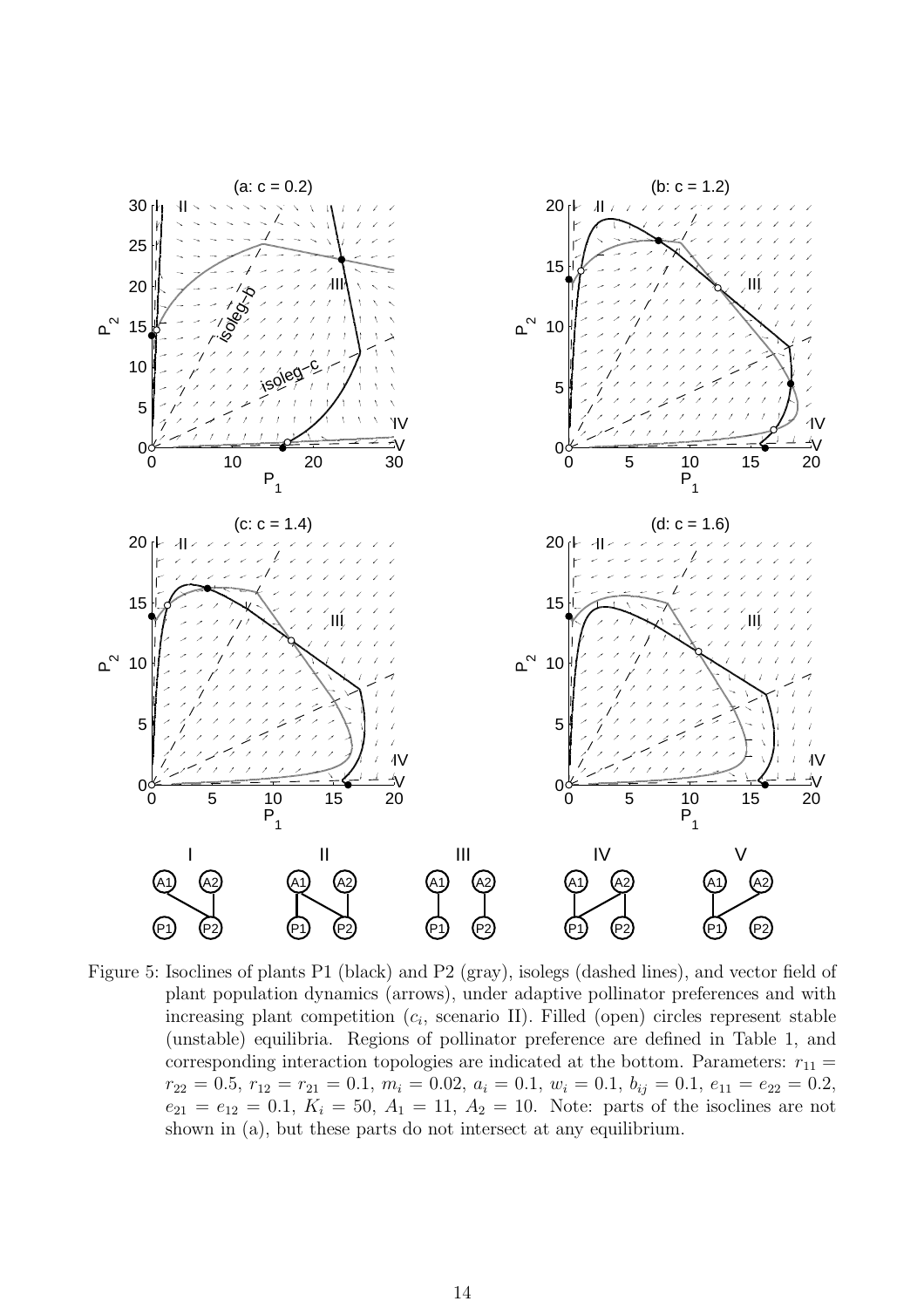

<span id="page-14-0"></span>Figure 6: Bifurcation plot for plant P1 in scenario II. Lines and labels follow the same conventions of Figure [4.](#page-11-0) Labels along the top of the plot correspond to panels in Figure [5.](#page-13-0)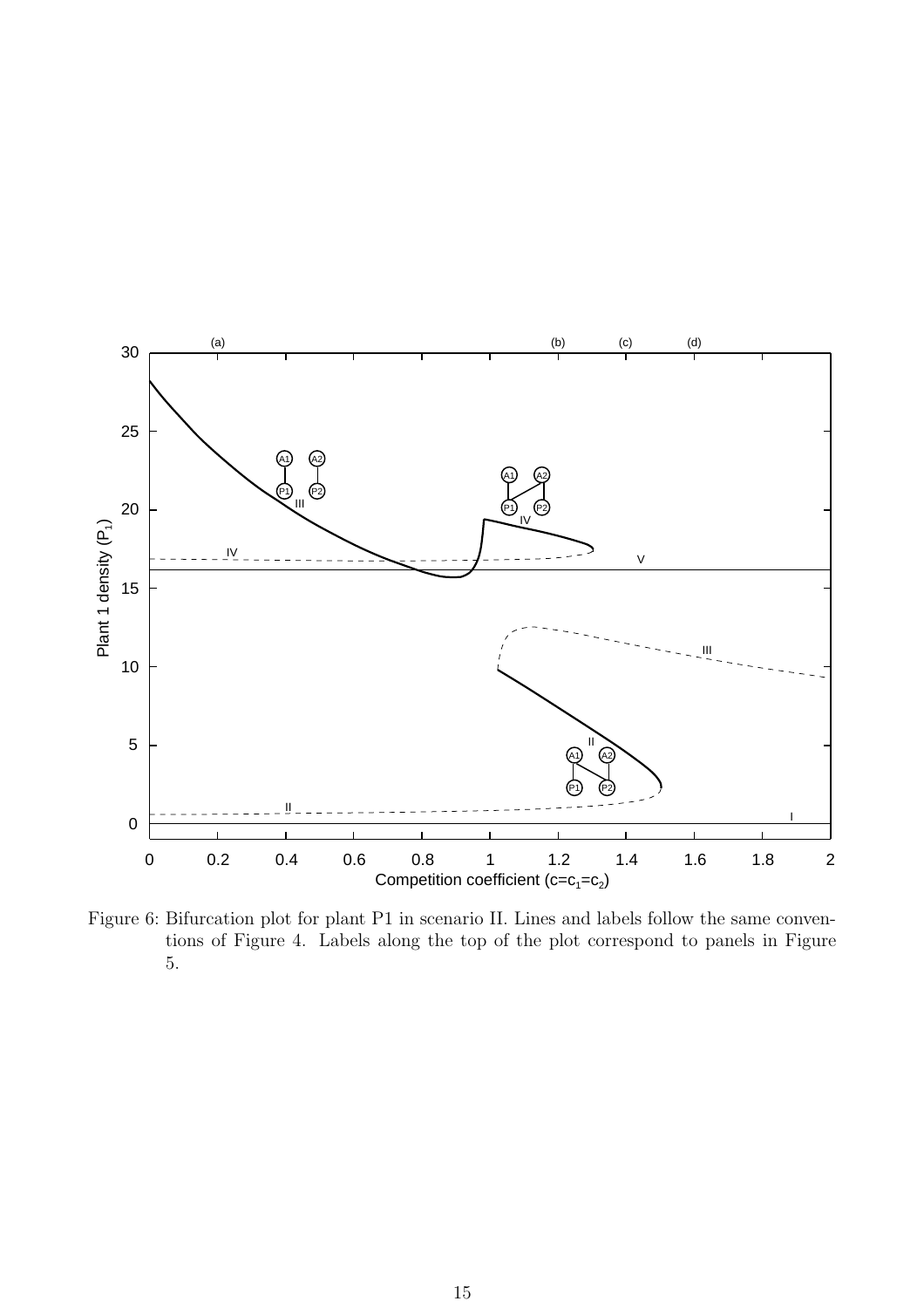| Region | Conditions                                 | $ESS (u_1, v_1)$ | Description                                |
|--------|--------------------------------------------|------------------|--------------------------------------------|
|        | $A_2 < S_a A_1 + I_a$                      | (0,0)            | A1 $\&$ A2 specialize on P2                |
|        | $S_aA_1 + I_a < A_2 < S_bA_1 + I_b$        | $(u_1^*,0)$      | A1 generalist, A2 specializes on P2        |
| Ш      | $S_bA_1 + I_b < A_2 < S_cA_1 + I_c$        | (1,0)            | A1 specializes on P1, A2 specializes on P2 |
| IV     | $\max\{S_cA_1 + I_c, S_dA_1 + I_d\} < A_2$ | $(1, v_1^*)$     | A1 specializes on P1, A2 generalist        |
|        | $A_2 < S_d A_1 + I_d$                      | (1,1)            | A1 $\&$ A2 specialize on P1                |

<span id="page-15-2"></span>Table 2: ESS as a function of pollinator densities. Isoleg slopes  $S_i(P_1, P_2)$  and intercepts with the  $A_2$  axis  $I_i(P_1, P_2)$   $(i = a, b, c, d)$  are given by [\(13\)](#page-15-1), and  $u_1^*$  and  $v_1^*$  by [\(10\)](#page-6-2).

competition for factors other than pollination. In the next section we use isolegs and isoclines to study pollinator–pollinator competition.

#### <span id="page-15-0"></span>3.3. Pollinators compete for plant resources

In this section we analyze population dynamics of adaptive pollinators at fixed plant densities. Unlike in the case of fixed preferences (Figure [2\)](#page-5-1), now we must partition the first quadrant of the pollinator plane  $A_1A_2$  into different regions using isolegs (Figure [7\)](#page-16-0), according to Table [2](#page-15-2) (see Appendix [D\)](#page-29-0). The isolegs are linear in  $A_1$  and they are given by  $A_2 = S_i(P_1, P_2)A_1 + I_i(P_1, P_2)$ (where  $i = a, b, c, d$ ) where slopes and intercepts are

<span id="page-15-1"></span>
$$
S_a(P_1, P_2) = -\frac{b_{21}}{b_{22}}, \qquad I_a(P_1, P_2) = \frac{a_2 b_{21} e_{21} P_2 w_1 - a_1 b_{11} e_{11} P_1 w_2}{a_1 b_{11} b_{22} e_{11} P_1},
$$
  
\n
$$
S_b(P_1, P_2) = \frac{a_2 e_{21} b_{21} P_2}{a_1 e_{11} b_{22} P_1}, \qquad I_b(P_1, P_2) = \frac{a_2 b_{21} e_{21} P_2 w_1 - a_1 b_{11} e_{11} P_1 w_2}{a_1 b_{11} b_{22} e_{11} P_1},
$$
  
\n
$$
S_c(P_1, P_2) = \frac{a_2 e_{22} b_{11} P_2}{a_1 e_{12} b_{12} P_1}, \qquad I_c(P_1, P_2) = \frac{a_2 b_{22} e_{22} P_2 w_1 - a_1 b_{12} e_{12} P_1 w_2}{a_1 b_{12} b_{22} e_{12} P_1},
$$
  
\n
$$
S_d(P_1, P_2) = -\frac{b_{11}}{b_{12}}, \qquad I_d(P_1, P_2) = \frac{a_1 b_{12} e_{12} P_1 w_2 - a_2 b_{22} e_{22} P_2 w_1}{a_2 b_{22} b_{12} e_{22} P_2}.
$$
  
\n(13)

Compared to isolegs in the plant plane (Figures [3](#page-10-0) and [5\)](#page-13-0), in the pollinator plane isolegs neither pass through the origin, nor all have positive slopes. Thus, for given parameter values and plant population densities not all regions from Table [2](#page-15-2) exist in the positive quadrant. In general:

- 1. Regions II, III and IV always occur (see Figure [7\)](#page-16-0). They are separated by the isoleg-b  $(A_2 = S_bA_1 + I_b)$  and the isoleg-c  $(A_2 = S_cA_1 + I_c)$  with positive slopes  $S_b$  and  $S_c$ , respectively. These isolegs do not intersect in the first quadrant of the  $A_1A_2$  plane (Appendix  $D$ ).
- 2. Because of [\(8\)](#page-6-3) the isoleg-c separating IV and III is steeper than the isoleg-b separating III and II  $(S_c > S_b)$ . Thus, regions II, III and IV are ordered in a counter-clockwise sequence in the positive  $A_1A_2$  plane.
- 3. Regions I and V are separated from regions II and IV, respectively, by isoleg-a and isoleg-d with negative slopes  $S_a$  and  $S_d$ . Appendix [D](#page-29-0) shows that at most one of these two regions can exist for given parameters and plant population densities. E.g., in Figure [7a](#page-16-0) neither of the two regions exist, while in [7b](#page-16-0) region I exists.

The partition of the pollinator plane results in pollinator isoclines that are more complex than in the case of fixed preferences, but considerably simpler than plant isoclines in section [3.2.](#page-7-0) The isoclines consist of three (e.g., Figure [7a](#page-16-0)) or two connected segments (e.g., the pollinator A2 isocline in Figure [7b](#page-16-0)). Regions I and V contain no isocline segments. The segments within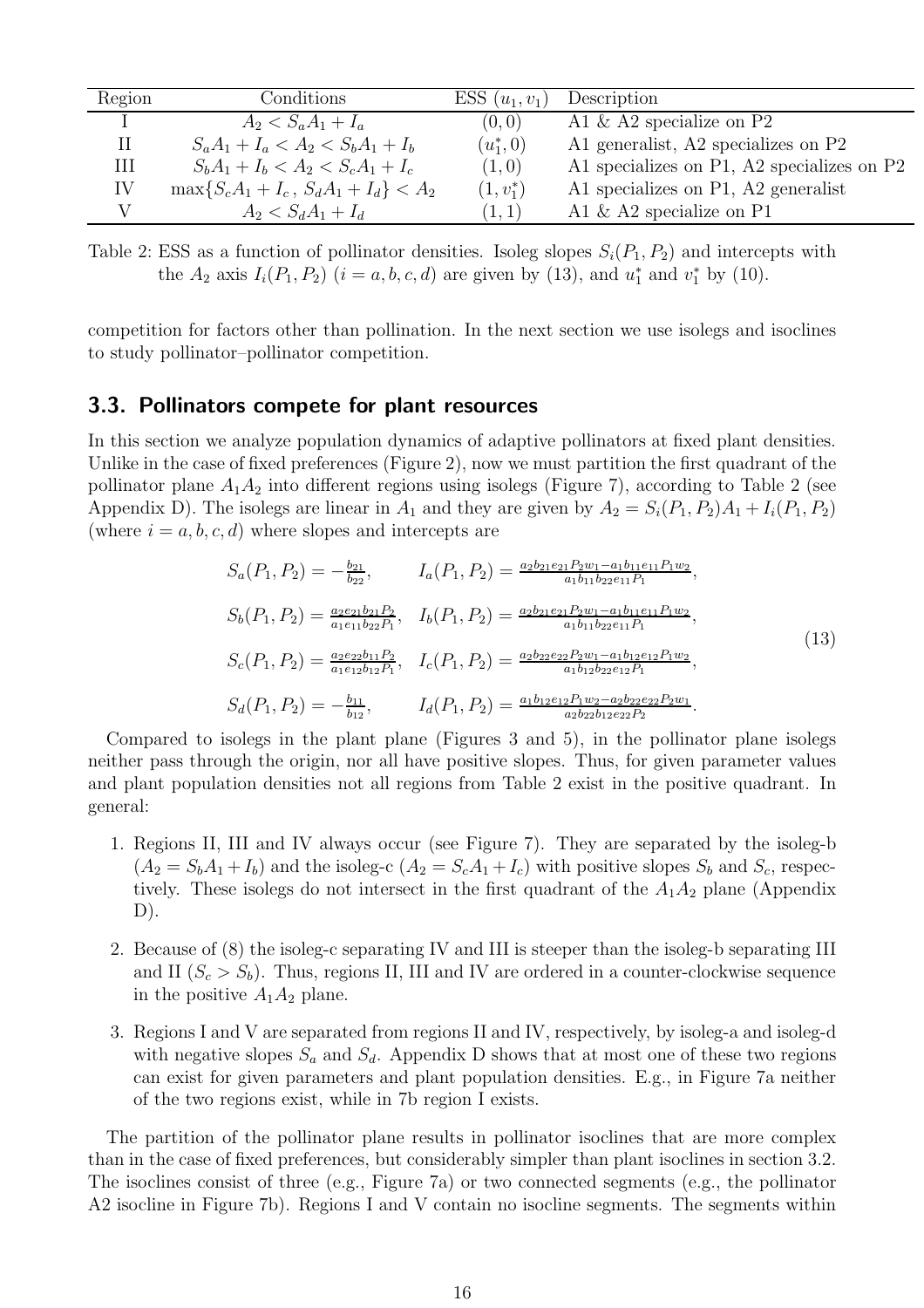

<span id="page-16-0"></span>Figure 7: Isoclines of pollinators A1 (black) and A2 (gray), isolegs (dashed lines), and dynamics (vector field), under adaptive pollinator preferences. Filled (open) circles represent stable (unstable) equilibria. Regions of pollinator preference are defined in Table [2,](#page-15-2) and corresponding interaction topologies are indicated at the bottom. Parameters:  $a_i = 0.4, b_{ij} = 0.1, d_1 = 0.1, d_2 = 0.12, P_1 = P_2 = 20$  in all panels; (a)  $e_{11} = e_{22} = 0.2$ ,  $e_{12} = e_{21} = 0.1, w_i = 0.1;$  (b)  $e_{11} = e_{21} = e_{12} = 0.2, e_{12} = 0.1, w_1 = 0.7, w_2 = 0.2.$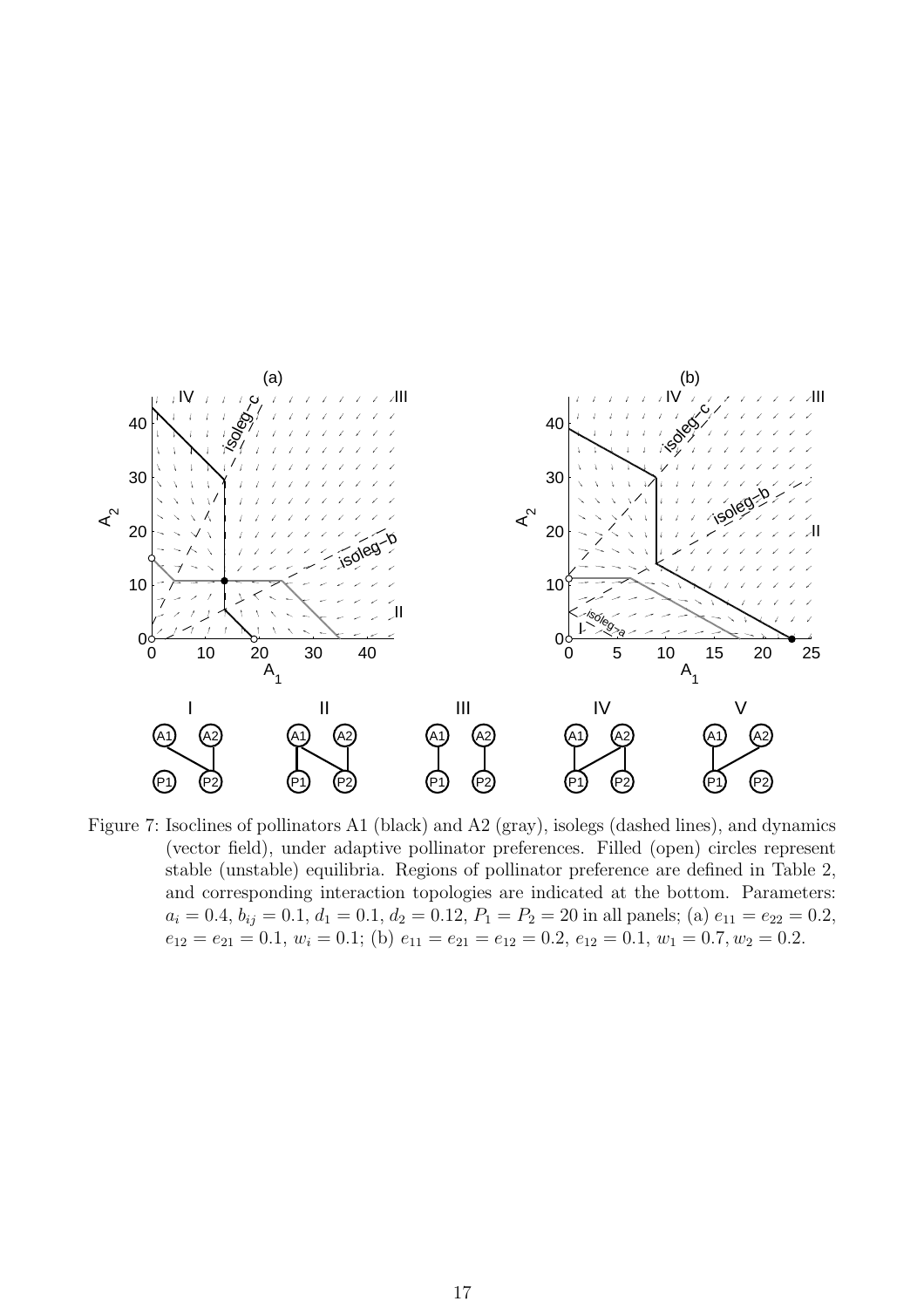regions II and IV are linearly decreasing, and both isoclines are parallel in these two regions (see Appendix [D\)](#page-29-0). Thus, generically, pollinators cannot coexist within regions II or IV. This is unlike the case with fixed preferences, where the specialist has a linear isocline and the generalist a curved isocline (Figure [2e](#page-5-1),f). Finally, the segments of isoclines in region III are vertical for A1 and horizontal for A2, because pollinators specialize on different plants (like in Figure [2a](#page-5-1)). Thus, pollinator coexistence can only occur in region III when the vertical segment of A1 and the horizontal segment of A2 intersect, as shown in Figure [7a](#page-16-0). Given [\(8\)](#page-6-3), Appendix [D](#page-29-0) demonstrates that pollinator coexistence by mutual invasion requires

$$
\frac{b_{21}e_{21}}{b_{22}e_{22}} < \frac{d_1}{d_2} < \frac{b_{11}e_{11}}{b_{12}e_{12}},\tag{14}
$$

leading to a stable equilibrium in region III. If  $d_1/d_2$  is too low to meet above inequalities, pollinator A2 goes extinct as shown in Figure [7b](#page-16-0), and if  $d_1/d_2$  is too large A1 goes extinct instead. The coexistence scenario in Figure [7a](#page-16-0) is called the *ghost of competition past* [\(Connell](#page-21-6), [1980](#page-21-6)), because competition between pollinators causes selection for different plants which ends competition in the long term. What happens here is that the preference trade-off ( $u_1 + u_2 = 1$ and  $v_1 + v_2 = 1$ ) causes disadvantage for the generalist when combining its best and worst resources. This is not the case for the specialist that fully commits to its best resource. Thus, in region II (IV), selection drives A1 (A2) individuals to increase preference towards its preferred plant P1 (P2). As a consequence, pollinators specialize on different plants.

In summary, the results show that population dynamics of two adaptable pollinators competing for two plants do not allow stable coexistence between two generalists, one generalist and one specialist, and two specialists on the same plant. In other words, coexistence demands absolute niche segregation where each pollinator has its own plant.

### 4. Discussion

In this article we study how pollinator adaptation affects coexistence in a community module consisting of two plants and two pollinators. We assume that pollinators preferences for plants are adaptive and they correspond to evolutionarily stable strategies (ESS) at given plant and pollinator densities. Such strategies cannot be invaded by any other mutants with different strategies. We prove that the strategy where both pollinators are generalists is never evolutionarily stable. Then we study plant–plant and pollinator–pollinator population dynamics. We observe that at fixed pollinator densities, adaptive pollinator preferences for plants lead to complex plant dynamics characterized by alternative stable states. Such alternative states do not exist when interaction strengths between pollinators and plants are fixed. We also observe a trait-mediated facilitation (sensu [Bolker et al.](#page-21-2), [2003](#page-21-2)) between plants due to changes in pollinator preferences where introduction of an alternative plant can increase population density of the original plant, without increasing pollinator density. When plant densities are fixed, our analysis of pollinator–only dynamics shows that a stable coexistence of a generalist and a specialist pollinator is not possible when both pollinators are adaptive foragers. Thus, at the pollinator coexistence equilibrium, each plant must have its own pollinator.

Our analyses combine an evolutionary approach with population dynamics. The evolutionary approach is based on isolegs [\(Rosenzweig](#page-23-7), [1981;](#page-23-7) [Pimm and Rosenzweig](#page-22-10), [1981](#page-22-10); Křivan and Sirot, [2002](#page-22-11)) analysis. Isolegs split the plant (or pollinator) phase space into several regions that are characterized by pollinator specialization or generalism. The population dynamic approach is based on isocline analysis. When compared to standard models of population dynamics, the case where pollinators are adaptive foragers leads to isoclines that are defined piece-wise depending on the pollinator optimal strategy. For example, when interaction strengths between pollinators and plants are fixed (i.e., pollinators are inflexible foragers), plant–plant dynamics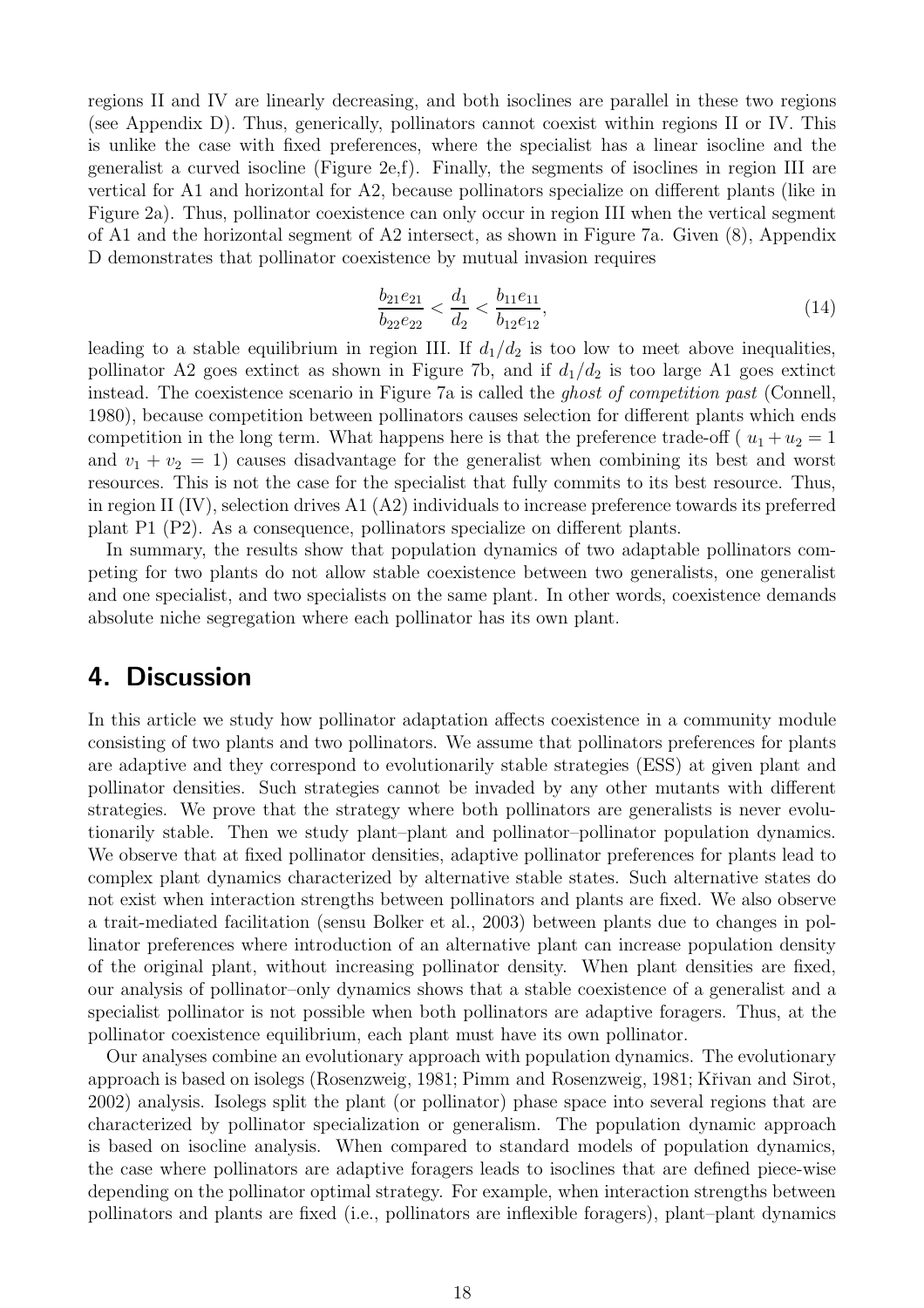follow the Lotka–Volterra competition model with isoclines being straight lines (Figure [1,](#page-31-0) top row). However, when pollinators are adaptive foragers, plant isoclines are highly non-linear (e.g., Figure [3\)](#page-10-0). It is this emerging non-linearity that shows striking consequences of adaptive pollinator behavior in the interaction web studied in this article.

In order to get insights on plant and pollinator coexistence, we assume that one mutualistic guild, the plants or the pollinators, stays at constant densities, while the other undergoes population dynamics. This is a limitation, but such conditions are not uncommon in nature. E.g., plants can be long lived trees or shrubs, while pollinators can be comparatively short lived, e.g., insects. The assumption of pollinator densities being constant while plants undergo population dynamics can represent situations where plants are short lived (e.g., grasses or forbs), while pollinator densities are mainly controlled by factors other than mutualism (e.g., pollinators may be limited by availability of artificial beehives or tree holes). Another possibility is that plant dynamics take place in a small locality or a patch, and this patch has a certain pollinator carrying capacity which is rapidly filled by visiting pollinators [\(Feldman et al.](#page-21-7), [2004\)](#page-21-7) coming from a much larger region. This can be the case of massively introduced managed pollinators, spilling over from mass flowering crops into wild plant communities [\(Geslin et al.](#page-22-12), [2017](#page-22-12)).

#### 4.1. Adaptive pollinator preferences

When two pollinators compete for resources provided by two plants, we predict five qualitatively different pollinator preferences that are evolutionarily stable (Table [1\)](#page-7-1). These strategies are characterized either as full specialization of a pollinator on a single plant or generalism. We proved that the situation where both pollinators are generalists is never evolutionarily stable and it should not be observed in nature. The distribution of pollinator preferences is similar to the ideal free distribution (IFD) of two consumers using two resource patches (Křivan, 2003).

Pollinator preferences were derived under conditions of low species diversity (only four species), and constant population densities. Interestingly, such conditions are approximated in the experiments of [Fontaine et al. \(2005](#page-21-5)). These authors used two plant groups: plants with open  $(P1)$ , and tubular  $(P2)$  flowers; and two pollinator groups: syrphid flies  $(A1)$ , and bumblebees (A2). Each group consisted of three species. This diversity ensures that each pollinator group can use each plant group. However, syrphid flies are morphologically better adapted to open flowers, whereas bumblebees are better adapted to tubular flowers. Plants and pollinators interacted at fixed densities within cages. One experiment found that when alone, each pollinator group displayed generalism. However, when together, syrphids tended to visit open flowers almost exclusively, whereas bumblebees tended to maintain their generalism. This observation corresponds with our partially mixed ESS with one specialist and one generalist pollinator. Further experimentation, with controlled variation of P1:P2 and A1:A2 abundance ratios, will be necessary to test our predictions (Table [1\)](#page-7-1).

#### 4.2. How adaptive preferences change plant coexistence

Analysis of plant dynamics when pollinator densities are fixed indicates that pollinator preferences can modify the plant community to a large extent. Under fixed pollinator preferences, plant population dynamics are described by the Lotka–Volterra competition model. Thus, plants either coexist at an equilibrium, or one plant is outcompeted by the other plant (Figure [1\)](#page-31-0). In the bi-stable case when initial conditions determine the outcome of competition (Figure [1c](#page-31-0)), the preferred plant that survives has a larger domain of attraction so it is expected to win more frequently. When pollinator preferences are adaptive, initial conditions have major effects on plant coexistence for three main reasons. First, since pollination is obligatory for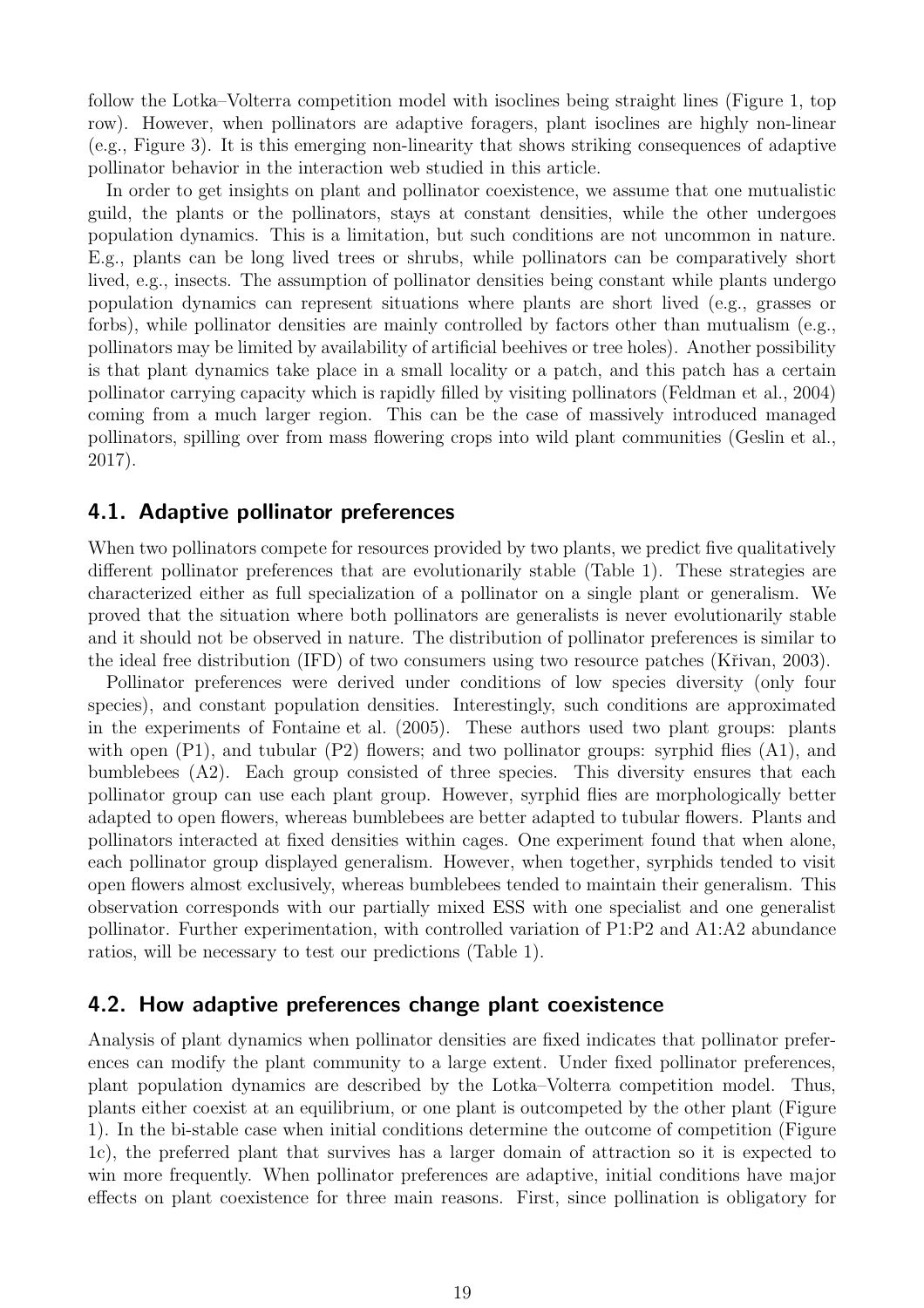both plants, coexistence requires that no plant is initially too rare, because otherwise positive feedbacks make the rare plant less preferred and the common plant more preferred (*the rich get richer and the poor get poorer* situation), causing the rare plant extinction. The same feedbacks prevent invasion of rare plants, unless invaders start above minimum density thresholds. Second, pollinator adaptation enables alternative stable states in plant coexistence. Third, plants can coexist even when their inter-specific competition is so strong that one plant would be outcompeted when pollinators were inflexible foragers.

Many mutualistic models predict critical transitions in community composition as a result of an environmental stress (e.g., warming, habitat fragmentation, changes in phenology). These critical transitions can lead to states of very low diversity, or community collapse when mutualism is obligatory. In large communities, critical transitions are preceded by a gradual accumulation of species extinctions that cause interaction loss (e.g., simulated by random species removal, [Jelle Lever et al., 2014\)](#page-22-14). On a much smaller scale (only four species) our scenario I, where the density of pollinator A1 increases while the density of the second pollinator A2 is kept fixed, demonstrates critical transitions (i.e., discontinuous changes both in numbers and the interaction topology) due to interaction loss. In this scenario, transitions between single and alternative stable states in the plant community are due to switches in one pollinator (A1) strategy. When the pollinator is rare it specializes on the best plant (Fig. [3b](#page-10-0)). As its population increases the pollinator switches to a generalist (Fig. [3c](#page-10-0)), in response to increased competition. We do not have empirical evidence for transitions like in scenario I, but we can hypothesize one of practical importance. Consider a managed pollinator (e.g.,  $A1 =$  honeybees) coexisting with wild pollinators (e.g.,  $A2 =$  bumblebees). We assume that managed pollinators start with high densities e.g., thanks to artificial beehives. Because of competition for plants this large population will generalize [\(Fontaine et al.](#page-21-8), [2008](#page-21-8)), pollinating many plants and maintaining high plant diversity (in Figure [4](#page-11-0) this corresponds to pollinator A1 above  $A_1 \approx 8.7$  and plant P2 density given by the solid curve labeled by II). A parasite infestation will cause the managed pollinator population to collapse to much lower densities (Guzmán-Novoa et al., [2010](#page-22-15)) (below  $A_1 \approx 8.7$ in Figure [4\)](#page-11-0). Competition between pollinators for plants will be lower and they will specialize (pollinator A1 specializes on P1 in Figure [4\)](#page-11-0). This will lead to a critical transition in the plant community where P2 density drops to  $P_2 \approx 17$  (solid line labeled by III). In order to revert back to the condition where P2 had a higher density ( $P_2 \approx 27$  and larger, solid line labeled by II), pollinator A1 must become generalist again, but due to hysteresis the density of this managed pollinator must be raised to levels higher than before the collapse (i.e., A1 must reach population density above  $A_1 \approx 11.7$  in Figure [4\)](#page-11-0), e.g., by providing additional beehives. This hypothetical scenario could be tested using semi-closed experimental plant communities, by controlling the access of massively introduced managed pollinators living nearby [\(Geslin et al.](#page-22-12), [2017](#page-22-12)).

Competition for pollinator preferences can result in plant coexistence at densities that are smaller (scenario I, Figure [3,](#page-10-0) specially for P2) or larger (scenario II, Figure [5a](#page-13-0)) than the densities when each plant is alone. The first prediction was widely confirmed empirically (Chittka and Schürkens, [2001;](#page-21-9) [Aizen et al.](#page-21-10), [2014](#page-21-10)). Regarding the second prediction, the experiments of [Fontaine et al. \(2005](#page-21-5)) discussed before indicate that plant facilitation is a potentially realistic outcome. In that experiment, plants with open flowers (P1) were better adapted to syrphid flies (A1) and vice-versa, whereas plants with tubular flowers (P2) were better adapted to bumblebees (A2). Bumblebees are generalists and they are slightly better at using tubular flowers. When the four groups were placed together, competition forced syrphids to concentrate on open flowers and bumblebees to prefer tubular flowers. At the end of experiment each plant group was taken care of by its best pollinator group, and ended up producing more seeds. This experiment and our predictions demonstrate that given enough functional diversity, i.e., differences in plant and pollinator functional traits, adaptive pollination can improve not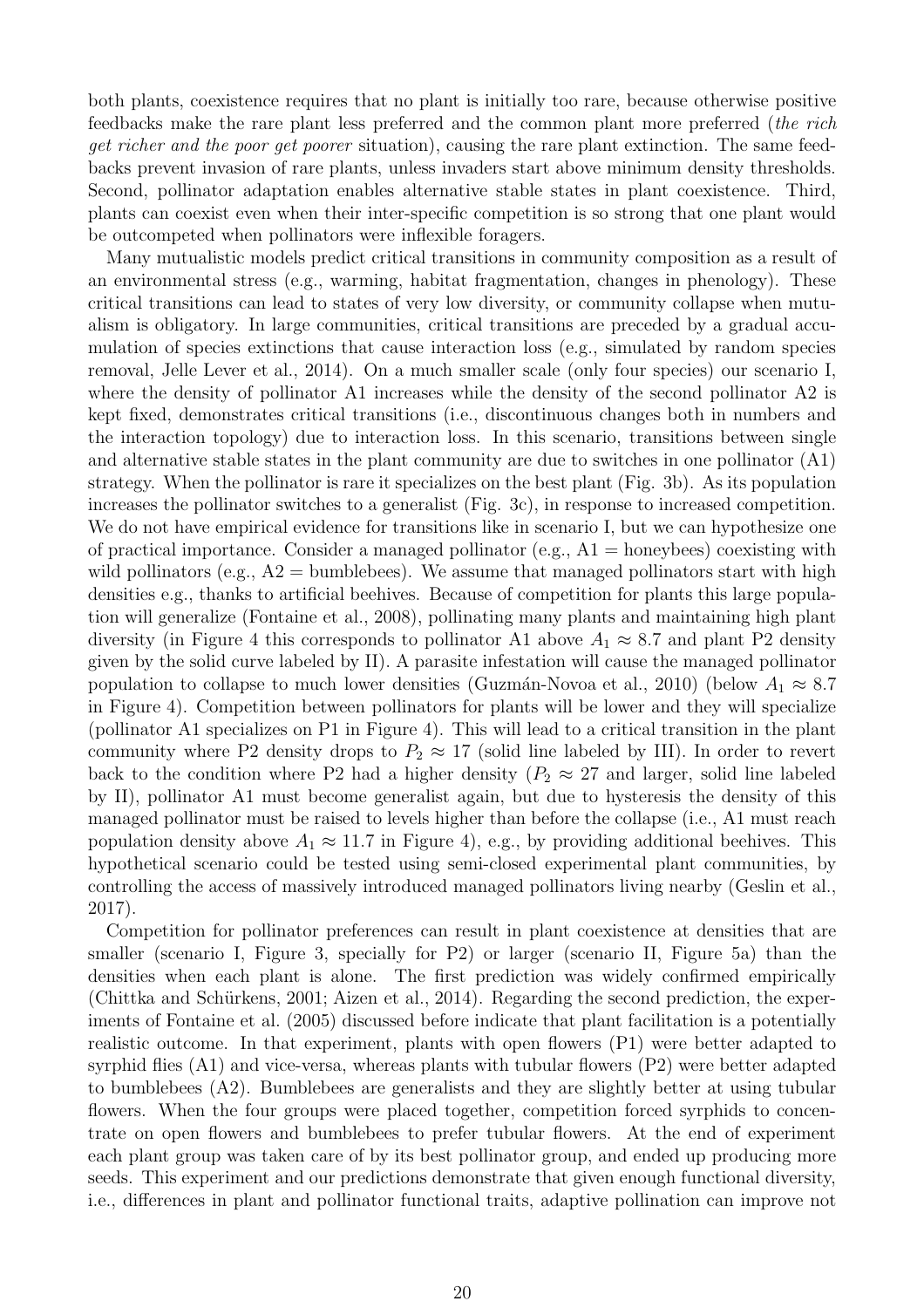only pollinator coexistence but also plant coexistence to the point where plants can end up facilitating one another indirectly. We note that this facilitation between plants can be due to changes in pollinator densities (indirect density-mediated facilitation), or due to changes in trait (indirect trait-mediated facilitation, [Bolker et al.](#page-21-2), [2003](#page-21-2)) which is caused by changes in pollinator preferences for plants. The interplay between such indirect effects with direct competition between plants for other factors (e.g., space or nutrients, described by competition coefficients), can give rise to alternative stable coexistence states (Figure [5b](#page-13-0)) [\(Hernandez](#page-22-1), [1998](#page-22-1); [Gerla and Mooij, 2014;](#page-22-2) [Zhang et al.](#page-23-9), [2015;](#page-23-9) [Holland and DeAngelis](#page-22-16), [2009](#page-22-16); [Holland et al., 2002\)](#page-22-17).

#### 4.3. How adaptive preferences change pollinator coexistence

The analysis of pollinator population dynamics described by equations [\(1c](#page-2-3)[,1d\)](#page-2-4) predicts that adaptation of pollinator preferences results in competitive outcomes that are similar to those with fixed preferences: both pollinators can coexist, one always excludes the other, or initial conditions determine which pollinator survives and which goes extinct. In particular, there are no alternative stable states such as we see in the plant sub-system. There are, however, important qualitative differences in the community interaction topology. We already know that the case where both pollinators are generalists is not evolutionarily stable and it cannot occur. However, pollinator population dynamics also exclude pollinator stable coexistence in the case where one pollinator is a specialist and the other a generalist. Thus, when pollinators adapt their foraging preferences with changing population numbers, only pollinators that specialize on different plants can coexist (Figure [7a](#page-16-0)). As a result, both pollinators stop to compete (the *ghost of competition past,* [Connell, 1980\)](#page-21-6).

We get similar conclusions from numerical simulations of the full four species system [\(1\)](#page-2-5) with adaptive pollinator preferences (Table [1](#page-7-1) or [2\)](#page-15-2): pollinators either specialize on different plants, or specialist pollinators are excluded by generalists (Appendix [E](#page-30-0) shows representative simulations). These results suggest that plant coexistence at alternative states is unlikely when both plant and pollinator dynamics operate on similar time scales.

These conclusions have important implications for systems containing many pollinator species. Most real plant–pollinator interaction networks are nested [\(Bascompte and Jordano, 2007\)](#page-21-11). This means that a minority of generalist pollinators can interact with many plants, but a majority of more specialized pollinators interact with a few plants only, typically subsets of the plants used by the generalists. This causes a disadvantage for specialized pollinators that have to compete for resources with generalist competitors. Numerical simulations show that adaptive foraging tends to reduce the effect of nestedness on pollinator diet overlap [\(Valdovinos et al.](#page-23-5), [2016](#page-23-5)). As a consequence, specialist pollinators experience less competition, pollination for plants with less pollinators becomes more efficient, and more plants and pollinators can coexist in the long term. We observe the same mechanism in our two-pollinator–two-plant interaction module. For example, consider a generalist pollinator A1 and a specialist A2 (i.e.,  $0 < u_1 < 1, v_1 = 0$  as a caricature of a nested network. Such interaction topology can be dynamically stable when preferences of generalist pollinators are fixed (Figure [2e](#page-5-1)), but not when preferences adapt in which case either (i) both pollinators specialize on different plants (Figure [7a](#page-16-0)) or (ii) the specialist goes extinct (Figure [7b](#page-16-0)). In the first case nestedness is eliminated as the pollinator A1 becomes a specialist.

#### 4.4. Conclusions

As the take-home-message, our analysis of a two-plant–two-pollinator interaction web demonstrates that adaptation of pollinator preferences for plants causes important changes in the structure and dynamics of plant and pollinator communities. First, when pollinator prefer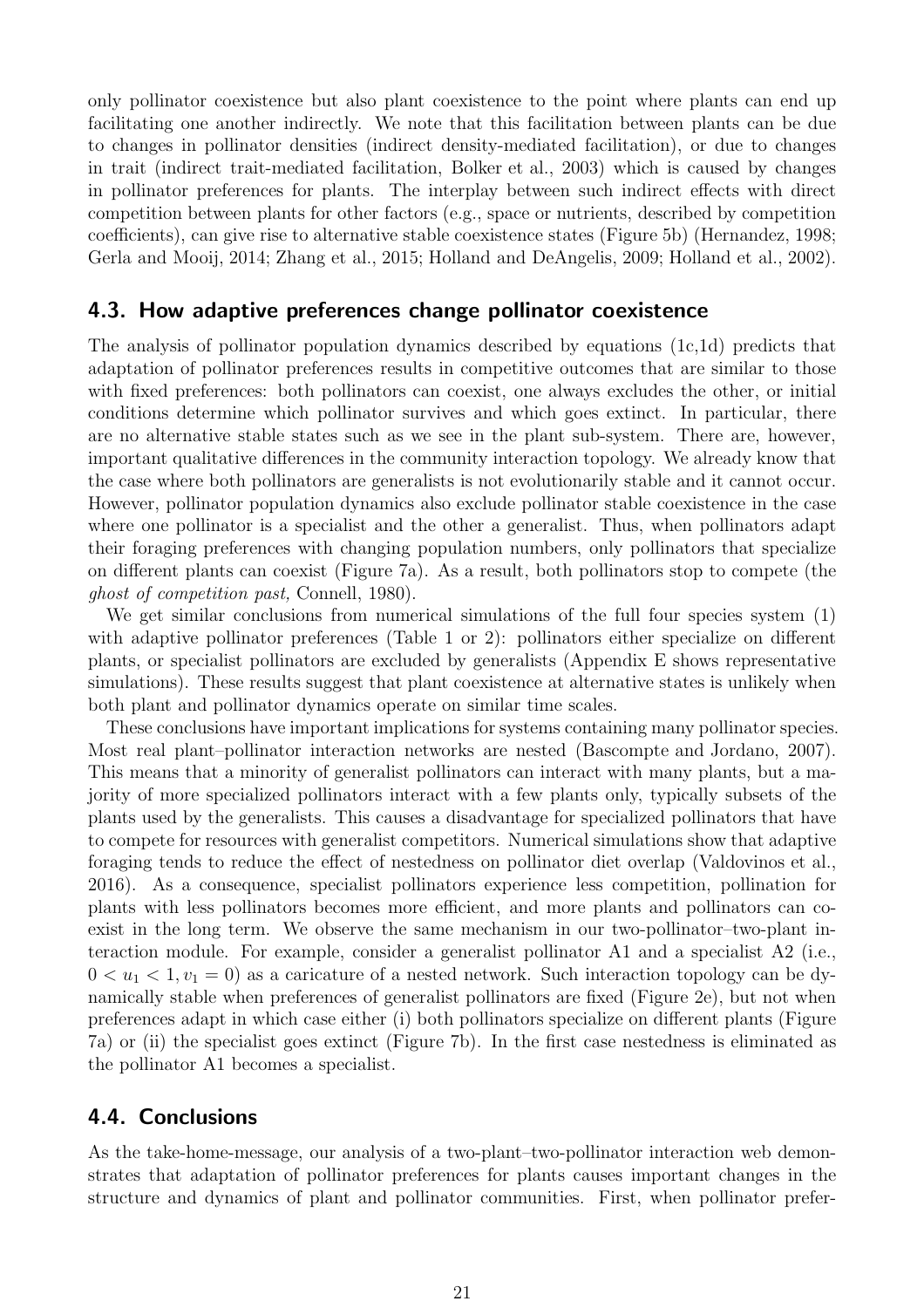ences are fixed, interactions between plants follow the Lotka–Volterra competitive dynamics when pollinator densities are held constant. When plant densities are fixed, coexistence of generalist pollinators is possible. Second, when pollinator preferences adapt in order to maximize fitness, plant competitive dynamics become more complex and plant coexistence at alternative stable states and indirect plant–plant facilitation is possible, if pollinator densities are held constant. At fixed plant densities competition between adaptive pollinators requires pollinators specialize on different plants.

# Acknowledgements

We thank Francisco Encinas–Viso and two anonymous reviewers for comments and suggestions. Support provided by the Institute of Entomology (RVO:60077344) is acknowledged. This project has received funding from the European Union's Horizon 2020 research and innovation programme under the Marie Sk lodowska-Curie grant agreement No 690817.

# **References**

- <span id="page-21-10"></span>Aizen, M. A., C. L. Morales, D. P. Vázquez, L. A. Garibaldi, A. Sáez, and L. D. Harder (2014). When mutualism goes bad: density-dependent impacts of introduced bees on plant reproduction. *New Phytologist 204*, 322–328.
- <span id="page-21-11"></span>Bascompte, J. and P. Jordano (2007). Plant-animal mutualistic networks: the architecture of biodiversity. *Annual Review of Ecology Evolution and Systematics 38*, 567–593.
- <span id="page-21-1"></span>Benadi, G., N. Blüthgen, T. Hovestadt, and H.-J. Poethke (2012). Population dynamics of plant and pollinator communities: stability reconsidered. *American Naturalist 179*, 157–168.
- <span id="page-21-2"></span>Bolker, B., M. Holyoak, V. Křivan, L. Rowe, and O. Schmitz (2003). Connecting theoretical and empirical studies of trait-mediated interactions. *Ecology 84*, 1101–1114.
- <span id="page-21-0"></span>Boucher, D. H. (1988). *The Biology of Mutualism: Ecology and Evolution*. Oxford University Press.
- <span id="page-21-4"></span>Case, T. (2000). *An Illustrated Guide to Theoretical Ecology*. Oxford University Press.
- <span id="page-21-9"></span>Chittka, L. and S. Schürkens (2001). Successful invasion of a floral market. *Nature 411*, 653–653.
- <span id="page-21-6"></span>Connell, J. H. (1980). Diversity and the coevolution of competitors, or the ghost of competition past. *Oikos 35*, 131–138.
- <span id="page-21-7"></span>Feldman, T. S., W. F. Morris, and W. G. Wilson (2004). When can two plant species facilitate each other's pollination? *Oikos 105*, 197–207.
- <span id="page-21-8"></span>Fontaine, C., C. L. Collin, and I. Dajoz (2008). Generalist foraging of pollinators: diet expansion at high density. *Journal of Ecology 96*, 1002–1010.
- <span id="page-21-5"></span>Fontaine, C., I. Dajoz, J. Meriguet, and M. Loreau (2005). Functional diversity of plant– pollinator interaction webs enhances the persistence of plant communities. *PLoS Biology 4* (1), e1.
- <span id="page-21-3"></span>Fretwell, S. D. and H. L. Lucas (1969). On territorial behavior and other factors influencing habitat distribution in birds. I. Theoretical development. *Acta Biotheoretica 19*, 16–36.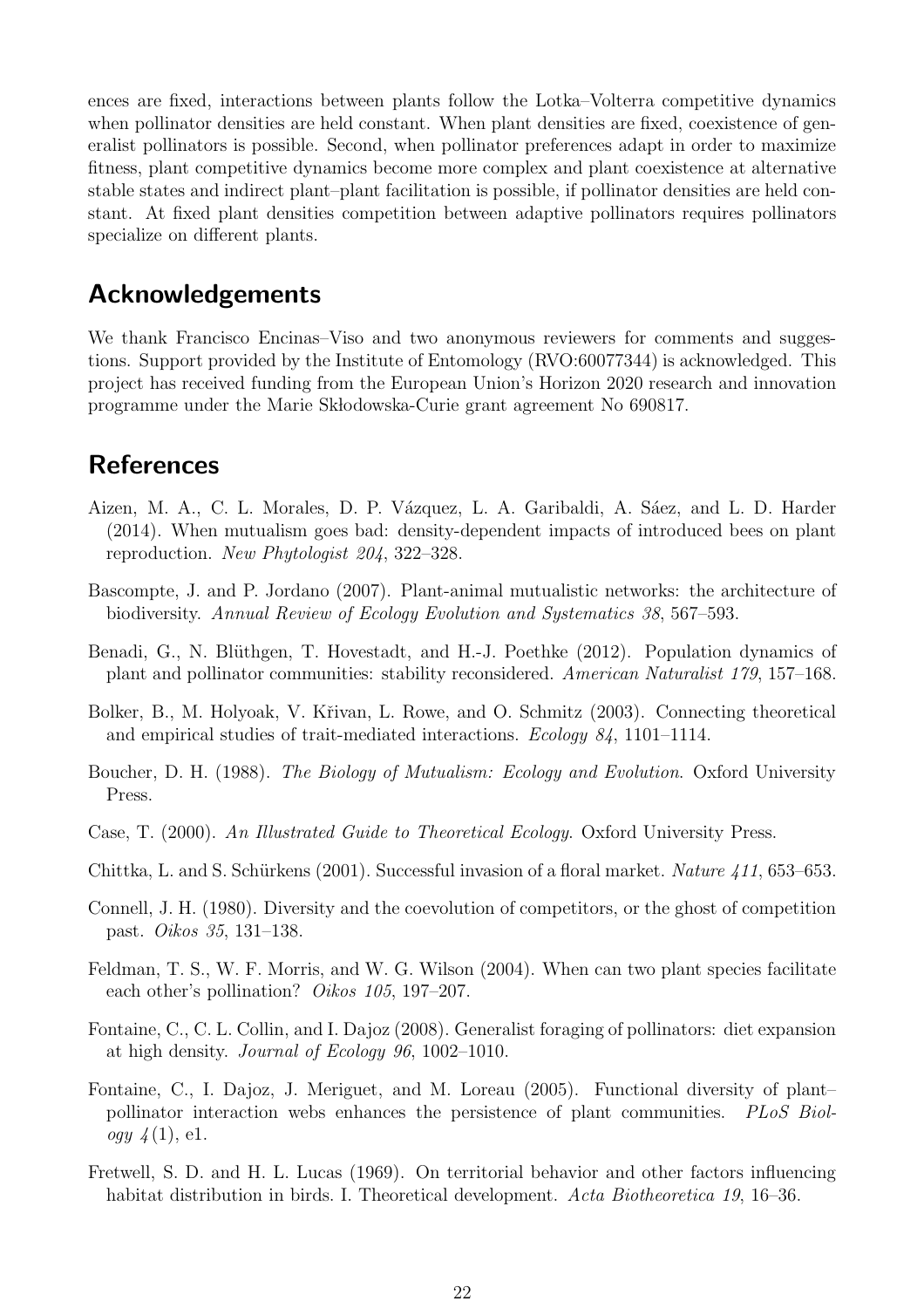- <span id="page-22-0"></span>Gause, G. F. and A. A. Witt (1935). Behavior of mixed populations and the problem of natural selection. *American Naturalist 69*, 596–609.
- <span id="page-22-2"></span>Gerla, D. J. and W. M. Mooij (2014). Alternative stable states and alternative endstates of community assembly through intra-and interspecific positive and negative interactions. *Theoretical population biology 96*, 8–18.
- <span id="page-22-12"></span>Geslin, B., B. Gauzens, M. Baude, I. Dajoz, C. Fontaine, M. Henry, L. Ropars, O. Rollin, E. Thébault, and N. Vereecken (2017). Massively Introduced Managed Species and Their Consequences for Plant–Pollinator Interactions. *Advances in Ecological Research 57*, 147– 199.
- <span id="page-22-4"></span>Grover, J. P. (1997). *Resource Competition*. Chapman & Hall.
- <span id="page-22-15"></span>Guzmán-Novoa, E., L. Eccles, Y. Calvete, J. Mcgowan, P. G. Kelly, and A. Correa-Benítez (2010). *Varroa destructor* is the main culprit for the death and reduced populations of overwintered honey bee (*Apis mellifera*) colonies in Ontario, Canada. *Apidologie 41*, 443– 450.
- <span id="page-22-1"></span>Hernandez, M. J. (1998). Dynamics of transitions between population interactions: a nonlinear interaction α-function defined. *Proceedings of the Royal Society B: Biological Sciences 265*, 1433–1440.
- <span id="page-22-9"></span>Hofbauer, J. and K. Sigmund (1998). *Evolutionary Games and Population Dynamics*. Cambridge University Press.
- <span id="page-22-16"></span>Holland, J. N. and D. L. DeAngelis (2009). Consumer-resource theory predicts dynamic transitions between outcomes of interspecific interactions. *Ecology Letters 12*, 1357–1366.
- <span id="page-22-3"></span>Holland, J. N. and D. L. DeAngelis (2010). A consumer-resource approach to the densitydependent population dynamics of mutualism. *Ecology 91*, 1286–1295.
- <span id="page-22-17"></span>Holland, J. N., D. L. DeAngelis, and J. L. Bronstein (2002). Population dynamics and mutualism: functional responses of benefits and costs. *American Naturalist 159*, 231–244.
- <span id="page-22-14"></span>Jelle Lever, J., E. H. van Nes, M. Scheffer, and J. Bascompte (2014). The sudden collapse of pollinator communities. *Ecology Letters 17*, 350–359.
- <span id="page-22-13"></span>K $\check{\text{r}}$ ivan, V. (2003). Ideal free distributions when resources undergo population dynamics. *Theoretical Population Biology 64*, 25–38.
- <span id="page-22-5"></span>Křivan, V., R. Cressman, and C. Schneider (2008). The ideal free distribution: a review and synthesis of the game-theoretic perspective. *Theoretical Population Biology 73*, 403–425.
- <span id="page-22-11"></span>K $\check{\rm r}$ ivan, V. and E. Sirot (2002). Habitat selection by two competing species in a two-habitat environment. *American Naturalist 160*, 214–234.
- <span id="page-22-8"></span>León, J. A. and D. B. Tumpson (1975). Competition between two species for two complementary or substitutable resources. *Journal of Theoretical Biology 50*, 185–201.
- <span id="page-22-7"></span>Levin, S. A. (1970). Community equilibria and stability, and an extension of the competitive exclusion principle. *American Naturalist 104*, 413–423.
- <span id="page-22-6"></span>Maynard Smith, J. and G. R. Price (1973). The logic of animal conflict. *Nature 246*, 15–18.
- <span id="page-22-10"></span>Pimm, S. L. and M. L. Rosenzweig (1981). Competitors and habitat use. *Oikos 37*, 1–6.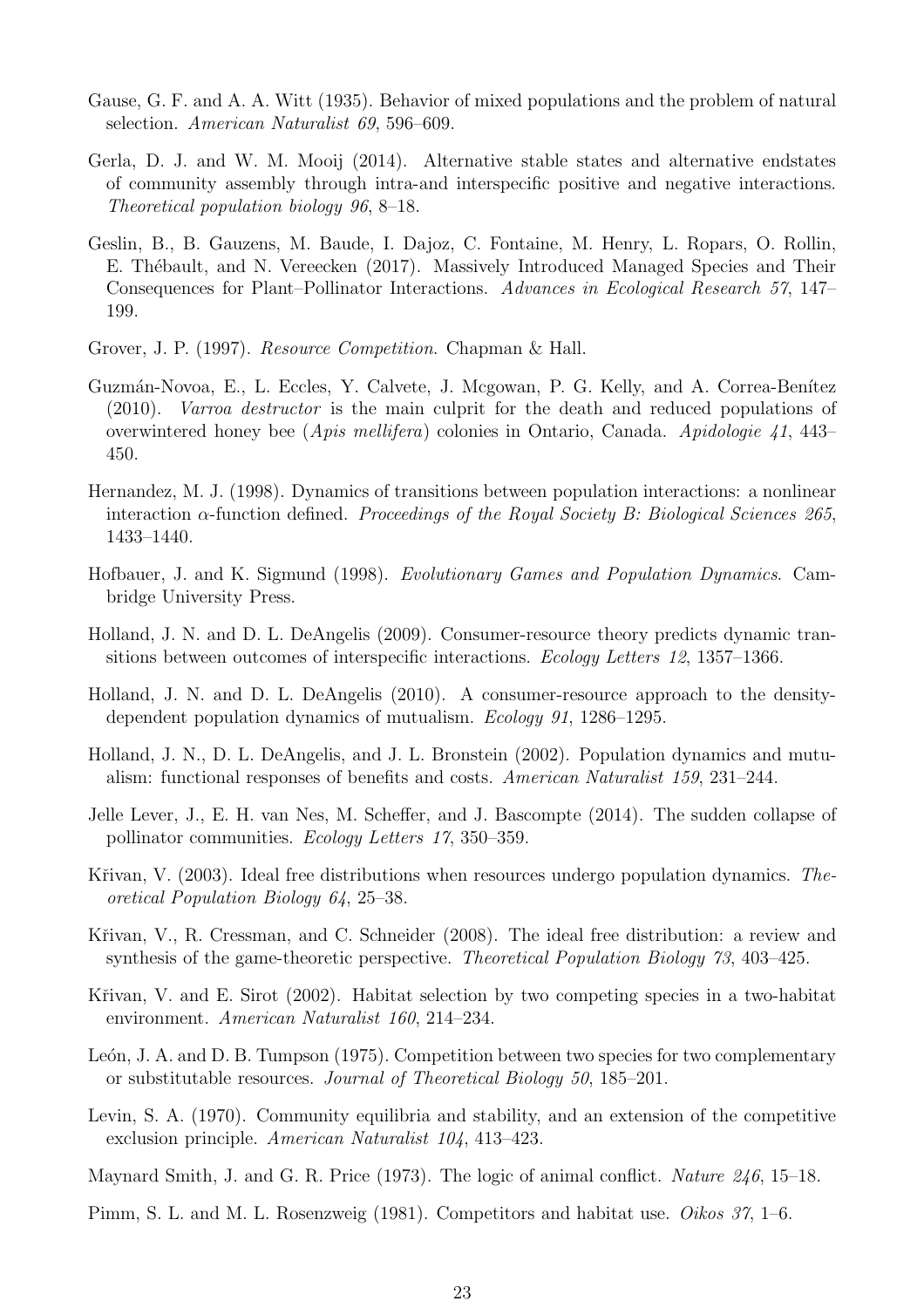- <span id="page-23-3"></span>Pyke, G. H. (2016). Plant–pollinator co-evolution: It's time to reconnect with Optimal Foraging Theory and Evolutionarily Stable Strategies. *Perspectives in Plant Ecology, Evolution and Systematics 19*, 70–76.
- <span id="page-23-2"></span>Revilla, T. A. (2015). Numerical responses in resource-based mutualisms: a time scale approach. *Journal of Theoretical Biology 378*, 39–46.
- <span id="page-23-4"></span>Revilla, T. A. and V. Křivan (2016). Pollinator foraging adaptation and the coexistence of competing plants. *PLoS ONE 11*, e0160076.
- <span id="page-23-7"></span>Rosenzweig, M. L. (1981). A theory of habitat selection. *Ecology 62*, 327–335.
- <span id="page-23-6"></span>Schoener, T. W. (1978). Effects of density-restricted food encounter on some single-level competition models. *Theoretical Population Biology 13*, 365–381.
- <span id="page-23-8"></span>Traveset, A. and D. M. Richardson (2006). Biological invasions as disruptors of plant reproductive mutualisms. *Trends in Ecology and Evolution 21*, 208–216.
- <span id="page-23-5"></span>Valdovinos, F. S., B. J. Brosi, H. M. Briggs, P. Moisset de Espanés, R. Ramos-Jiliberto, and N. D. Martinez (2016). Niche partitioning due to adaptive foraging reverses effects of nestedness and connectance on pollination network stability. *Ecology Letters 19*, 1277–1286.
- <span id="page-23-1"></span>Valdovinos, F. S., P. Moisset de Espan´es, J. D. Flores, and R. Ramos-Jiliberto (2013). Adaptive foraging allows the maintenance of biodiversity of pollination networks. *Oikos 122*, 907–917.
- <span id="page-23-0"></span>Vandermeer, J. and D. H. Boucher (1978). Varieties of mutualistic interaction in population models. *Journal of Theoretical Biology 74*, 549–558.
- <span id="page-23-9"></span>Zhang, Z., C. Yan, C. J. Krebs, and N. C. Stenseth (2015). Ecological non-monotonicity and its effects on complexity and stability of populations, communities and ecosystems. *Ecological Modelling 312*, 374–384.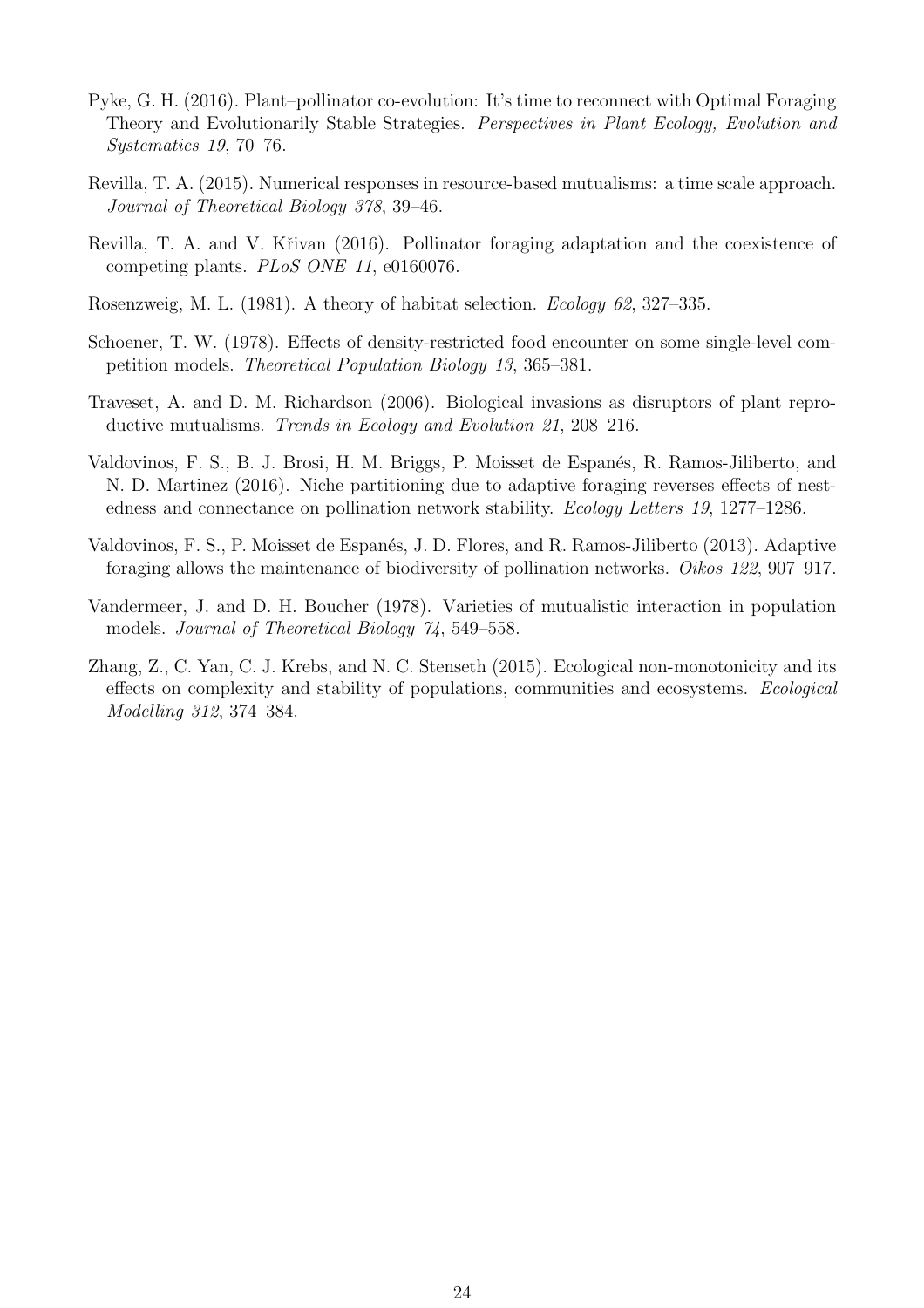# <span id="page-24-0"></span>A. Coexistence conditions for pollinators with fixed preferences

We set  $\alpha_{ij} = a_i P_i e_{ij}$  and  $\beta_{i1} = u_i b_{i1}, \beta_{i2} = v_i b_{i2}$  and re-write the pollinator sub-system [\(1c,](#page-2-3) [1d\)](#page-2-4) as

$$
\frac{dA_1}{dt} = \left\{ \frac{\alpha_{11}\beta_{11}}{w_1 + \beta_{11}A_1 + \beta_{12}A_2} + \frac{\alpha_{21}\beta_{21}}{w_2 + \beta_{21}A_1 + \beta_{22}A_2} - d_1 \right\} A_1
$$
\n
$$
\frac{dA_2}{dt} = \left\{ \frac{\alpha_{12}\beta_{12}}{w_1 + \beta_{11}A_1 + \beta_{12}A_2} + \frac{\alpha_{22}\beta_{22}}{w_2 + \beta_{21}A_1 + \beta_{22}A_2} - d_2 \right\} A_2.
$$
\n(A.1)

Model [\(A.1\)](#page-24-1) has the trivial equilibrium  $(A_1, A_2) = (0, 0)$ . When  $A_2 = 0$ , the per-capita population growth rate  $dA_1/(A_1dt)$  of pollinator A1 decreases monotonically with  $A_1$ . Provided the per capita birth rate of pollinator 1 when  $A_1 = A_2 = 0$  is larger than is its per capita population death rate, i.e.,

<span id="page-24-2"></span><span id="page-24-1"></span>
$$
\alpha_{11}\beta_{11}w_2 + \alpha_{21}\beta_{21}w_1 > d_1w_1w_2 \tag{A.2}
$$

there is exactly one A1-only equilibrium

$$
(A_1, 0) = \left(\frac{-b + \sqrt{b^2 - 4ac}}{2a}, 0\right),
$$

where  $a = d_1\beta_{11}\beta_{21}$ ,  $b = d_1(w_2\beta_{11} + w_1\beta_{21}) - (\alpha_{11} + \alpha_{21})\beta_{11}\beta_{21}$  and  $c = d_1w_1w_2 - w_2\alpha_{11}\beta_{11}$  $w_1\alpha_{21}\beta_{21}.$ 

If the opposite inequality in [\(A.2\)](#page-24-2) holds, the per-capita population growth rate of pollinator 1 is always negative and the pollinator goes extinct. By symmetry, if

<span id="page-24-4"></span><span id="page-24-3"></span>
$$
\alpha_{12}\beta_{12}w_2 + \alpha_{22}\beta_{22}w_1 > d_2w_1w_2 \tag{A.3}
$$

there is a unique A2-only equilibrium.

Provided  $\beta_{11}\beta_{22} - \beta_{12}\beta_{21} \neq 0$ ,  $d_2\alpha_{11}\beta_{11} - d_1\alpha_{12}\beta_{12} \neq 0$ , and  $d_2\alpha_{21}\beta_{21} - d_1\alpha_{22}\beta_{22} \neq 0$ , model [\(A.1\)](#page-24-1) has at most one coexistence equilibrium

$$
\hat{A}_1 = \frac{w_2 \beta_{12} - w_1 \beta_{22} + \frac{(\alpha_{11} \alpha_{22} \beta_{11} \beta_{22} - \alpha_{12} \alpha_{21} \beta_{12} \beta_{21}) [d_1(\alpha_{12} + \alpha_{22}) \beta_{12} \beta_{22} - d_2(\alpha_{21} \beta_{12} \beta_{21} + \alpha_{11} \beta_{11} \beta_{22})]}{(d_2 \alpha_{11} \beta_{11} - d_1 \alpha_{12} \beta_{12}) (d_2 \alpha_{21} \beta_{21} - d_1 \alpha_{22} \beta_{22})}
$$
\n
$$
\hat{A}_2 = \frac{w_1 \beta_{21} - w_2 \beta_{11} + \frac{(\alpha_{11} \alpha_{22} \beta_{11} \beta_{22} - \alpha_{12} \alpha_{21} \beta_{12} \beta_{21}) [d_2(\alpha_{11} + \alpha_{21}) \beta_{11} \beta_{21} - d_1(\alpha_{12} \beta_{12} \beta_{21} + \alpha_{22} \beta_{11} \beta_{22})]}{(d_2 \alpha_{11} \beta_{11} - d_1 \alpha_{12} \beta_{12}) (d_2 \alpha_{21} \beta_{21} - d_1 \alpha_{22} \beta_{22})}
$$
\n
$$
\hat{A}_1 = \frac{(\alpha_{11} \beta_{21} - \alpha_{12} \beta_{11} \beta_{22} - \alpha_{12} \alpha_{21} \beta_{12}) [d_2(\alpha_{11} + \alpha_{21}) \beta_{11} \beta_{21} - d_1(\alpha_{12} \beta_{12} \beta_{21} + \alpha_{22} \beta_{11} \beta_{22})]}{(d_2 \alpha_{11} \beta_{11} - d_1 \alpha_{12} \beta_{12}) (d_2 \alpha_{21} \beta_{21} - d_1 \alpha_{22} \beta_{22})}
$$
\n(A.4)

if  $\hat{A}_1 > 0$  and  $\hat{A}_2 > 0$ .

Now we study the local asymptotic stability of the equilibria. The jacobian of  $(A.1)$  is

$$
\mathbf{J} = \begin{bmatrix} G_1 - A_1 \left( \frac{\alpha_{11} \beta_{11}^2}{W_1^2} + \frac{\alpha_{21} \beta_{21}^2}{W_2^2} \right) & -A_1 \left( \frac{\alpha_{11} \beta_{11} \beta_{12}}{W_1^2} + \frac{\alpha_{21} \beta_{21} \beta_{22}}{W_2^2} \right) \\ -A_2 \left( \frac{\alpha_{12} \beta_{11} \beta_{12}}{W_1^2} + \frac{\alpha_{22} \beta_{21} \beta_{22}}{W_2^2} \right) & G_2 - A_2 \left( \frac{\alpha_{12} \beta_{12}^2}{W_1^2} + \frac{\alpha_{22} \beta_{22}^2}{W_2^2} \right) \end{bmatrix}
$$
(A.5)

where

$$
G_1(A_1, A_2) = \frac{\alpha_{11}\beta_{11}}{w_1 + \beta_{11}A_1 + \beta_{12}A_2} + \frac{\alpha_{21}\beta_{21}}{w_2 + \beta_{21}A_1 + \beta_{22}A_2} - d_1
$$
 (A.6)

$$
G_2(A_1, A_2) = \frac{\alpha_{12}\beta_{12}}{w_1 + \beta_{11}A_1 + \beta_{12}A_2} + \frac{\alpha_{22}\beta_{22}}{w_2 + \beta_{21}A_1 + \beta_{22}A_2} - d_2
$$
 (A.7)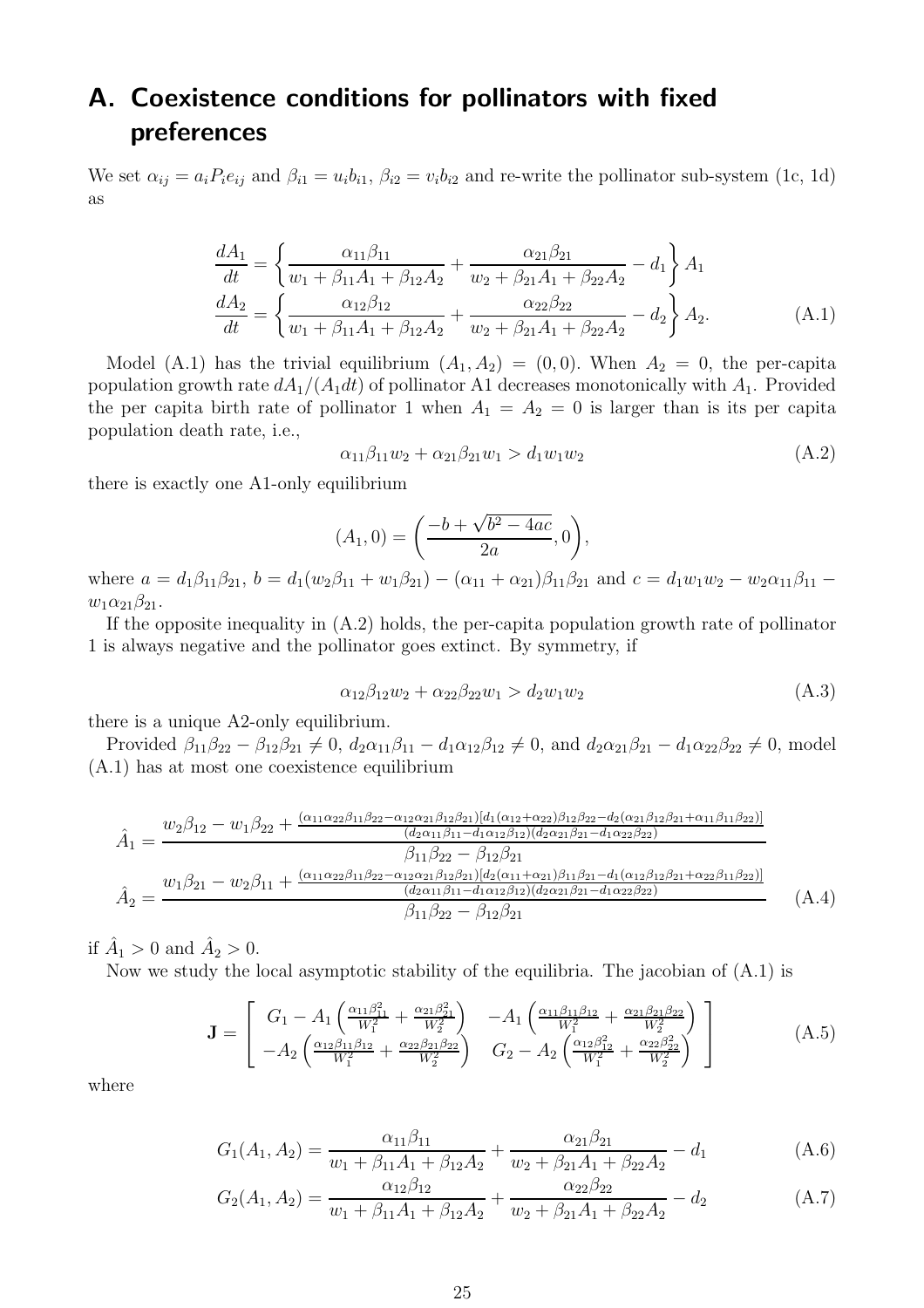and

$$
W_1(A_1, A_2) = w_1 + \beta_{11}A_1 + \beta_{12}A_2 \tag{A.8}
$$

$$
W_2(A_1, A_2) = w_2 + \beta_{21}A_1 + \beta_{22}A_2.
$$
\n(A.9)

At the trivial equilibrium the jacobian is diagonal and its eigenvalues are  $\lambda_1 = G_1(0,0)$  and  $\lambda_2 = G_2(0,0)$ . Thus, the trivial equilibrium is unstable if any of  $(A.2)$  or  $(A.3)$  hold. At the A1-only equilibrium  $G_1(A_1, 0) = 0$  and the eigenvalues are

$$
\lambda_1 = -A_1 \left( \frac{\alpha_{11} \beta_{11}^2}{W_1^2} + \frac{\alpha_{21} \beta_{21}^2}{W_2^2} \right), \lambda_2 = G_2(A_1, 0).
$$

Thus, stability depends on the sign of  $G_2(A_1, 0)$ . If  $G_2(A_1, 0) < 0$  pollinator 1 is stable against invasion by pollinator 2, if  $G_2(A_1, 0) > 0$  pollinator 1 can be invaded by pollinator 2.  $G_2(A_1, 0)$ can be evaluated explicitly, but the resulting expression is quite complex and we do not give it here. By symmetry, the A2-only equilibrium is stable against invasion by pollinator 1 if  $G_1(0, A_2) < 0$  and unstable if  $G_1(0, A_2) > 0$ .

Provided that the coexistence equilibrium exists (i.e.,  $\hat{A}_1 > 0$ ,  $\hat{A}_2 > 0$  in [A.4\)](#page-24-4), then  $G_1(\hat{A}_1, \hat{A}_2) =$  $G_2(\hat{A}_1, \hat{A}_2) = 0$  by definition. Thus the trace of the jacobian is negative, which means that stability depends on the sign of the jacobian determinant, which is

<span id="page-25-1"></span>
$$
\Delta = \frac{\hat{A}_1 \hat{A}_2}{(W_1 W_2)^2} (\beta_{11} \beta_{22} - \beta_{12} \beta_{21}) (\alpha_{11} \alpha_{22} \beta_{11} \beta_{22} - \alpha_{12} \alpha_{21} \beta_{12} \beta_{21}).
$$
\n(A.10)

If  $\Delta > 0$  the equilibrium is locally stable, if  $\Delta < 0$  it is unstable. If we replace back the definitions of  $\alpha$ 's and  $\beta$ 's in [\(A.10\)](#page-25-1) the stability condition reads

$$
(u_1b_{11}v_2b_{22}-v_1b_{12}u_2b_{21})(e_{11}e_{22}u_1b_{11}v_2b_{22}-e_{12}e_{21}v_1b_{12}u_2b_{21})>0.
$$

The above results can be used to study coexistence of specialized pollinators. First, we consider specialized pollinators pollinating a single plant. For example, let us assume that both pollinators pollinate plant P1 only, i.e.,  $u_1 = v_1 = 1$ . Then  $\beta_{11} = \beta_{12} = 0$  and substituting these values in [\(A.1\)](#page-24-1) shows that the two isoclines are parallel lines, i.e., generically, there is no equilibrium. The same conclusion holds in the case where both pollinators specialize on plant P2. Thus, two specialist pollinators cannot survive on a single plant.

Second, we consider two pollinators that specialize on different plants (either  $\beta_{12} = \beta_{21} = 0$ or  $\beta_{11} = \beta_{22} = 0$ . For example, when  $\beta_{12} = \beta_{21} = 0$  the interior equilibrium [\(A.4\)](#page-24-4) is

$$
(\hat{A}_1, \hat{A}_2) = \left(\frac{\alpha_{11}}{d_1} - \frac{w_1}{\beta_{11}}, \frac{\alpha_{22}}{d_2} - \frac{w_2}{\beta_{22}}\right)
$$

and stability condition [\(A.10\)](#page-25-1) holds. The case where  $\beta_{11} = \beta_{22} = 0$  is similar.

### <span id="page-25-0"></span>B. ESS and Nash equilibria

Throughout this appendix we assume that inequality [\(8\)](#page-6-3) holds. From [\(7a\)](#page-6-4) and [\(7b\)](#page-6-5), for a given pollinator distribution  $(u_1, v_1) \in [0, 1] \times [0, 1]$ , pollinator A1 payoffs when pollinating exclusively plant P1 or plant P2 are

$$
V_1(u_1, v_1) = \frac{a_1 e_{11} b_{11} P_1}{w_1 + u_1 b_{11} A_1 + v_1 b_{12} A_2}, \quad V_2(u_1, v_1) = \frac{a_2 e_{21} b_{21} P_2}{w_2 + (1 - u_1) b_{21} A_1 + (1 - v_1) b_{22} A_2}.
$$

Similarly, pollinator 2 payoffs are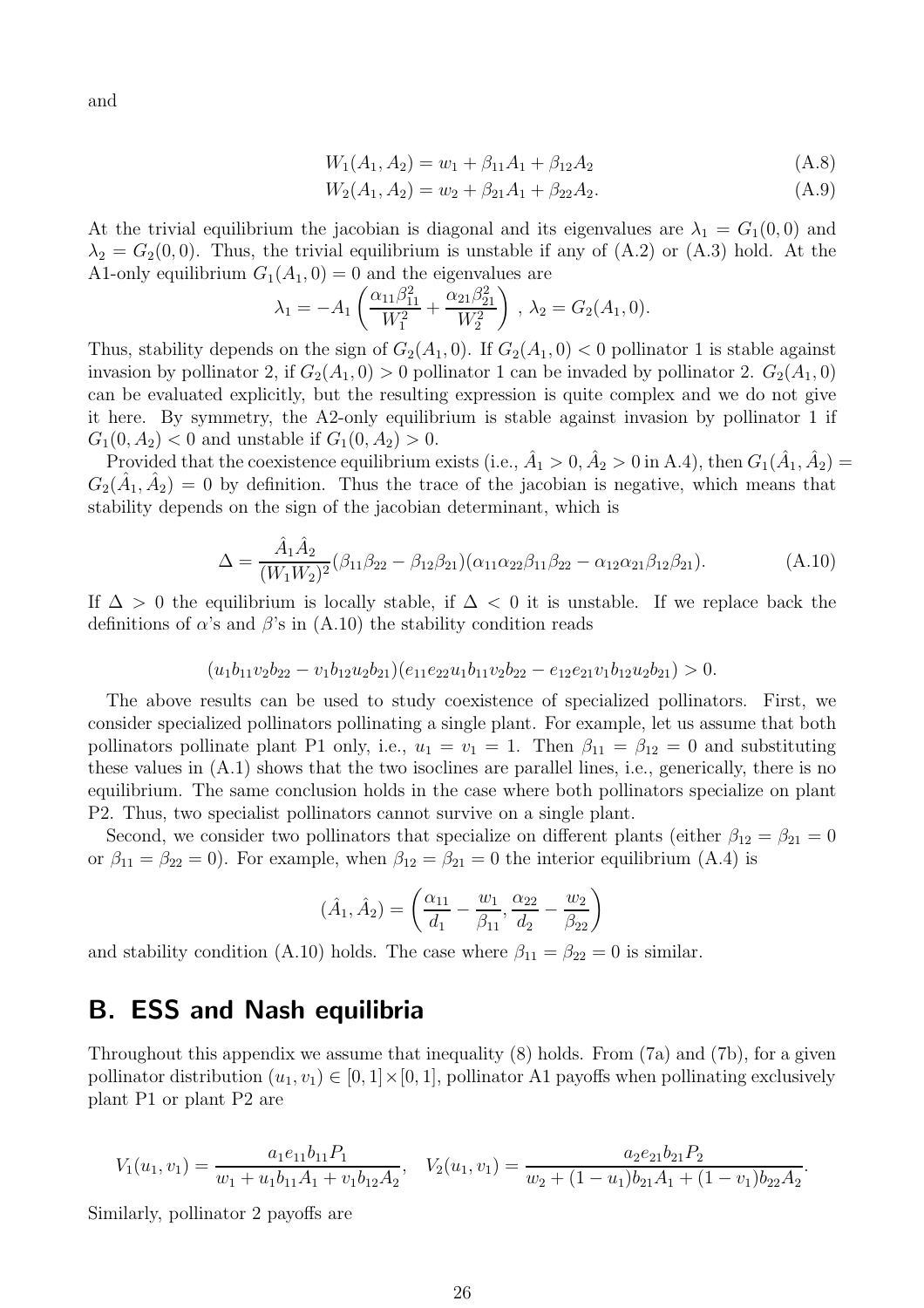$$
W_1(u_1, v_1) = \frac{a_1 e_{12} b_{12} P_1}{w_1 + u_1 b_{11} A_1 + v_1 b_{12} A_2}, \quad W_2(u_1, v_1) = \frac{a_2 e_{22} b_{22} P_2}{w_2 + (1 - u_1) b_{21} A_1 + (1 - v_1) b_{22} A_2}.
$$

First, we consider ESS at which both pollinators are specialists. We start with the case where both pollinators specialize on plant 1. Strategy  $(u_1, v_1) = (1, 1)$  is an ESS provided  $V_1(1, 1)$  $V_2(1,1)$  and  $W_1(1,1) > W_2(1,1)$ . These inequalities are equivalent to  $P_2 < \frac{a_1b_{11}e_{11}w_2}{a_2b_{21}e_{21}(w_1+b_{11}A_1)}$  $\frac{a_1b_{11}e_{11}w_2}{a_2b_{21}e_{21}(w_1+b_{11}A_1+b_{12}A_2)}P_1$ and  $P_2 < Q_d P_1$ , where  $Q_d$  is given in [\(9d\)](#page-6-6). Inequality [\(8\)](#page-6-3) implies that  $Q_d < \frac{a_1 b_{11} e_{11} w_2}{a_2 b_{21} e_{21} (w_1 + b_{11} A_1 + b_{12} A_2)}$  $\frac{a_1b_{11}e_{11}w_2}{(w_1 + b_{11}A_1 + b_{12}A_2)}$ . Consequently, for  $P_2 < Q_d P_1$  strategy  $(u_1, v_1) = (1, 1)$  is the ESS. Now we consider the case where pollinator 1 specializes on plant 1 and pollinator 2 on plant 2. Strategy  $(u_1, v_1) = (1, 0)$  is an ESS provided  $V_1(1,0) > V_2(1,0)$  and  $W_2(1,0) > W_1(1,0)$ . These inequalities are equivalent to  $Q_bP_1 > P_2 > Q_cP_1$  where  $Q_b$  is given in [\(9b\)](#page-6-7). Now we consider the case where both pollinators specialize on plant 2. Strategy  $(u_1, v_1) = (0, 0)$  is an ESS provided  $V_2(0, 0) > V_1(0, 0)$ and  $W_2(0,0) > W_1(0,0)$ . These inequalities are equivalent to  $P_2 > Q_a P_1$  where  $Q_a$  is given in [\(9d\)](#page-6-6) and  $P_2 > \frac{a_1b_12e_{12}(w_2+b_{21}A_1+b_{22}A_2)}{a_2b_2e_{22}w_1}$  $\frac{(w_2+b_{21}A_1+b_{22}A_2)}{a_2b_{22}e_{22}w_1}P_1$ . Inequality [\(8\)](#page-6-3) implies that  $Q_a > \frac{a_1b_1e_{12}(w_2+b_{21}A_1+b_{22}A_2)}{a_2b_{22}e_{22}P_2w_1}$  $\frac{2(w_2+0_{21}A_1+0_{22}A_2)}{a_2b_2e_{22}P_2w_1}.$ Consequently, for  $P_2 > Q_a P_1$  strategy  $(u_1, v_1) = (0, 0)$  is the ESS. Now we consider the case where pollinator 1 specializes on plant 2 and pollinator 2 on plant 1. Strategy  $(u_1, v_1) = (0, 1)$ is an ESS provided  $V_2(0,1) > V_1(0,1)$  and  $W_1(0,1) > W_2(0,1)$ . These inequalities are equivalent to  $P_2 > Q_b P_1$  and  $P_2 < Q_c P_1$ . Inequality [\(8\)](#page-6-3) implies that  $Q_b > Q_c$ . Consequently,  $(u_1, v_1) = (0, 1)$  is never an ESS.

Second, we consider ESSs when the first pollinator is a generalist while the second pollinator is a specialist. Let us assume that the second pollinator specializes on plant 2, i.e., we seek ESS in the form  $(u_1, 0)$  where  $0 < u_1 < 1$ . Such a strategy must satisfy  $V_1(u_1, 0) = V_2(u_1, 0)$ and  $W_2(u_1, 0) > W_1(u_1, 0)$ . Equality  $V_1(u_1, 0) = V_2(u_1, 0)$  leads to

$$
u_1^* = \frac{a_1b_{11}e_{11}P_1(w_2 + b_{21}A_1 + b_{22}A_2) - a_2b_{21}e_{21}P_2w_1}{A_1b_{11}b_{21}(a_1e_{11}P_1 + a_2e_{21}P_2)}.
$$

This value is between 0 and 1 provided  $Q_bP_1 < P_2 < Q_qP_1$ . Inequality [\(8\)](#page-6-3) implies that  $W_2(u_1^*$  $_1^*,0) > W_1(u_1^*)$  $_{1}^{*}$ , 0). Thus,  $(u_{1}^{*})$ 1 , 0) is a Nash equilibrium. To prove it is also an ESS, we need to verify its stability. Because functions  $V_i$   $(i = 1, 2)$  are non-linear in  $u_1$ , we use the local ESS condition [\(Hofbauer and Sigmund](#page-22-9), [1998\)](#page-22-9)  $u_1^*V_1(u_1, 0) + u_2^*V_2(u_1, 0) > u_1V_1(u_1, 0) + u_2V_2(u_1, 0)$ for every  $(u_1, u_2)$   $(u_1 + u_2 = 1, u_1 > 0, u_2 > 1)$  close to (but different from)  $(u_1^*$  $_{1}^{*}, u_{2}^{*}$ ). This condition is equivalent to

<span id="page-26-0"></span>
$$
\frac{(a_2b_{11}e_{11}P_1(A_2b_{22} + A_1(b_{21} - b_{21}u_1) + w_2))^2}{A_1b_{11}b_{21}(a_1e_{11}P_1 + a_2e_{21}P_2)(A_1b_{11}u_1 + w_1)(A_2b_{22} + A_1(b_{21} - b_{21}u_1) + w_2)} > 0.
$$
 (A.11)

The numerator is positive and the denominator equals to 0 for  $u_1 = -\frac{w_1}{A_1 b_1}$  $\frac{w_1}{A_1b_{11}}$  < 0 and  $u_1$  =  $A_1b_{21}+A_2b_{22}+w_2$  $\frac{+A_2b_{22}+w_2}{A_1b_{21}} > 1$ . Because the denominator is a quadratic function and its graph is an upside down parabola, inequality [\(A.11\)](#page-26-0) holds for all  $0 < u_1 < 1$ . This shows that  $(u_1, v_1) = (u_1^*$  $_{1}^{\ast},0)$  is an ESS.

Now we assume that the second pollinator specializes on plant 1, i.e., we seek ESS in the form  $(u_1, 1)$  where  $0 < u_1 < 1$ . Such a strategy must satisfy  $V_1(u_1, 1) = V_2(u_1, 1)$  and  $W_1(u_1, 1) >$  $W_2(u_1, 1)$ . The equality leads to

$$
u_1^* = \frac{a_1b_{11}e_{11}P_1(w_2 + b_{21}A_1) - a_2b_{21}e_{21}P_2(w_1 + b_{12}A_2)}{A_1b_{11}b_{21}(a_1e_{11}P_1 + a_2e_{21}P_2)}.
$$

Then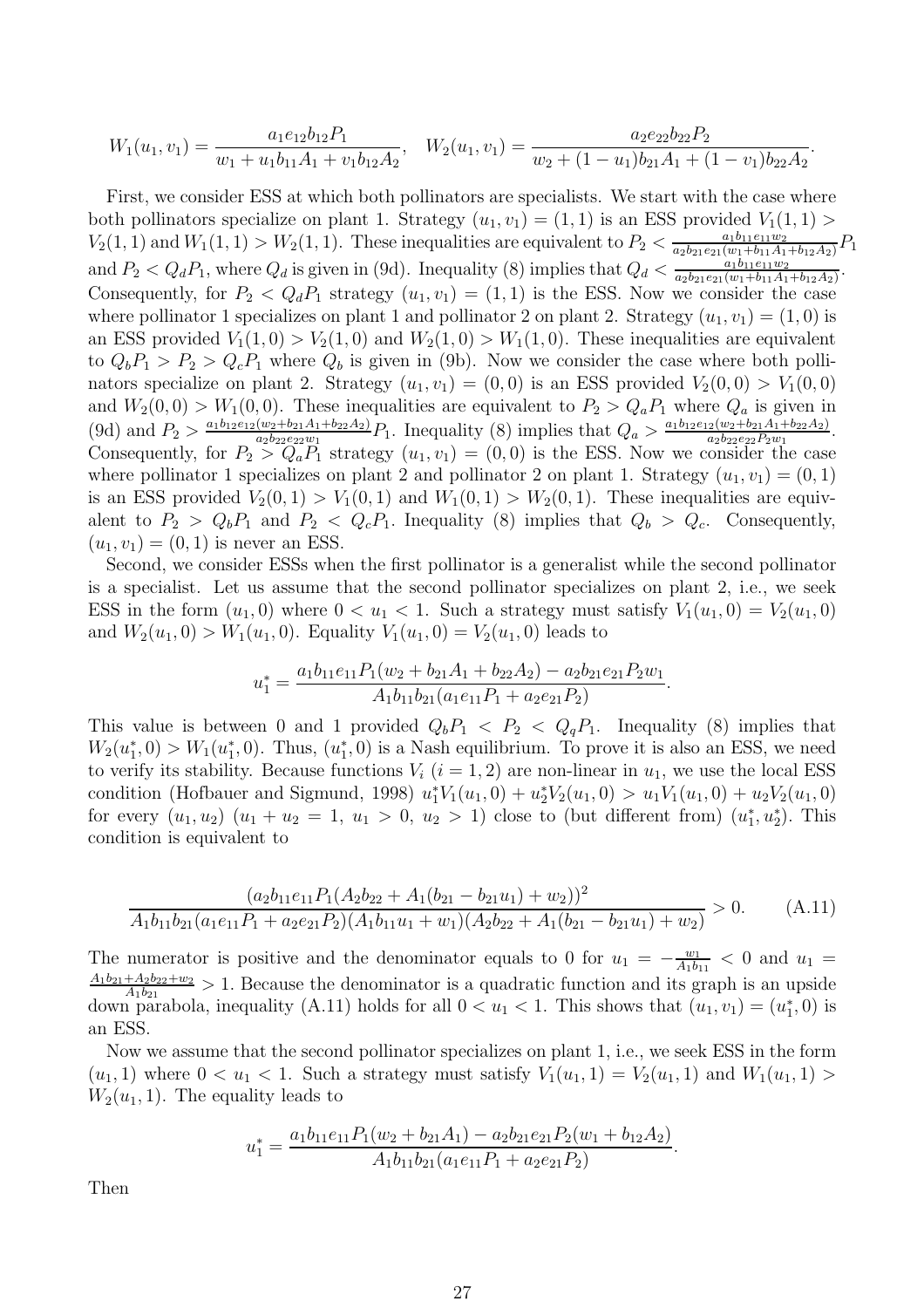$$
W_1(u_1^*, 1) = \frac{b_{12}b_{21}e_{12}(a_1e_{11}P_1 + a_2e_{21}P_2)}{b_{21}e_{11}(A_1b_{11} + A_2b_{12} + w_1) + b_{11}e_{11}w_2}
$$
  

$$
W_2(u_1^*, 1) = \frac{b_{11}b_{22}e_{22}(a_1e_{11}P + a_2e_{21}P_2)}{b_{21}e_{21}(A_1b_{11} + A_2b_{12} + w_1) + b_{11}e_{21}w_2}
$$

and inequality [\(8\)](#page-6-3) implies that  $W_2(u_1^*)$  $_{1}^{*},1) > W_{1}(u_{1}^{*})$  $\binom{*}{1}$ , 1) and thus  $(u_1^*)$  $_{1}^{*}$ , 1) is never an ESS.

Third, we consider ESSs when the first pollinator is a specialist while the second pollinator is a generalist. Let us assume that the first pollinator specializes on plant P1, i.e., we seek ESS in the form  $(1, v_1)$  where  $0 < v_1 < 1$ . Such a strategy must satisfy  $V_1(1, v_1) > V_2(1, v_1)$  and  $W_1(1, v_1) = W_2(1, v_1)$ . The equality leads to

$$
v_1^* = \frac{a_1b_{12}e_{12}P_1(w_2 + b_{22}A_2) - a_2b_{22}e_{22}P_2(w_1 + b_{11}A_1)}{A_2b_{12}b_{22}(a_1e_{12}P_1 + a_2e_{22}P_2)}.
$$

This value is between 0 and 1 provided  $Q_dP_1 < P_2 < Q_cP_1$ . Inequality [\(8\)](#page-6-3) implies that  $V_1(1, v_1^*) > V_2(1, v_1^*)$ . The local ESS condition requires  $v_1^* W_1(1, v_1) + v_2^* W_2(1, v_1) > v_1 W_1(1, v_1) +$  $v_2W_2(1, v_1)$  for every  $(v_1, v_2)$   $(v_1 + v_2 = 1, v_1 > 0, v_2 > 1)$  close to (but different from)  $(v_1^*$  $_{1}^{*},v_{2}^{*}).$ This condition is equivalent to

<span id="page-27-1"></span>
$$
\frac{(a_1b_{12}e_{12}P_1(A_2b_{22}(v_1-1)-w_2)+a_2b_{22}e_{22}P_2(A_1b_{11}+A_2b_{12}v_1+w_1))^2}{A_2b_{12}b_{22}(w_2-A_2b_{22}(v_1-1))(a_1e_{12}P_1+a_2e_{22}P_2)(A_1b_{11}+A_2b_{12}v_1+w_1)}>0.
$$
\n(A.12)

The numerator is positive and the denominator equals to 0 for  $v_1 = -\frac{A_1b_{11}+w_1}{A_2b_{12}}$  $\frac{16_{11}+w_1}{A_2b_{12}} < 0$  and  $v_1 = \frac{w_2}{A_2 b_1}$  $\frac{w_2}{A_2b_{22}}+1>1$ . Because the denominator is a quadratic function and its graph is an upside down parabola, inequality [\(A.12\)](#page-27-1) holds for all  $0 < v_1 < 1$ . This shows that  $(u_1, v_1) = (1, v_1^*)$  is an ESS.

Now we assume that the first pollinator specializes on plant P2, i.e., we seek ESS in the form  $(0, v_1)$  where  $0 < v_1 < 1$ . Such a strategy must satisfy  $V_2(0, v_1) > V_1(0, v_1)$  and  $W_1(0, v_1) =$  $W_2(0, v_1)$ . The equality leads to

$$
v_1^* = \frac{a_1b_{12}e_{12}P_1(w_2 + b_{21}A_1 + b_{22}A_2) - a_2b_{22}e_{22}P_2w_1}{A_2b_{12}b_{22}(a_1e_{12}P_1 + a_2e_{22}P_2)}.
$$

However, inequality [\(8\)](#page-6-3) implies that  $V_1(0, v_1^*) > V_2(0, v_1^*)$  so that no ESS in the form  $(0, v_1)$ exists.

Fourth, we consider the case where both pollinators are generalists. This situation corresponds to ESS of the form  $(u_1, v_1)$  with  $0 < u_1 < 1$  and  $0 < v_1 < 1$ . Such an ESS must satisfy  $V_1(u_1, v_1) = V_2(u_1, v_1)$  and  $W_1(u_1, v_1) = W_2(u_1, v_1)$ . These equalities are equivalent to

$$
a_1e_{11}b_{11}P_1(w_2+u_2b_{21}A_1+v_2b_{22}A_2) = a_2e_{21}b_{21}P_2(w_1+u_1b_{11}A_1+v_1b_{12}A_2)
$$
  
\n
$$
a_1e_{12}b_{12}P_1(w_2+u_2b_{21}A_1+v_2b_{22}A_2) = a_2e_{22}b_{22}P_2(w_1+u_1b_{11}A_1+v_1b_{12}A_2).
$$

Because  $w_1 + u_1b_{11}A_1 + v_1b_{12}A_2 > 0$  and  $w_2 + u_2b_{21}A_1 + v_2b_{22}A_2 > 0$ , inequality [\(8\)](#page-6-3) implies that these two equations do not have any solution  $(u_1, v_1) \in [0, 1] \times [0, 1]$ . Thus, it is impossible for both pollinators to be generalists.

### <span id="page-27-0"></span>C. Plant dynamics in regions I, III and V

First we calculate plant P1 boundary equilibrium. From Table [1](#page-7-1) it follows that this equilibrium is in region V where both pollinators pollinate P1. Substituting  $(u_1, v_1) = (1, 1)$  in [\(1a\)](#page-2-1) and [\(1b\)](#page-2-2), and solving for equilibria when  $P_1 \neq 0$  and  $P_2 = 0$  leads to equilibrium [\(12a\)](#page-8-0).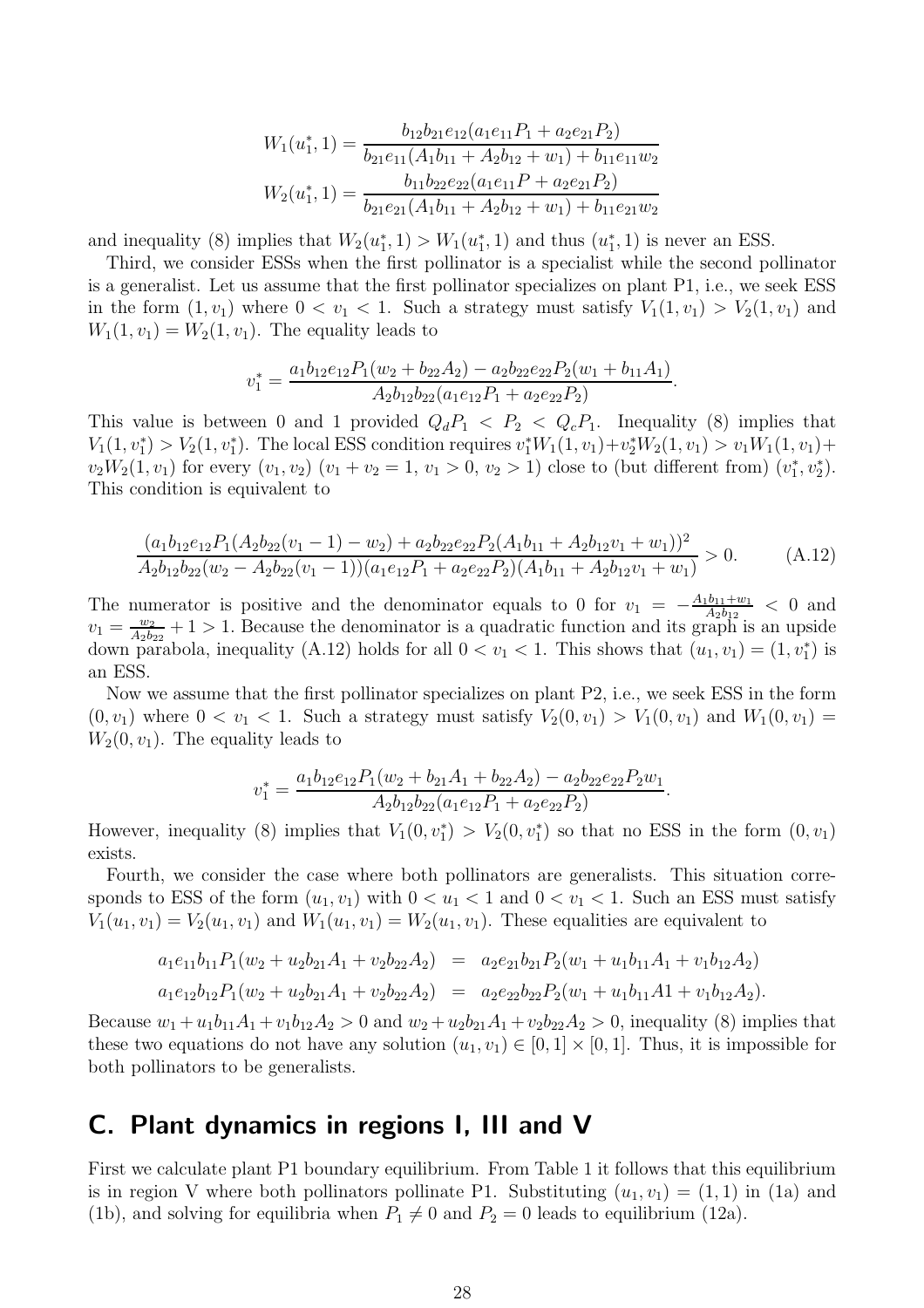The plant population dynamics in region V are

$$
\frac{dP_1}{dt} = \left(\frac{a_1(r_{11}b_{11}A_1 + r_{12}b_{12}A_2)}{w_1 + b_{11}A_1 + b_{12}A_2}\left(1 - \frac{P_1 + c_2P_2}{K_1}\right) - m_1\right)P_1
$$
  

$$
\frac{dP_2}{dt} = -m_2P_2,
$$

and provided plant 1 is viable (i.e., [\(11a\)](#page-7-2) holds), equilibrium [\(12a\)](#page-8-0) exists (is positive) and is locally asymptotically stable. Following the same steps above *mutatis mutandis*, leads to equation [\(12b\)](#page-8-1) for plant P2 boundary equilibrium in region I (where ESS is  $(u_1, v_1) = (0, 0)$ , see Table [1\)](#page-7-1). Analogously, if [\(11b\)](#page-7-3) holds then [\(12b\)](#page-8-1) exists and is locally asymptotically stable.

Now we consider plant population dynamics in region III. According to Table [1](#page-7-1) the ESS strategy in this region is  $(u_1, v_1) = (1, 0)$ , i.e., pollinator A1 (A2) interacts only with plant P1 (P2). Substituting these preferences in [\(1a\)](#page-2-1) and [\(1b\)](#page-2-2), plant population dynamics in region III are described by the Lotka–Volterra competition model

$$
\frac{dP_1}{dt} = (s_1 - m_1)P_1 \left( 1 - \frac{P_1 + c_2 P_2}{H_1} \right)
$$

$$
\frac{dP_2}{dt} = (s_2 - m_2)P_2 \left( 1 - \frac{P_2 + c_1 P_1}{H_2} \right),
$$

where

$$
s_1 = \frac{a_1 r_{11} b_{11} A_1}{w_1 + b_{11} A_1}, \quad s_2 = \frac{a_2 r_{22} b_{22} A_2}{w_2 + b_{22} A_2}, \quad H_1 = K_1 \left( 1 - \frac{m_1}{s_1} \right), \quad H_2 = K_2 \left( 1 - \frac{m_2}{s_2} \right).
$$

Plant population dynamics in region III depend on the position of plant isoclines

$$
P_1 + c_2 P_2 = H_1
$$
  

$$
P_2 + c_1 P_1 = H_2.
$$

Provided the plant isoclines intersect in region III, the coexistence equilibrium is

<span id="page-28-0"></span>
$$
(\hat{P}_1, \hat{P}_2) = \left(\frac{H_1 - c_2 H_2}{1 - c_1 c_2}, \frac{H_2 - c_1 H_1}{1 - c_1 c_2}\right).
$$
 (A.13)

For [\(A.13\)](#page-28-0) to be in region III, it must satisfy  $Q_b \hat{P}_1 < \hat{P}_2 < Q_c \hat{P}_1$ , where  $Q_b$  and  $Q_c$  are given in [\(9b\)](#page-6-7) and [\(9c\)](#page-6-8), respectively. Substituting  $Q_b$ ,  $Q_c$  and [\(A.13\)](#page-28-0) we get

<span id="page-28-1"></span>
$$
\frac{b_{21}e_{21}}{b_{11}e_{11}} < \frac{a_1(w_2 + b_{22}A_2)(H_1 - c_2H_2)}{a_2(w_1 + b_{11}A_1)(H_2 - c_1H_1)} < \frac{b_{22}e_{22}}{b_{12}e_{12}}.\tag{A.14}
$$

Provided [\(A.14\)](#page-28-1) holds, the local stability of [\(A.13\)](#page-28-0) depends on the competition coefficients. From the Lotka–Volterra theory [\(A.13\)](#page-28-0) is locally stable if  $c_1c_2 < 1$ . If  $c_1c_2 > 1$ , (A.13) is unstable, and trajectories will approach either isoleg-b and cross into region II, or approach isoleg-c and cross into region IV depending on the initial conditions. If [\(A.14\)](#page-28-1) does not hold there is no plant equilibrium in region III.

In the special case where  $c_1 = c_2 = 0$ , the stable equilibrium in region III is

$$
(\hat{P}_1, \hat{P}_2) = (H_1, H_2) = \left(\frac{K_1(A_1b_{11}(a_1r_{11} - m_1) - m_1w_1)}{a_1A_1b_{11}r_{11}}, \frac{K_2(A_2b_{22}(a_2r_{22} - m_2) - m_2w_2)}{a_2A_2b_{22}r_{22}}\right).
$$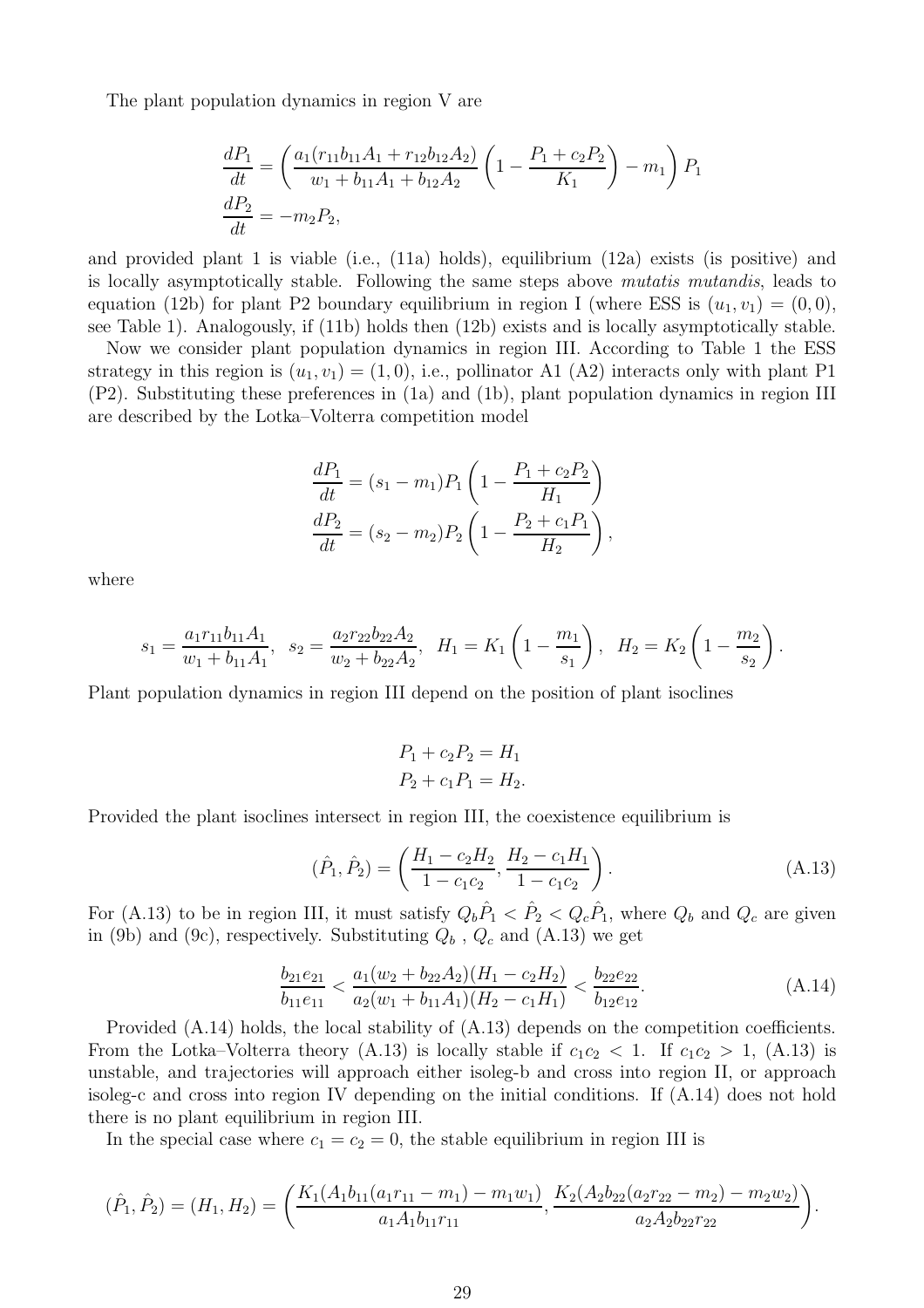At this equilibrium plant 1 density is higher than is the plant density at the boundary equilibrium [\(12a\)](#page-8-0) in region V iff

$$
\frac{r_{11}}{r_{12}} > 1 + \frac{w_1}{b_{11}A_1}.
$$

This shows that provided  $r_{11} > r_{12}$  and pollinator A1 is abundant enough, plant P1 density at the interior equilibrium in region III will be higher than is the plant P1 density at the boundary equilibrium. Analogous conclusions apply to plant P2.

# <span id="page-29-0"></span>D. Coexistence conditions for pollinators with adaptive preferences

Using Table [1](#page-7-1) in the main text, we rewrite isolegs characterizing regions I-V in terms of pollinator densities. For example, isoleg-a that separates regions I and II in the plant plane  $P_1P_2$  is given by equation  $\frac{P_2}{P_1} = Q_a(A_1, A_2) = \frac{a_1b_{11}e_{11}(w_2 + b_{21}A_1 + b_{22}A_2)}{a_2b_{21}e_{21}w_1}$ . Solving for  $A_2$  leads to isoleg-a in the pollinator plane

$$
A_2 = S_a A_1 + I_a = -\frac{b_{21}}{b_{22}} A_1 + \frac{a_2 b_{21} e_{21} P_2 w_1 - a_1 b_{11} e_{11} P_1 w_2}{a_1 b_{11} b_{22} e_{11} P_1},
$$

and the other isolegs in the pollinator plane  $A_1A_2$  are obtained analogously and they are listed in Table [2](#page-15-2) in the main text.

Isoleg-b and isoleg-c (which enclose region III) do not intersect in the positive part of the  $A_1A_2$  plane. Indeed, the intersection point is  $A_1 = (I_c - I_b)/(S_b - S_c)$ . From [\(13\)](#page-15-1),  $I_c - I_b =$  $a_2P_2w_1$  $\frac{a_2P_2w_1}{a_1P_1b_2} \left( \frac{e_{22}b_{22}}{e_{12}b_{12}} \right)$  $\frac{e_{22}b_{22}}{e_{12}b_{12}} - \frac{e_{21}b_{21}}{e_{11}b_{11}}$  and  $S_b - S_a = \frac{a_2P_2}{a_1P_1}$  $\frac{a_2P_2}{a_1P_1} \left(\frac{e_{21}b_{21}}{e_{11}b_{11}}\right.$  $\frac{e_{21}b_{21}}{e_{11}b_{11}} - \frac{e_{22}b_{22}}{e_{12}b_{12}}$  have different signs, thus isoleg-b and isoleg-c intersection is non-positive.

Now we show that for given parameters and plant population densities it is not possible that both regions I and V co-exist. We observe that region I exists in the positive quadrant iff  $I_a > 0$ , because in this case isoleg-a intersects both A1 and A2 axes at positive values. Similarly, region V exists in the positive quadrant iff  $I_d > 0$ , because in this case isoleg-d intersects both A1 and A2 axes at positive values. However, condition [\(8\)](#page-6-3) rules out the possibility that both  $I_a$  and  $I_d$ are positive.

We determine conditions for pollinator coexistence in regions I to V. [A](#page-24-0)ppendix A shows that two pollinators specialized on the same plant (both  $u_1$  and  $v_1$  equal to 0 or 1) cannot coexist. This rules out coexistence in regions I and V. Now, let us consider region II where pollinator A1 is a generalist and A2 specializes on plant P2. Thus  $0 < u_1 = u_1^* < 1$ ,  $v_1 = 0$ , and the A2 isocline is

<span id="page-29-1"></span>
$$
\frac{a_2 e_{22} b_{22} P_2}{w_2 + (1 - u_1^*) b_{21} A_1 + b_{22} A_2} = d_2.
$$
\n(A.15)

Because the payoff of pollinator A1 when pollinating plant P1 is the same as when pollinating plant P2, the A1 isocline is

<span id="page-29-2"></span>
$$
\frac{a_2 e_{21} b_{21} P_2}{w_2 + (1 - u_1^*) b_{21} A_1 + b_{22} A_2} = d_1.
$$
\n(A.16)

Substituting  $u_1^*$  $_{1}^{*}$  [\(10a\)](#page-7-4) in [\(A.15\)](#page-29-1) and [\(A.16\)](#page-29-2) shows that both these equalities define parallel lines in pollinator phase space. Thus, generically, there cannot be a coexistence equilibrium in region II. Pollinator A2 will displace A1 if

$$
\frac{e_{22}b_{22}}{e_{21}b_{21}} > \frac{d_2}{d_1},
$$

or A1 will displace A2 if the opposite inequality holds.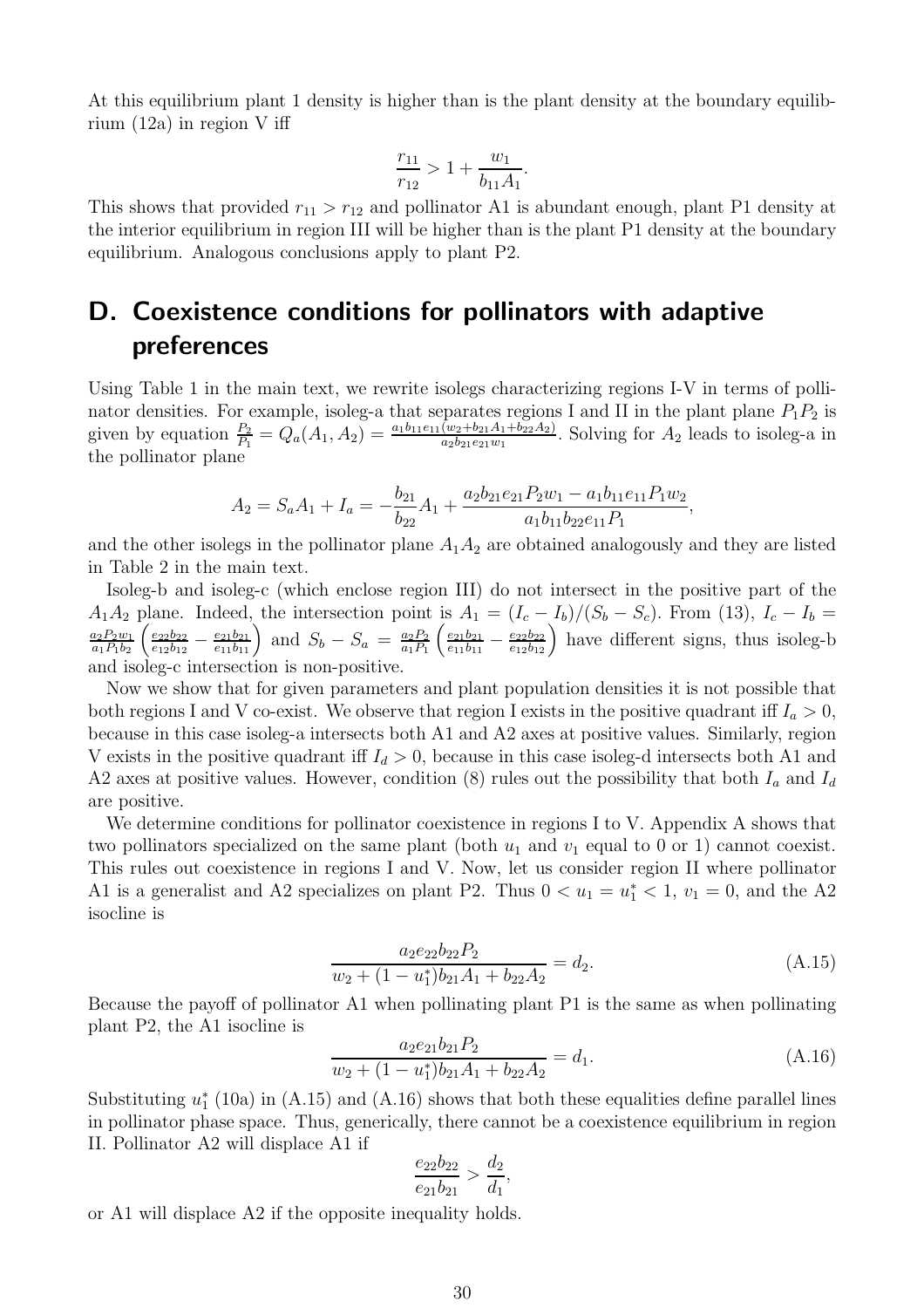In region IV, pollinator A2 is a generalist and A1 specializes on plant P1. Because of symmetry, the last result applies *mutatis mutandis*. This means that either A1 will displace A2 if

$$
\frac{e_{11}b_{11}}{e_{12}b_{12}} > \frac{d_1}{d_2},
$$

or A2 will displace A1 if the opposite inequality holds. If

<span id="page-30-2"></span>
$$
\frac{e_{11}b_{11}}{e_{12}b_{12}} > \frac{d_1}{d_2} > \frac{e_{21}b_{21}}{e_{22}b_{22}},
$$
\n(A.17)

then A1 can be invaded by A2 and vice versa and coexistence by mutual invasion occurs.

Finally, let us consider region III, in which pollinator A1 specializes in plant P1  $(u_1 = 1)$ , and A2 specializes in P2 ( $v_1 = 0$ ). The pollinator isoclines intersect at

<span id="page-30-1"></span>
$$
(\hat{A}_1, \hat{A}_2) = \left(\frac{a_1 e_{11} P_1}{d_1} - \frac{w_1}{b_{11}}, \frac{a_2 e_{22} P_2}{d_2} - \frac{w_2}{b_{22}}\right). \tag{A.18}
$$

To be a coexistence equilibrium however,  $(\hat{A}_1, \hat{A}_2)$  must lie between isolegs  $S_b A_1 + I_b$  and  $S_c A_1 + I_c$ , i.e.,  $S_b \hat{A}_1 + I_b < \hat{A}_2 < S_c \hat{A}_1 + I_c$ . Substituting [\(A.18\)](#page-30-1) in these inequalities leads to

$$
\frac{b_{21}e_{21}}{b_{22}e_{22}} < \frac{d_1}{d_2} < \frac{b_{11}e_{11}}{b_{12}e_{12}},
$$

which are the conditions for mutual invasion  $(A.17)$ . Thus, a coexistence equilibrium within region III is locally stable. Since there are no coexistence equilibria within regions II and IV, we conclude that if  $(A.17)$  holds there is a single stable coexistence equilibrium within region III.

### <span id="page-30-0"></span>E. Combined plant–pollinator dynamics

Figure [A.1](#page-31-0) illustrates the population dynamics of the four species system [\(1\)](#page-2-5) when pollinator preferences for plants are fixed (left panels) or adaptive (right panels). Panels in each row assume the same parameters and initial conditions. Initial preferences  $u_1(0), v_1(0)$  are calculated as the ESS (Table [1](#page-7-1) or [2\)](#page-15-2) for the initial densities  $P_1(0), P_2(0), A_1(0), A_2(0)$ . In the left column of Figure [A.1](#page-31-0) these preferences are kept fixed at their initial values (their time series remain horizontal), while in the right column preferences track changes in population densities (ESS) instantaneously.

In the top row (panels a,b) pollinator A1 starts as a generalist biased towards plant P1  $(u_1 \approx 0.6)$ , and A2 as a P2 specialist  $(v_1 = 0)$ . In panel (a) these preferences remain fixed and all four species attain stable coexistence. In panel (b) preferences adapt and the four species attain coexistence again, but pollinator A1 turns into a plant P1 specialist. Here adaptation leads to the end of competition between A1 and A2, which do not share any plant.

The bottom row (panels c, d) uses a different parameter set, and the initial conditions make pollinator A1 a plant P1 specialist  $(u_1 = 1)$  and A2 a P2 specialist  $(v_1 = 0)$ . Thus, A1 and A2 do not compete initially, and four species coexistence happens if preferences remain fixed (c). If preferences adapt, panel (d) shows that pollinator A2 becomes a generalist. As the preference for P1 grows larger for A2, strong competition drives specialist pollinator A1 towards extinction.